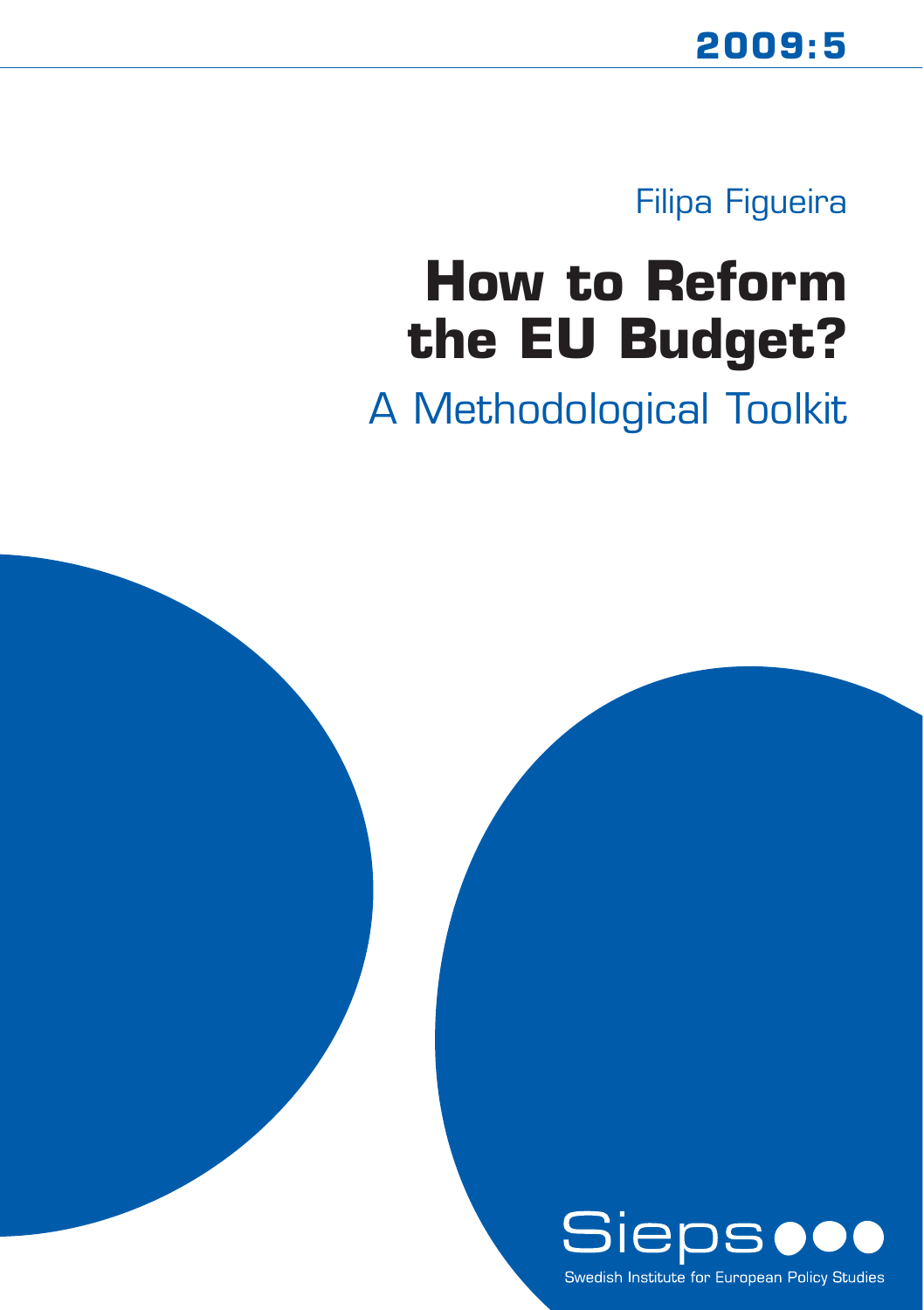Filipa Figueira

## **How to Reform the EU Budget?**

**A Methodological Toolkit**

– SIEPS 2009:5 –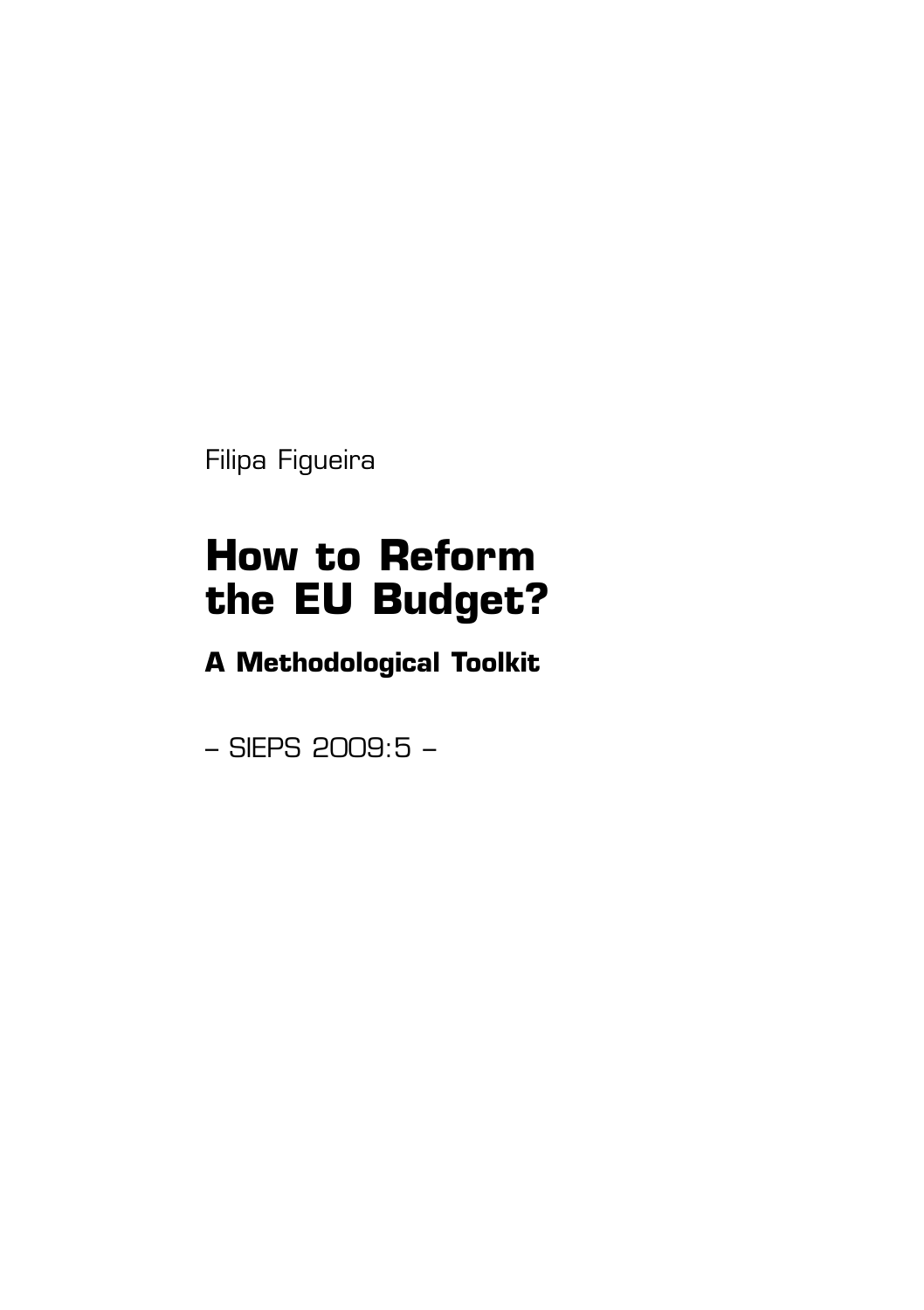Report No. 5 October/2009

Publisher: Swedish Institute for European Policy Studies

The report is available at www.sieps.se

The opinions expressed in this report are those of the author and are not necessarily shared by SIEPS.

Cover: Svensk Information AB Print: EO Grafiska AB Stockholm, October 2009 ISSN 1651-8942 ISBN 978-91-86107-11-6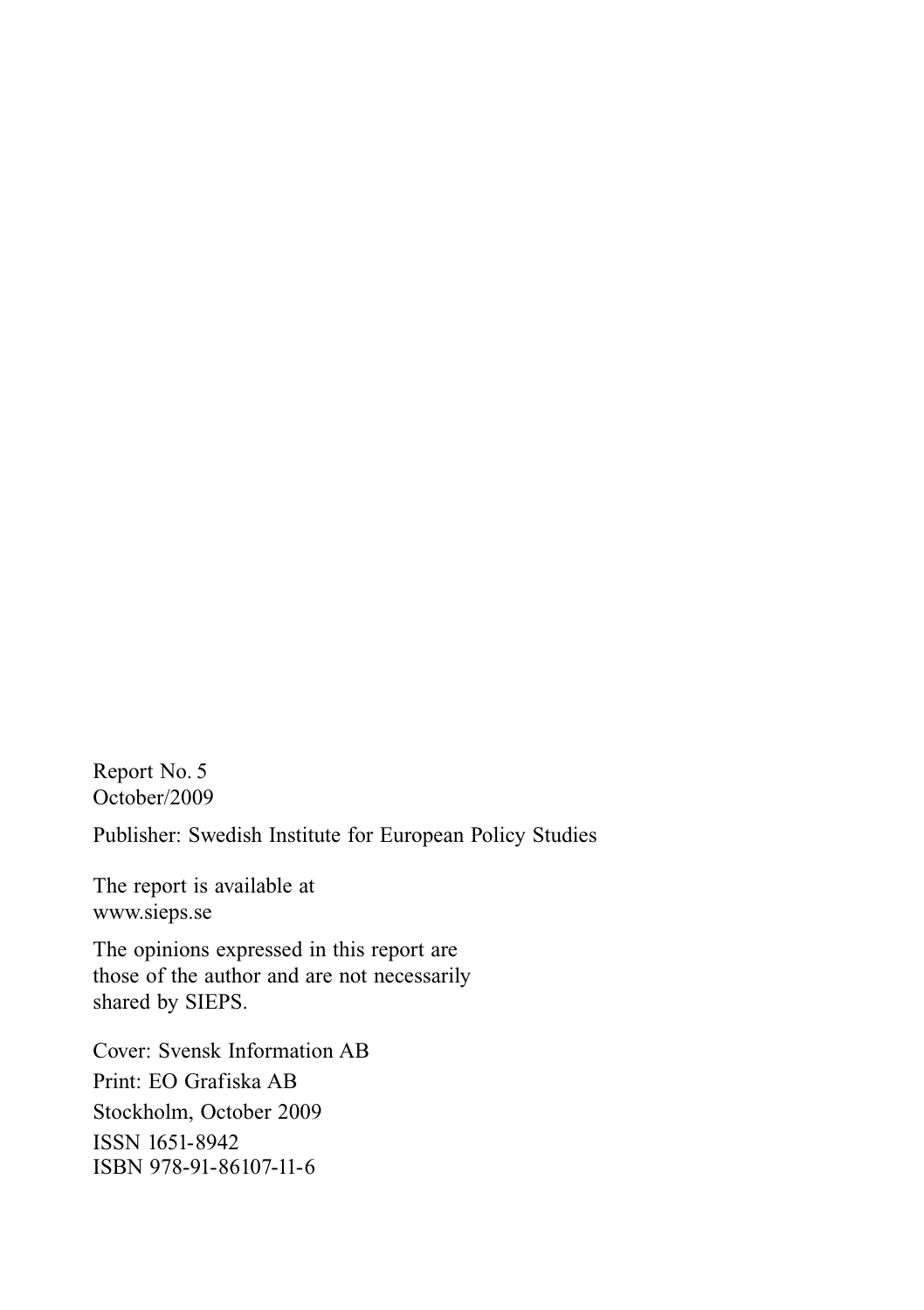## **PREFACE**

Today a substantial part of the European Union's (EU) budget is spent on agriculture, a declining sector in Europe, while other and more prioritised policy areas receive little or no funding. It is thus not surprising that a common critique levelled against the EU's budget priorities is that they are out of touch with the realities of the Union.

This critique has long enjoyed support in the academic literature, where the question of which policies the European Union should finance has received much attention. It would therefore seem obvious that the European Commission would have a substantial source of knowledge to rely on when it is drafting its proposal for a new EU budget. However, the author of the present report, Filipa Figueria, argues that the Commission cannot rely on the existing body of knowledge, since it fails to acknowledge the uniqueness of the EU budget in relation to a national budget. The EU is foremost a legislative union and its spending powers are small and mainly there to support regulatory initiatives.

The report attempts to take the analysis a step further. It does so by integrating insights from a number of disciplines so as to facilitate better decision-making on EU expenditures. The multidisciplinary approach employed combines economics of the public sector, fiscal federalism, political criteria and legal principles. A twelve-step analysis is developed, which is then applied to the main areas of policy-making. It is concluded that more money should be spent on *inter alia* research, development and transport and energy policy, while agricultural funding should be reduced to nil.

Anna Stellinger Director, SIEPS

> The Swedish Institute for European Policy Studies, SIEPS, conducts and promotes research and analysis of European policy issues. The results are presented in reports and at seminars. SIEPS strives to act as a link between the academic world and policy-makers at various levels.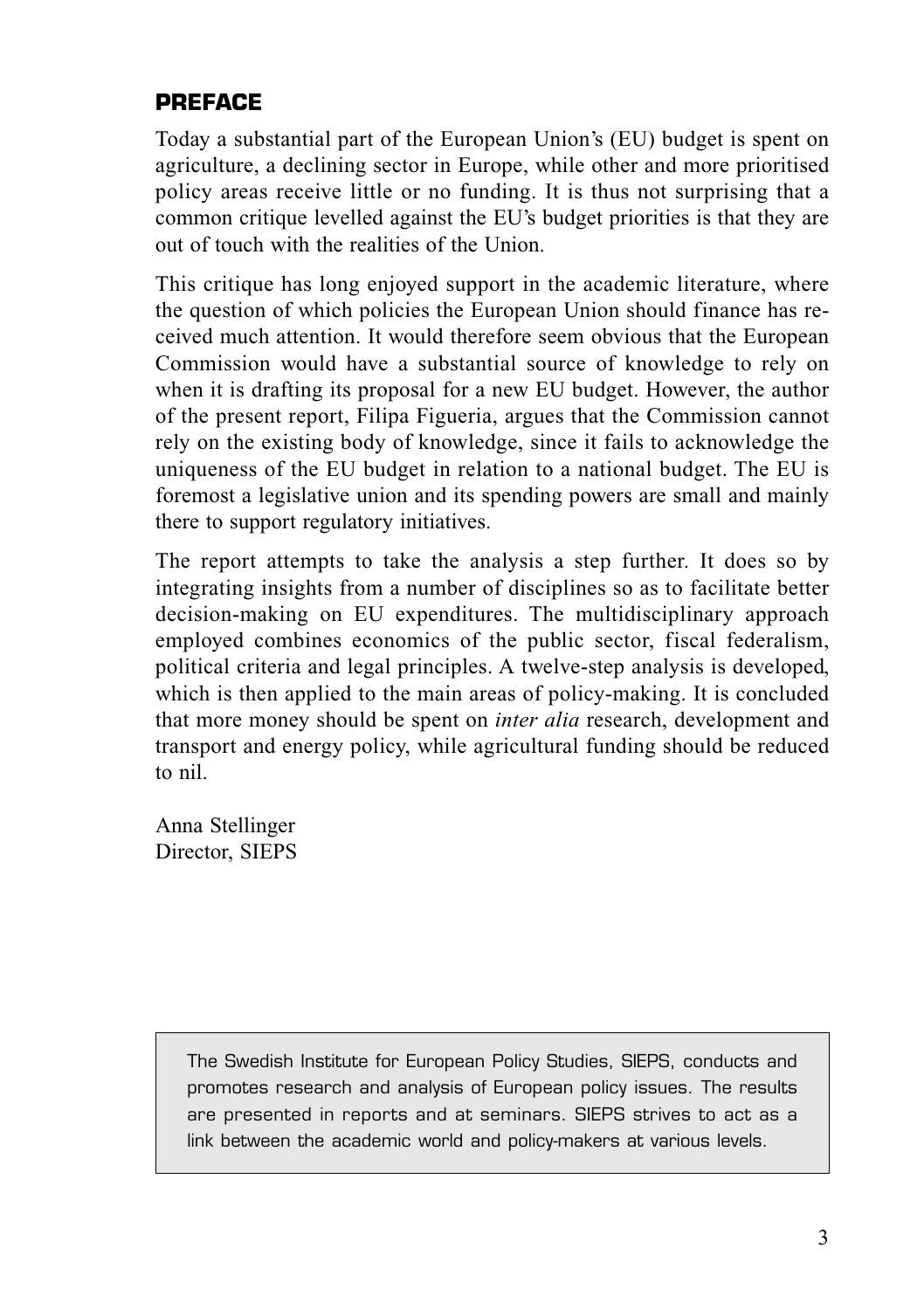## **ABOUT THE AUTHOR**

Filipa Figueira is Associate Research Fellow at the Centre for European Policy Studies (CEPS) in Brussels. Her research interests include the EU budget, cohesion policy, and the allocation of competences between EU and national levels (fiscal federalism, subsidiarity). She is currently also a visiting researcher at the School of Public Policy, University College London.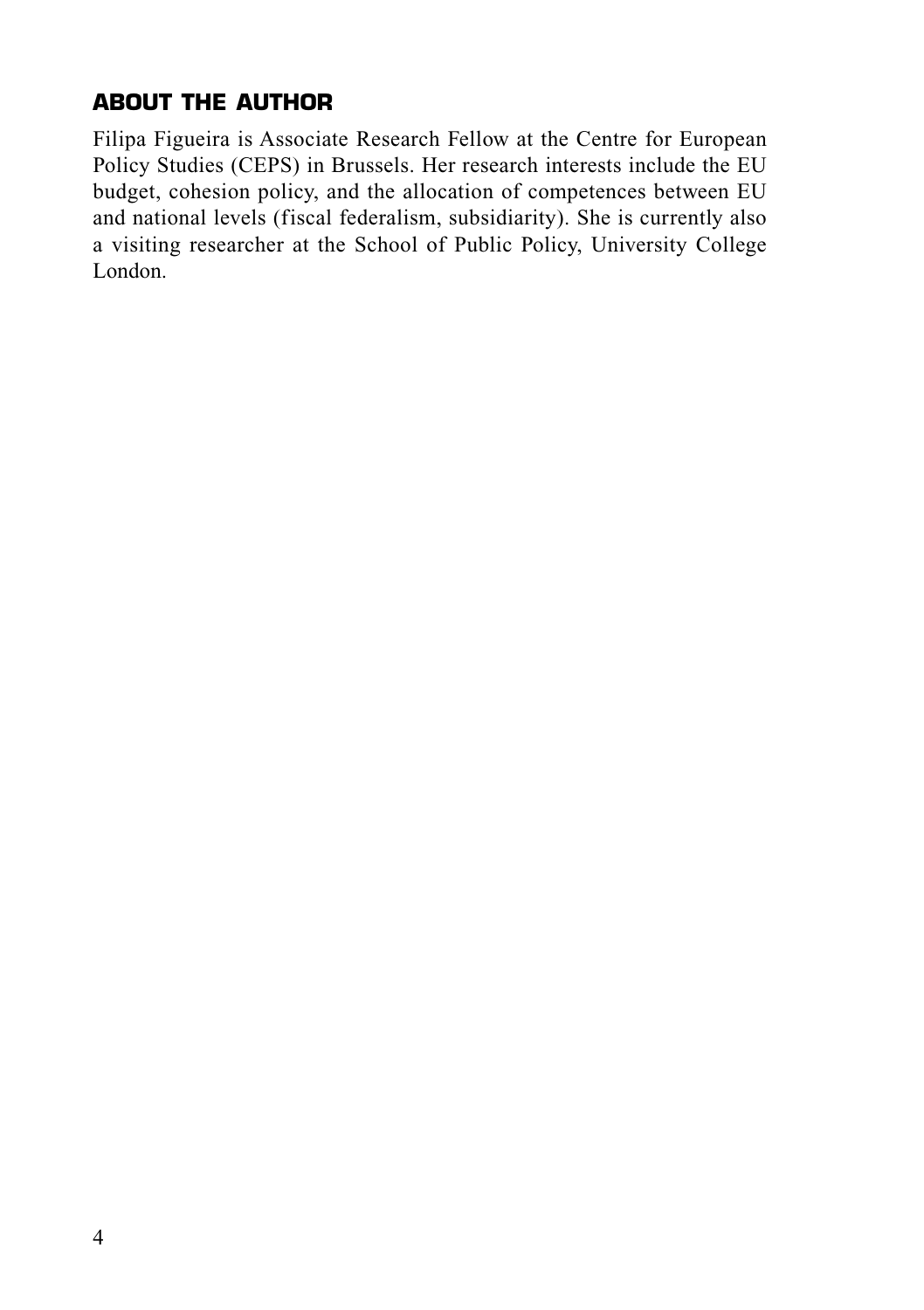| <b>TABLE OF CONTENTS</b> |  |  |
|--------------------------|--|--|
|                          |  |  |
| 1                        |  |  |
| 2                        |  |  |
| 3                        |  |  |
| 3.1                      |  |  |
| 3.2                      |  |  |
| 3.2.1                    |  |  |
| 3.2.2                    |  |  |
| 3.2.3                    |  |  |
| 3.2.4                    |  |  |
| 3.2.5                    |  |  |
| 3.2.6                    |  |  |
| 3.2.7                    |  |  |
| 3.2.8                    |  |  |
| 3.2.9                    |  |  |
|                          |  |  |
|                          |  |  |
|                          |  |  |
|                          |  |  |
|                          |  |  |
|                          |  |  |
|                          |  |  |
|                          |  |  |
|                          |  |  |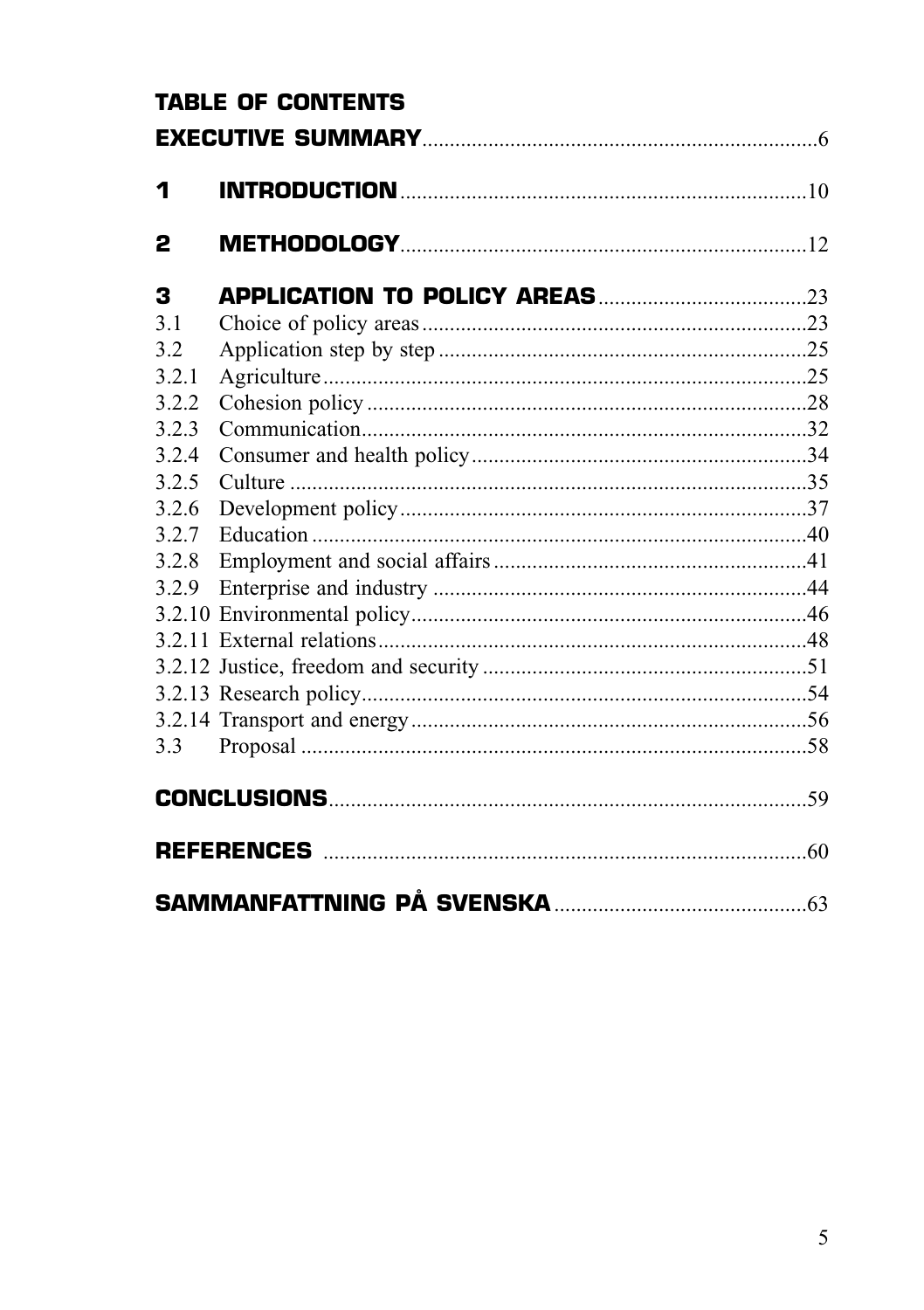## **EXECUTIVE SUMMARY**

The current review of the EU budget could finally lead to the long-awaited reform of European finances. The European Commission is under a mandate from the EU Member States to reexamine the budget in-depth. Although the economic and institutional crisis currently affecting the EU render a deal more difficult, the review could still lead to significant results.

The EU budget has long been criticised as being out of touch with the realities of today's EU. Almost half of the budget is allocated to agriculture, a sector which is declining in Europe. By contrast, areas where the EU is becoming increasingly important, such as home affairs or policies for economic growth, are almost not supported by its budget. There is therefore a growing consensus, both within the EU institutions and between national governments, that the EU budget needs to be radically reformed.

However, as the European Commission is currently drafting its proposal, it is becoming clear that the existing literature does not provide an adequate basis for the Commission's work, because it is considered too far removed from political reality. In particular, the literature does not take into account that the EU budget is not equivalent to a national budget, because the EU is essentially a legislative union, where spending powers have remained small and are mainly there to support the regulatory initiatives. Therefore a different type of analysis is needed to address not only the economic issues involved, but the political aspects as well.

This study attempts to help fill the gap in the literature by proposing *a methodology for analysing the EU budget that is consistent with the current political reality*. The method proposed is multidisciplinary, combining the branch of economics generally used to analyse the EU and its budget (known as fiscal federalism) with another branch of economics (public sector economics), political science and the legal concept of subsidiarity. From these four disciplines, twelve steps are derived, and this twelve-step analysis is applied to the main areas of policy-making to assess whether or not they should be funded by the EU budget.

In addition, the analysis addresses two points that are often ignored in the literature on the EU budget. One is that it is not sufficient to analyse a policy as a whole, without differentiating between the sub-areas of that policy. The second is that the EU budget should not be assessed in isolation from the national budgets. While some academics have recently emphasised these two points, to the knowledge of this author, no comprehensive analysis of the budget has yet been performed that actually follows them.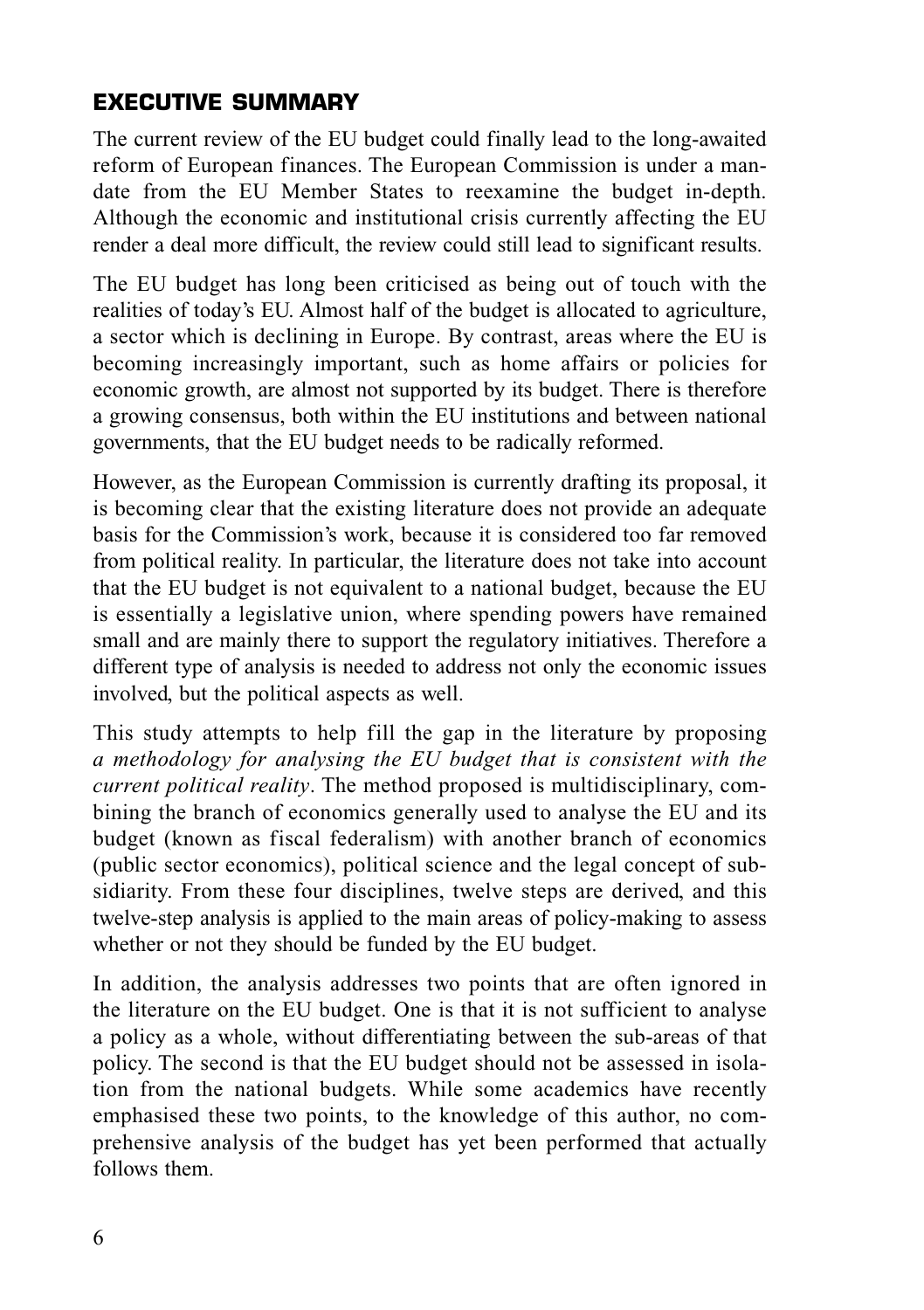Hence the focus of this study will not be on whether a policy area *as a whole* should receive funding, but rather on *which parts* of a policy area that should be funded by the EU budget. It is argued that for most policy areas the question is not whether or not they should be funded in the first place, but which specific programmes within the policy area should receive EU funding. This relates to the second point, that EU spending should be analysed in relation to national spending. EU spending programmes co-exist with national spending programmes and must be designed with this in mind.

Although this report acknowledges the political realities of the EU, it deliberately avoids basing its proposals on political economy considerations. That is to say, a choice was made to propose an optimal structure for the EU budget, rather than the structure most likely to be approved by the Member States in the coming negotiations. It is argued that the first step in the analysis is to determine which areas and programmes should be funded by the EU budget. The second step is then to determine which reforms in the direction of the optimal budget can realistically be taken in this review, and which should be left for the future.

The report is structured as follows: Section 2 describes the methodology proposed. The method combines the insights of economics of the public sector, fiscal federalism, political criteria and legal principles to analyse the EU budget. These insights are then translated into twelve conditions that a policy must pass if it is to be funded by the budget.

Section 3 then applies this method to the different policy-making areas. The section begins by selecting the areas that will be analysed. Each area is then assessed in detail using the twelve steps. The section concludes with a proposal of how the EU budget should be spent. The concluding section points out additional issues for reflection and further study.

The following paragraphs offer a brief summary of the methodology. The first steps of the methodology are derived from public economics, the branch of economics that analyses the activities of government. At national level, these theories underpin most public policies; however, Figueira (2008) argues that they are often forgotten at the EU level. The three steps derived from public economics are: 1. Is the spending programme needed, to address a market failure or an equity goal? 2. Does this failure/goal require government action in terms of funding or regulation? 3. Can intervention be cost-effective?

The following steps are derived from fiscal federalism, the branch of economics that analyses which functions of a government are best performed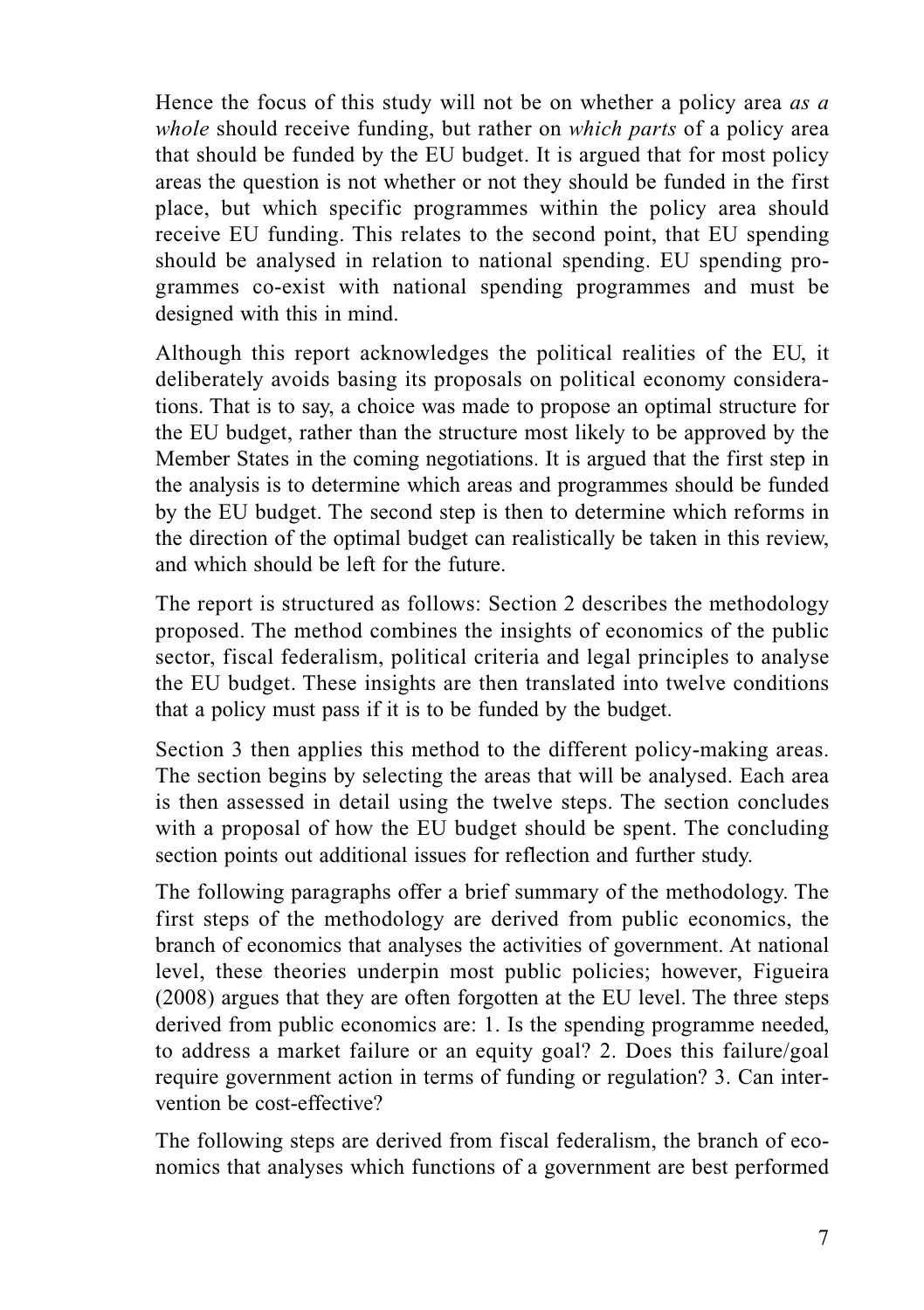at a centralised level and which are best done at a decentralised level. When applied to the EU, these theories analyse which policies should be the responsibility of the EU and which should remain national – in other words, the question of what the EU should do.

The three steps derived from fiscal federalism are: 4. Should the spending programme be allocated to the EU level because it is addressing EU-level externalities or economies of scale? 5. Or should it be allocated to the national level because preferences regarding that policy area differ too much between countries? 6. Are there government failures affecting the policy area that can be minimised at EU or at national level?

This study argues that, alongside economic factors, an analysis of the EU budget must address political issues. To reflect these issues, two types of analysis are used. The first (step 7) is a discussion of what should be the priorities of the EU budget: whether the EU budget can be seen as a bargaining tool for the Member States; as a way to make the EU more popular; as leverage for national policies; or whether it should have only allocative or redistributive objectives.

The second type of analysis is a discussion of which policies are legitimate at the EU level, based on the academic literature from the field of political science on the legitimacy of the EU. The steps derived are: 8. Does public opinion support this policy being at EU level or at national level? 9. Are the political procedures followed in relation to this policy more accountable and democratic at EU or at national level? 10. Is it justified from a normative point of view to allocate the policy to the EU?

Finally, the legal principles in the EU Treaty are used to give further guidance. Step 11 looks at the concept of subsidiarity, which says that the EU should only take action in areas where it can be more efficient than the national governments. Step 12 looks at the principle of proportionality: if the EU does intervene, the intervention should be proportional, or limited to what is necessary to achieve the objective of the policy.

In the second part of the study, the methodology will be applied to the main areas of EU expenditure. Each area will be analysed based on the twelve steps. By answering those questions it will be possible to conclude whether or not a certain area of spending should exist in the EU budget.

*The main conclusions are twofold*: Firstly, contrary to what is often recommended in the literature, the EU budget should not be an exact reflection of EU priorities. This is because EU activities are essentially based on regulation, not on funding. Thus a decision to fund a policy at EU level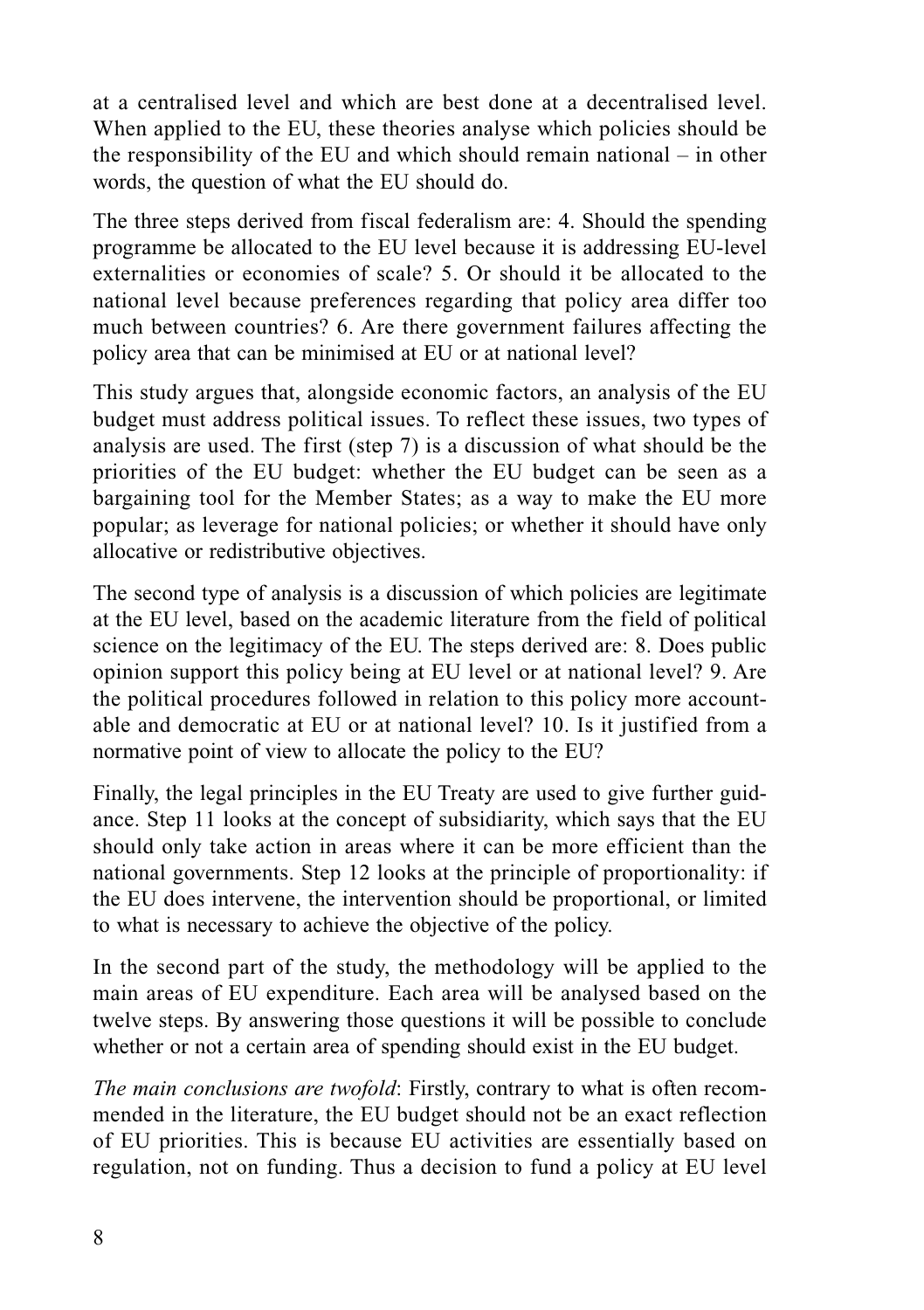should be based on whether funding is needed to support the regulatory activities, not on how important the policy is at EU level.

Secondly, although ideally the EU budget should target a small number of areas, so as to be effective despite its small size, it is also true that the EU is now involved in almost all areas of policy-making and that action needs funding to be effective. A solution to this contradiction could be to keep small budget lines to support most areas.

The *concrete proposals* are as follows:

- Cohesion policy should continue receiving the same share of the EU budget, that is, approximately one third of the budget;
- Agriculture should no longer be an item in the budget;
- Spending on research policy should be significantly increased: research should become the second largest item after cohesion policy;
- Four other policy areas should have their spending shares significantly increased: development policy; external relations; freedom, security and justice; transport and energy;
- The following areas should receive only a small amount of operational funding: education; culture; social affairs and employment; enterprise; environment; consumer and health policy; and communication.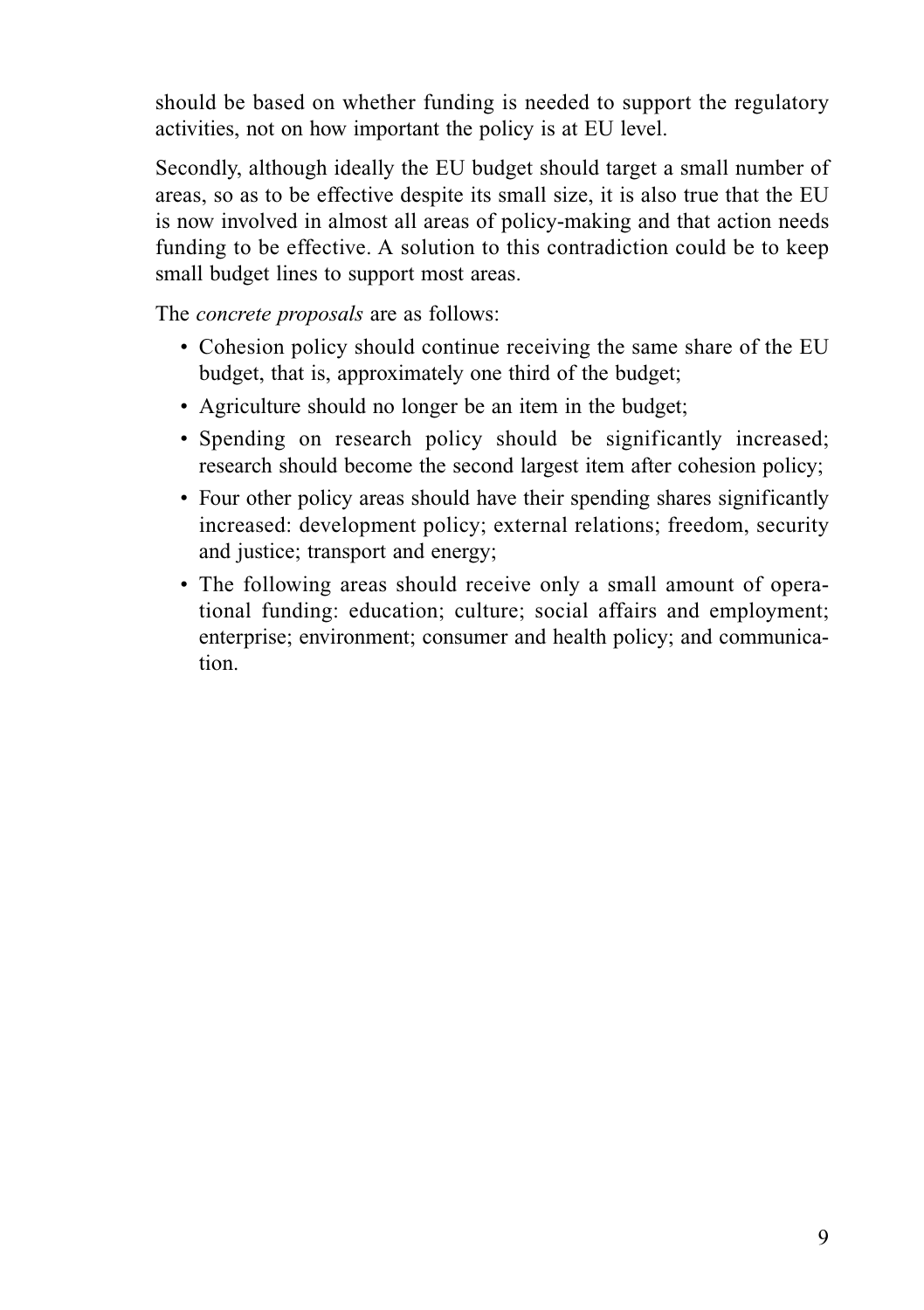## **1 INTRODUCTION**

With four years to go before the 2007-2013 budgetary package expires, EU Member States would now normally be enjoying a welcome break from those thorny negotiations on "who gets what" from the EU budget. Instead, they are about to receive a proposal for budget reform from the European Commission that they will need to debate in the Council.

The reason for this early start in the negotiations is a clause in the agreement on the Financial Perspectives for 2007-2013 that stipulates a review of the budget half way through its seven-year period (Council of the European Union, 2005). It was hoped that this "mid-term review" would lead to the results that had not been achieved in the negotiations. At the time, the necessary political deals had not been achieved, and the new package was almost identical to the previous one.

Under the agreement, the Commission was to issue its proposal in 2008 or 2009. The Commission therefore launched a consultation procedure in September 2007 to seek opinions and advice from both experts and stakeholders on how the EU budget could be restructured (European Commission, 2007). Now the hardest part of the work remains to be done: presenting a proposal on how to reform the EU budget that will both bring the necessary changes and also be acceptable to all Member States.

However, it is becoming clear that the existing literature does not provide a sufficient basis for the Commission's proposal because it is considered too far removed from political reality. In particular, studies do not take into account that the EU budget is different from a national budget due to the EU being essentially a legislative union where spending powers have remained small and exist mainly to support regulatory initiatives.

This study attempts to help fill the gap in the literature by proposing a method for analysing the EU budget that is consistent with the current political reality. The method combines insights on the economics of the public sector, fiscal federalism, political criteria and legal principles to analyse the EU budget. These insights are translated into twelve conditions which, if met, imply that a policy should be funded by the EU budget.

The focus of this study will not be on whether a policy area *as a whole* should be funded by the EU budget, but rather on *which parts* of a policy area should be funded. It is argued that for most policy areas, the question is not whether or not they should receive EU funding, but which specific programmes within the policy area should be EU-funded. In addition, EU spending will be analysed in relation to national spending. EU spending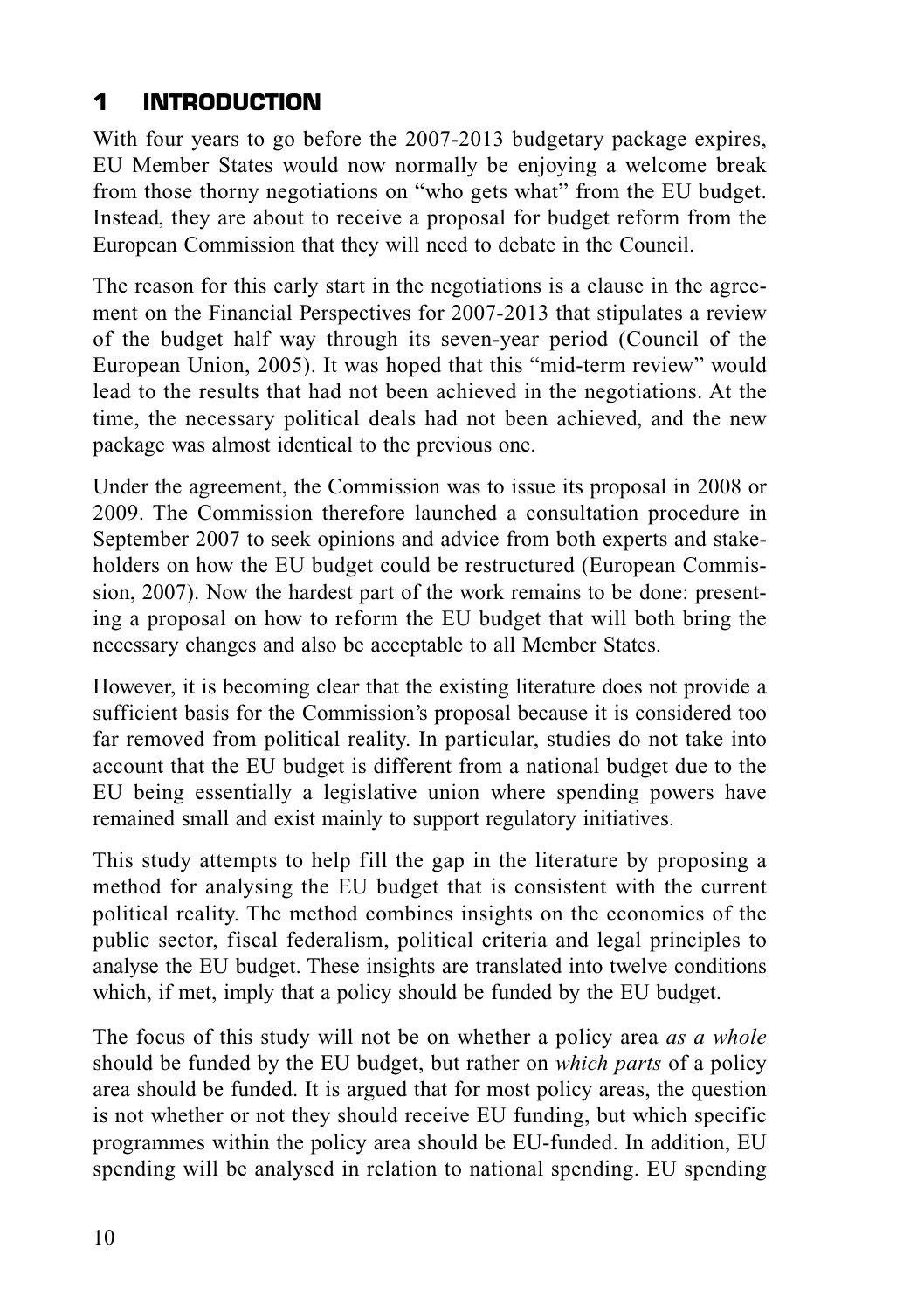programmes co-exist with national spending programmes and must be designed with this in mind.

Although this report acknowledges the political realities of the EU, it deliberately does not base its proposals on political economy considerations. That is, a choice was made to propose the optimal structure of the EU budget, and not the structure most likely to be approved by the Member States in the coming negotiations. It is argued that the first step in the analysis is to determine which areas and programmes should be funded by the EU budget. The second step is then to determine which reforms in the direction of the optimal budget can realistically be attempted by the Commission in the current review and which should be left for the future.

Section 2 details the methodology proposed. It describes the four areas of academic research from which the methodology is derived and the twelve steps of the method. Section 3 then applies this method to the different policy areas. The section begins by selecting the areas to be analysed; each area is then assessed in detail using the twelve steps. The section closes by proposing how the EU budget should be spent. The conclusions highlights additional issues for reflection and further study.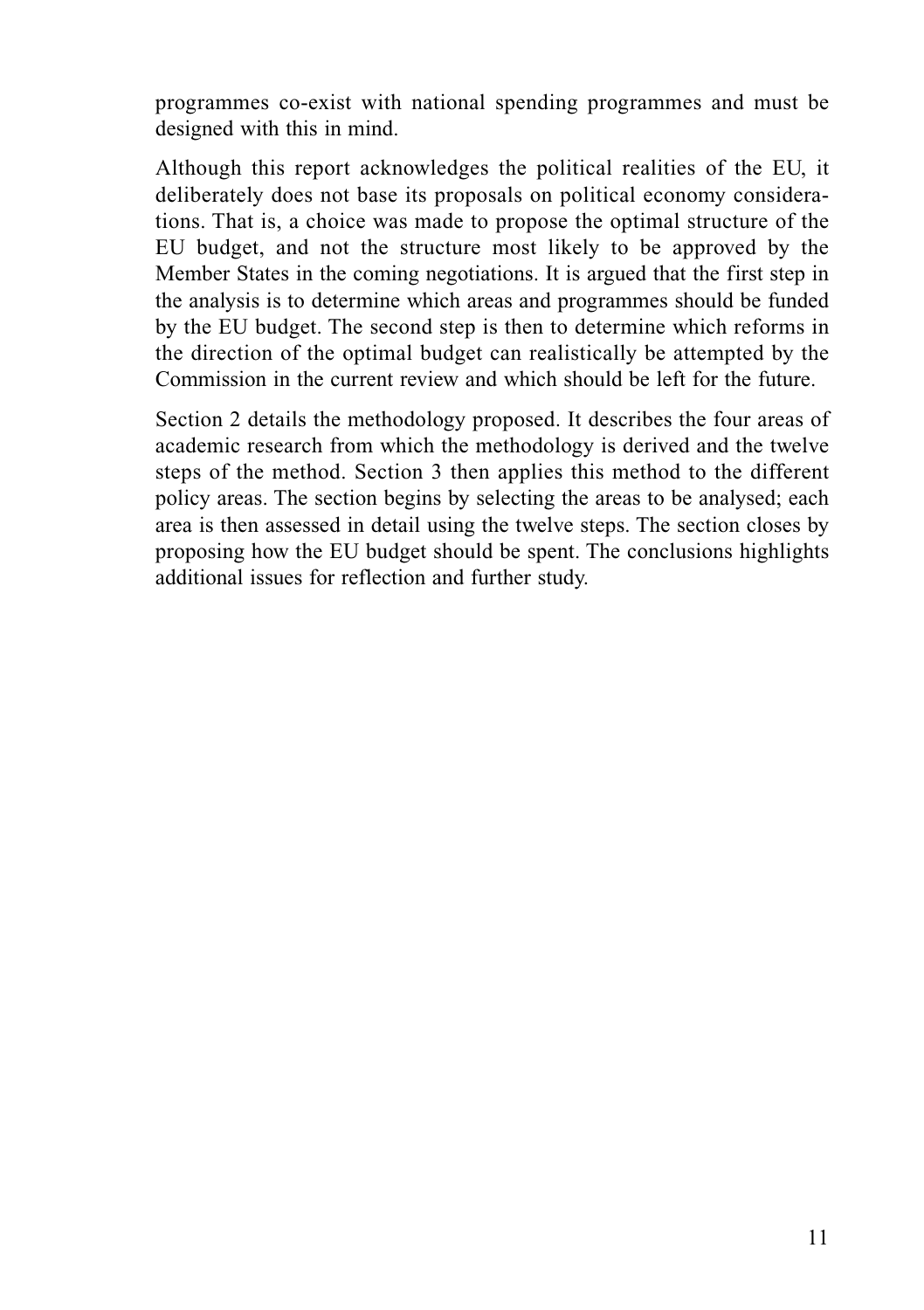## **2 METHODOLOGY**

The methodology proposed combines different academic lenses so as to take into account all the aspects that are important when assessing the EU budget. Figure 1 shows the twelve criteria that should be used to assess whether a certain policy area or spending programme should be funded by the EU budget.



Figure 1 Criteria for EU funding

This section describes the criteria used in the analysis and the academic fields of study on which each criterion will be based.

## A. Public sector economics

The first column contains criteria derived from concepts of *public sector economics*, the branch of economics that analyses the activities of government. While these theories underpin most public policies at national level, Figueira (2008) argues that they are often forgotten at EU level.

## **Step 1: Market failure or equity goal**

Public economics considers that a government can intervene for two reasons: either to correct market failures (efficiency reason) or to ensure social justice (equity reason). If this reasoning is applied to the EU budget, we conclude that a budget line should only exist if it either:

(i) corrects a market failure at EU level – that is, it will enable the internal market to function better (for example, grants to help mobility of workers), or;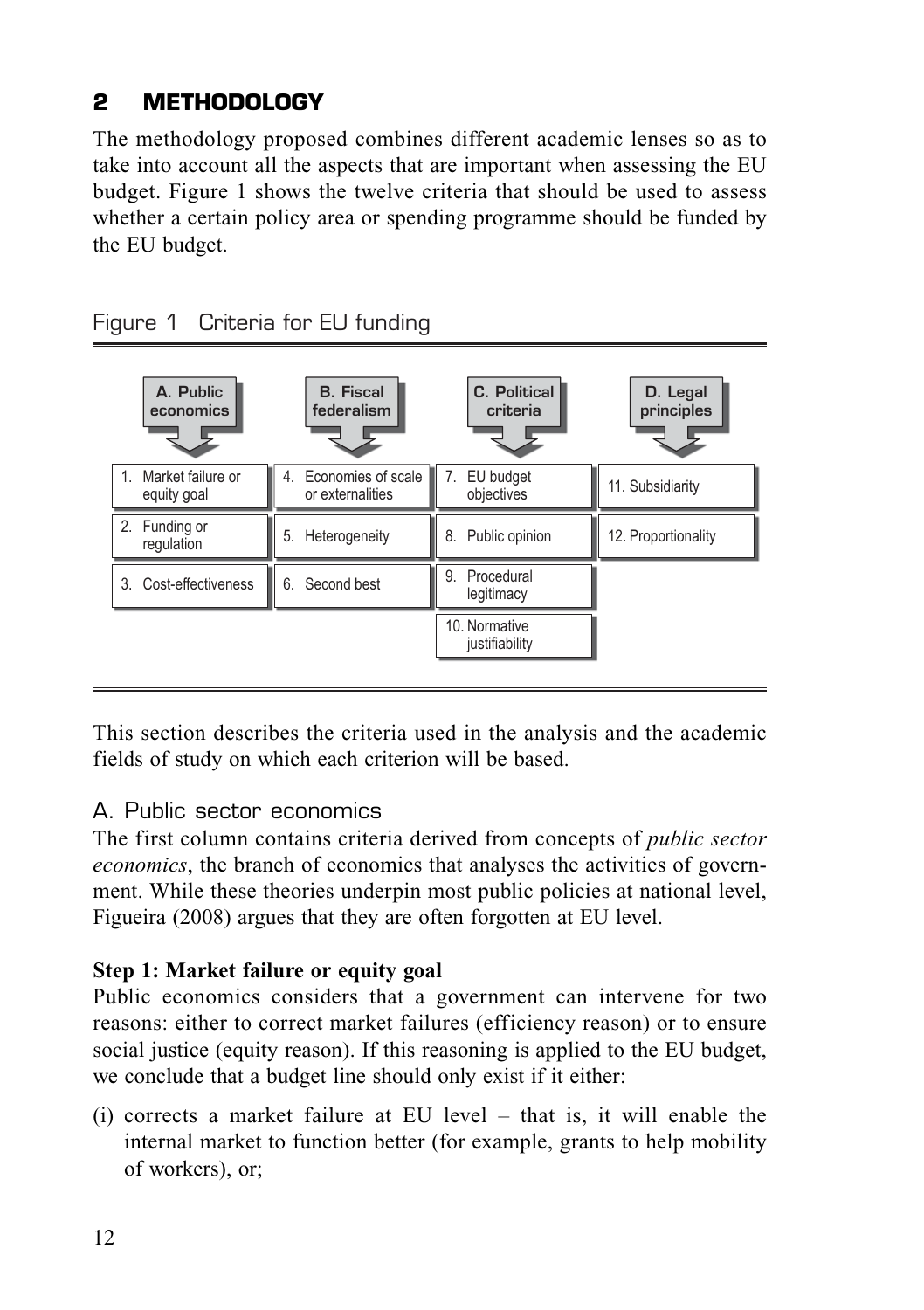(ii) contributes to an EU equity goal (for example, helping the economic convergence of the poorest Member States through cohesion funds).

## **Step 2: Funding or regulation**

If we conclude that public intervention is required in a certain area, it is then necessary to assess the type of intervention needed. The three main types of government intervention are funding, regulation and public production. Section 3 presents a selection of the areas of EU action that have potential funding implications; only these areas will be covered by the analysis.

However, this step is still necessary because most areas of government intervention involve both funding and regulation, and this distinction is important for assessing areas where EU action is considered useful regardless of whether that action should be in terms of funding or regulation.

## **Step 3: Cost-effectiveness**

In addition, the spending programme must be cost-effective, in that its benefits must be greater than its costs. Moreover, the policy should meet its stated objectives efficiently.

## B. Fiscal federalism

Fiscal federalism is the branch of economics that analyses which functions of a government are best performed at a centralised level and which are best performed at a decentralised level. When applied to the EU, these theories analyse which policies should be the responsibility of the EU and which should remain national. The main premise is that a policy should be conducted at a more central/EU level if this would make the policy more cost-effective.

To assess whether the EU level or the national level is more efficient, fiscal federalism looks at a number of factors; these factors constitute the next steps of the analysis.

## **Step 4: Externalities and economies of scale**

Externalities occur when the activities of A lead to costs (or benefits) for B that A does not bear (or does not reap). For example, if a factory causes air pollution, the people living in the vicinity will be exposed to poorer air quality. However, the factory will not take that cost into account in its production decisions unless there are government regulations to this effect. Fiscal federalism says that if there are positive or negative externalities between EU Member States in a certain policy area, that policy area should be allocated at EU level. Hence policy-makers will be able to design the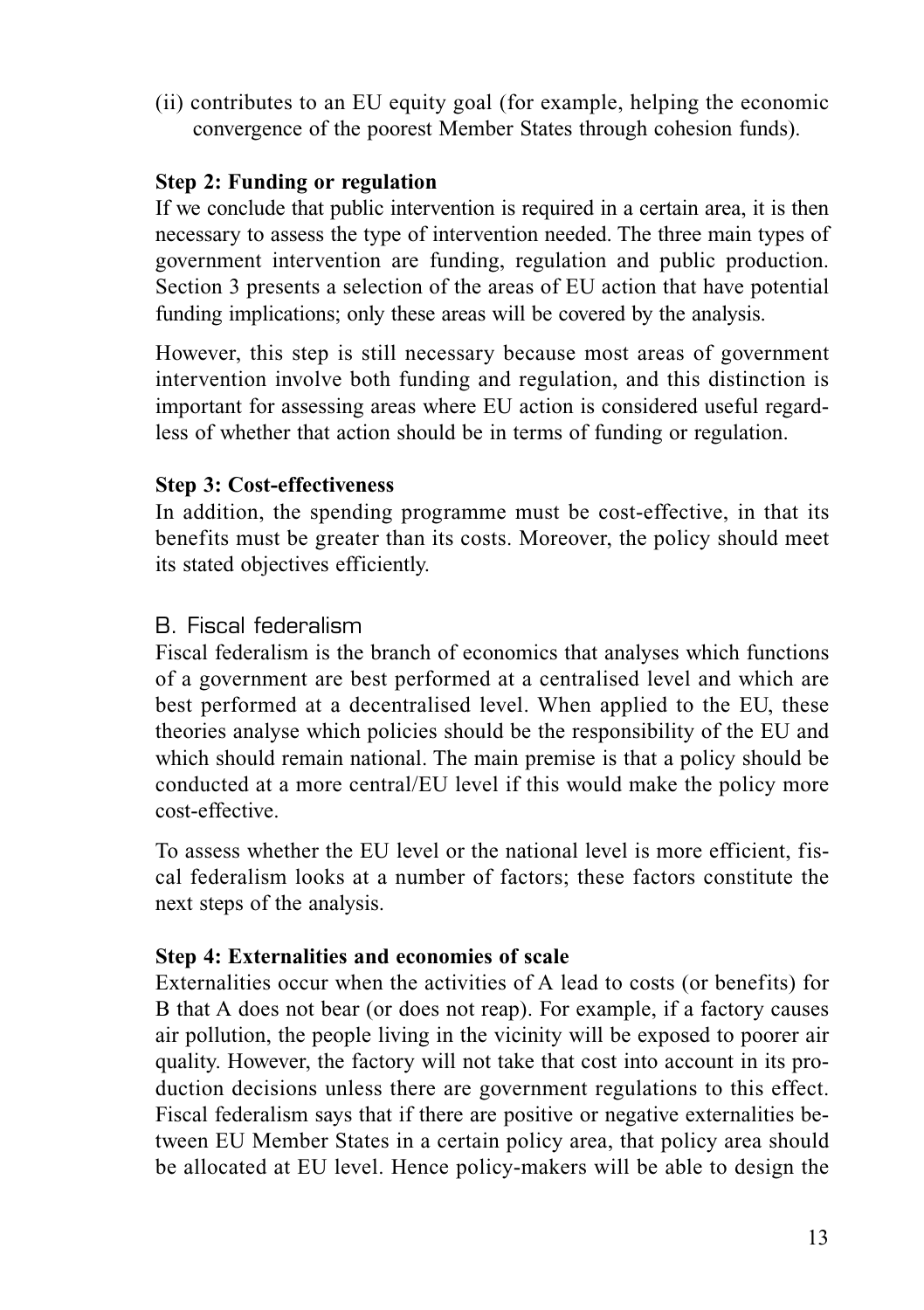policy so as to take into consideration its effects throughout the EU, while if it were to be placed at national level it would not necessarily address the potential effects on other countries.

Economies of scale occur when the cost of producing a good decreases if the good is produced in a larger quantity. For example, if an entire factory is used to build just two cars, each of those cars will cost a lot of money; but if the same factory builds a million cars, the cost of the factory equipment will be spread across the cars, and each individual car will cost much less. If there are potential gains from economies of scale, fiscal federalism says that a policy should be centralised.

## **Step 5: Heterogeneity of preferences**

These two factors (economies of scale and externalities) are balanced against the fact that people in different countries have heterogeneous preferences. If those preferences vary significantly, the policy should not be centralised and each Member State can continue designing the policy to suit its own population.

## **Step 6: Second generation fiscal federalism**

The recent literature known as "second generation fiscal federalism" (Oates, 2005), includes considerations of political economy by addressing political failure, that is, that governments, at any level, are not always benevolent welfare maximisers (they can be corrupt or inefficient, for example). In this second-best setting, allocating policies at different levels of government can be used as a way of choosing the level where political economy problems are fewer.

## C. Political criteria

This study argues that, alongside economic factors, an analysis of the EU budget must address political issues. This is because the EU budget is different from a national budget for the following two reasons.

Firstly, it is much smaller. The EU budget represents only about 1 per cent of EU GDP, while a national budget amounts to about half of the country's GDP. Therefore, the EU budget is not large enough to be allocated to all the areas in which EU public spending could theoretically be more effective than national spending – at least not on a scale large enough to allow it to have any significant impact. For this reason, a political choice needs to be made between the various areas in which the EU budget could potentially be more effective than a national budget. A decision must be made on what the priorities should be for the EU budget.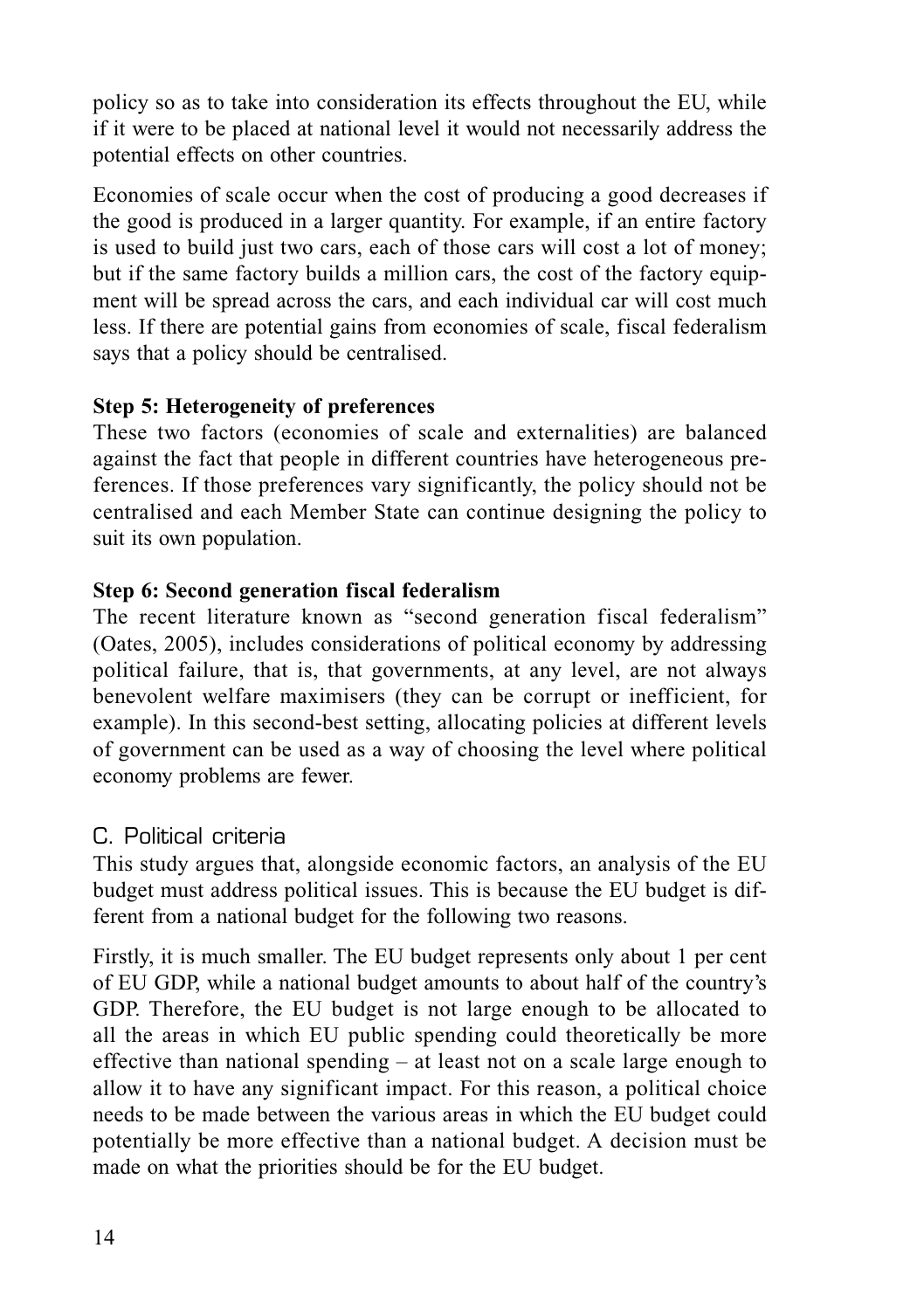Secondly, for a political union such as the EU, the decision to centralise policies should be based not only on efficiency considerations but also on whether reducing national sovereignty over such policies is considered legitimate.

To reflect these issues, this study uses two types of analysis: a discussion of what EU budget objectives, considering Step 7, should be and a discussion of which policies are legitimate at EU level, based on the political science literature on the legitimacy of the EU (Steps 8, 9 and 10).

## **Step 7: Objectives of the EU budget**

As has been argued, the EU budget is not large enough to be allocated to all the areas where it could in theory be effective. A decision therefore needs to be made on what the priorities should be, taking certain factors into account.

## *The EU budget as a bargaining tool*

Although this argument is generally ignored by researchers and analysts, many believe that the EU budget should be used not as a way to complement EU policy-making but as a way to help secure political deals. This study argues that this approach is wrong – there is no justification for using over EUR 100 billion per year for this purpose.

Nonetheless, it is a valid consideration that political realities make parts of the budget difficult to reform. However, the goal of a study such as this is to suggest how the budget could best be spent, not how its reform could be accomplished with less difficulty. It is argued that the first step is to establish how the budget should be spent and the second step, which is outside the scope of this paper, is to suggest how the proposed reforms could be implemented given the political reality. Even so, this study will refer to political realities where relevant, without considering them as factors.

## *The EU budget as a tool to boost the EU's popularity*

Another aspect generally ignored by researchers but widely accepted in policy-making circles is whether the EU budget should help make the EU more popular and/or more accountable and transparent.

It could be argued that, given the existence of the EU, the promotion of communication and democracy has become a public good. If this is seen as the reverse side of the coin, or the price to pay for the benefits of the EU, it could justify public intervention. However, it is necessary to distinguish between three different aspects of this issue: transparency/communication, EU popularity, and promotion of European identity and values.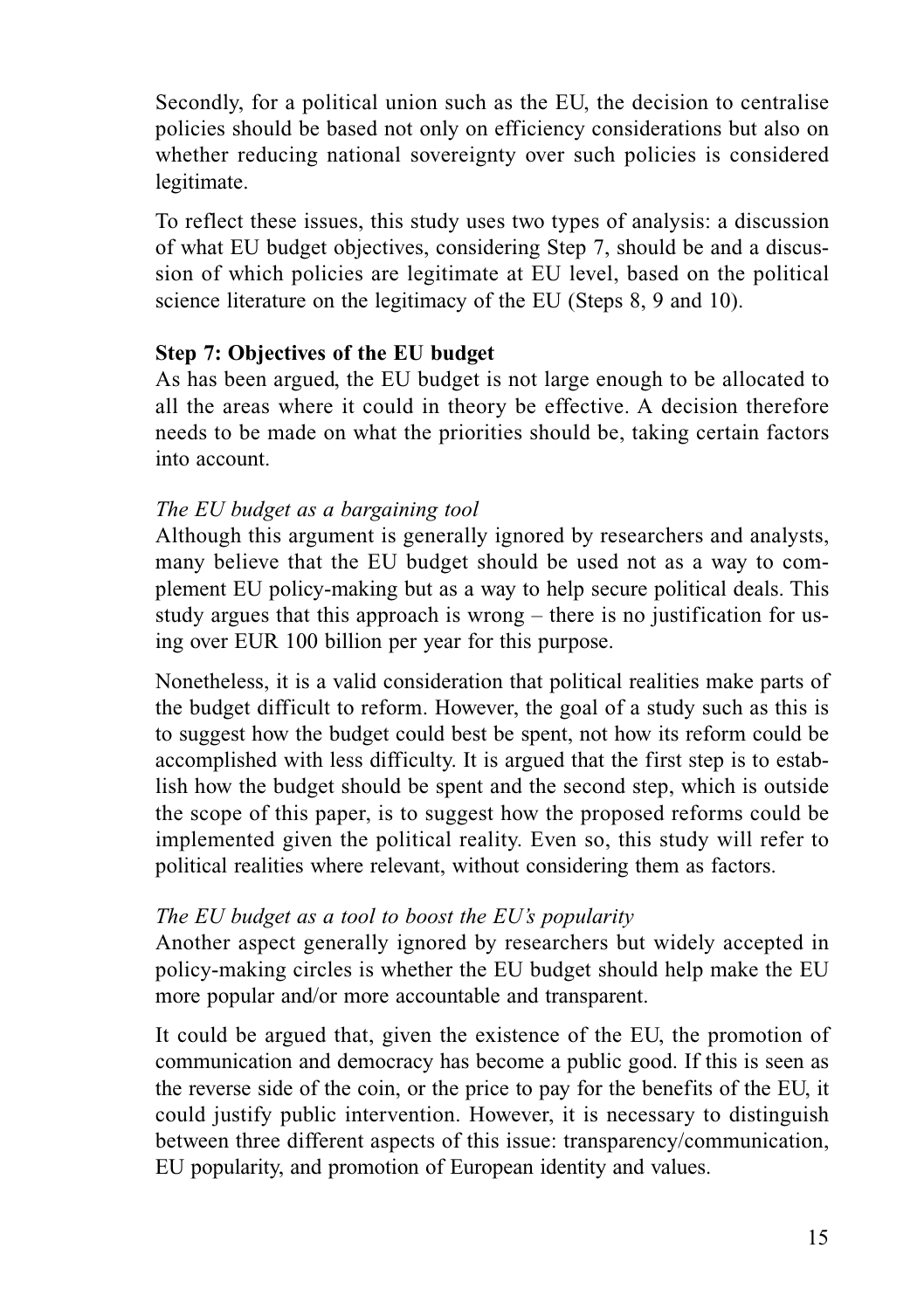Transparency/communication: It is argued that spending a small part of the EU budget on promoting communication and transparency is justified to ensure that citizens understand the EU and to reduce the democratic deficit. This could compensate for the decline in legitimacy caused by transferring spending to EU level. However, this should be done under the budget heading intended for this purpose, namely communication.

EU popularity: It is argued that spending part of the EU budget specifically for this purpose is unjustifiable. Taxpayers should not have to pay for the self-promotion of the EU institutions. Nonetheless, it could be argued that EU popularity could be a factor in choosing between different policies that could benefit from EU funding – choosing policies that people want at EU level would boost popularity and increase the legitimacy of the EU. This factor will be addressed in the analysis on legitimacy.

European identity and values: The promotion of the European identity, and of the image of the EU in the world, could be seen as factors to be covered by the EU budget, just as this type of concern also exists at national level.

However, at national level, no part of the budget is specifically allocated to promoting the image of the country. Instead, this is done via different policies, such as culture (as a way to promote tourism, preserve cultural heritage or promote the country's language), foreign affairs (improving the country's standing in the world) and local government spending (promoting different regions). As regards the self-promotion of the government, this is done via the funds allocated to political parties. The same should be done at EU level: the budgets for culture, foreign policy and other policies could include considerations of this kind.

In practice, it will clearly be difficult to differentiate between these three goals. Still, an effort to do so should be made as they should be addressed in different ways.

## *The EU budget as leverage*

The EU budget cannot be assessed in isolation from national budgets for two reasons. Firstly, when deciding what should be financed at EU level, we are generally making a choice, not on whether a certain spending line should exist or not, but on whether it should be at the EU level or at the national level. Secondly, as the EU budget is very small, it can only be effective in conjunction with national spending – this is often called the "leveraging effect" of the EU budget.

For example, the reason EU cohesion funding has been so effective in several countries is that it has been accompanied in those countries by a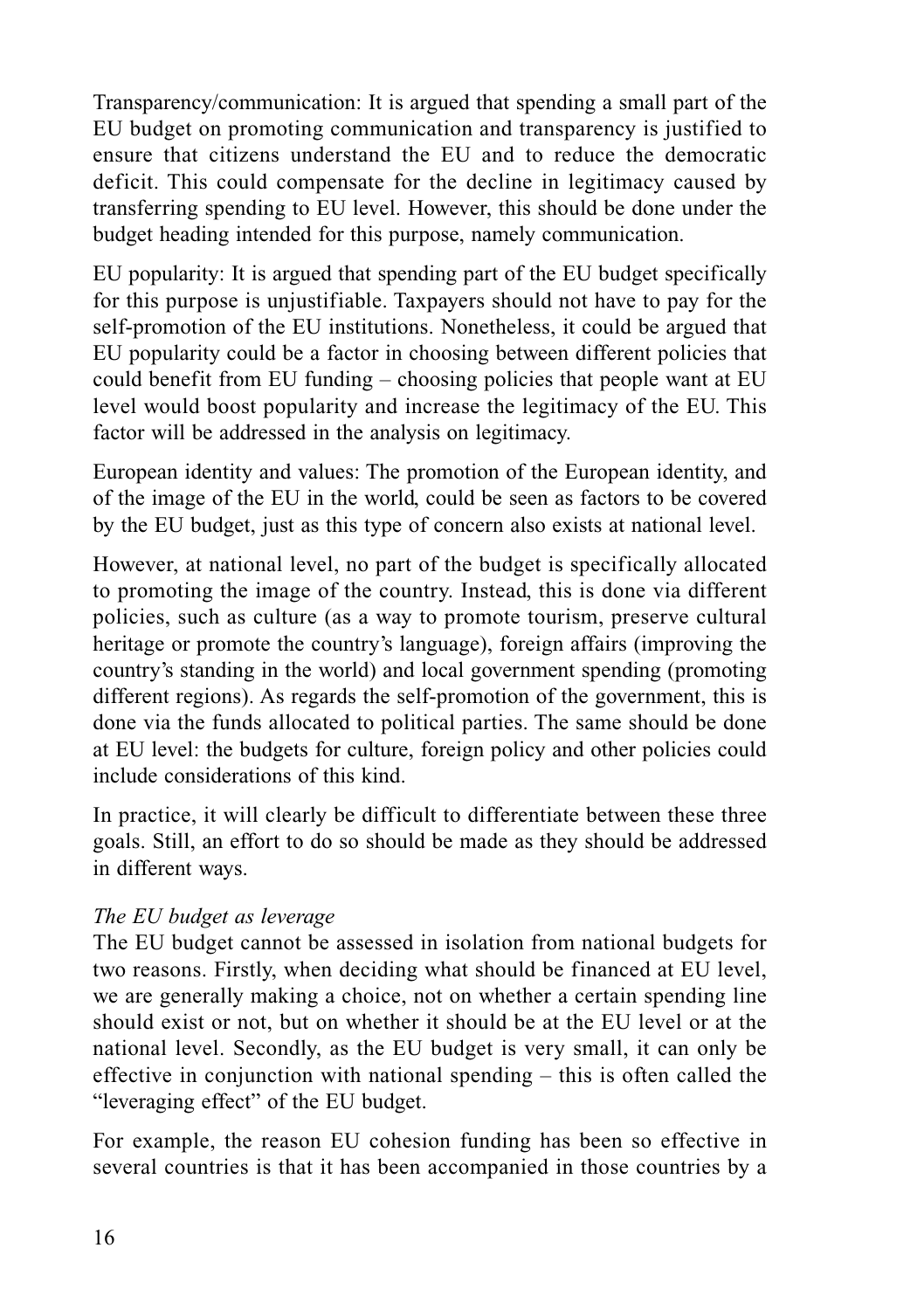national strategy to improve the infrastructure for economic growth. Similarly, EU spending on research will be most effective if it is accompanied by national strategies to improve research policy, for example by providing monetary incentives for those improvements.

In this sense, the most important effect of the EU budget is not the actual spending programmes it finances, but the way in which its spending programmes impact national policy-making and national spending. Despite this, as Buti and Nava (2003; p. 2) point out, "the issue of coordination between EU and national budgets is an area left largely unexplored by the economic literature".

## *The EU budget: allocative or redistributive?*

Another issue to consider is whether the EU budget should mainly be used for redistribution between the Member States or for allocation policies. This study argues that the budget can be used for both those goals, but this requires a clear decision on which policies are aimed at redistribution and which are aimed at allocative efficiency. This is essential because policies can only be efficient if they target the right objective.

The Sapir Report (Sapir *et al.*, 2003) stresses the importance of making this distinction and respecting the principle of "one fund for one goal". It proposed the division of the budget into three funds: one allocative – directed specifically at increasing economic growth – and the other two redistributive, one for the existing cohesion policy and the other for providing support to those affected by economic restructuring.

However, it could also be argued that the EU budget should not be used for redistribution and that Member States should receive from the EU budget an amount similar to what they pay into  $it - this$  is the argument of "juste retour".

One solution would be for cohesion policy to be the only redistributive policy and for all the others to have no redistributive effects. Heinemann *et al.* (2008) suggest a "limited correction mechanism", whereby Member States would be compensated from the redistribution effects of policies that are not aimed at redistribution. Although it is beyond the scope of this paper to discuss the financing of the EU budget, this suggestion shows that it would be possible to isolate the two effects.

## *The EU budget as a tool to improve the efficiency of public spending*

According to most economists, the EU budget should be used to replace national spending whenever this can be done more cost-effectively at EU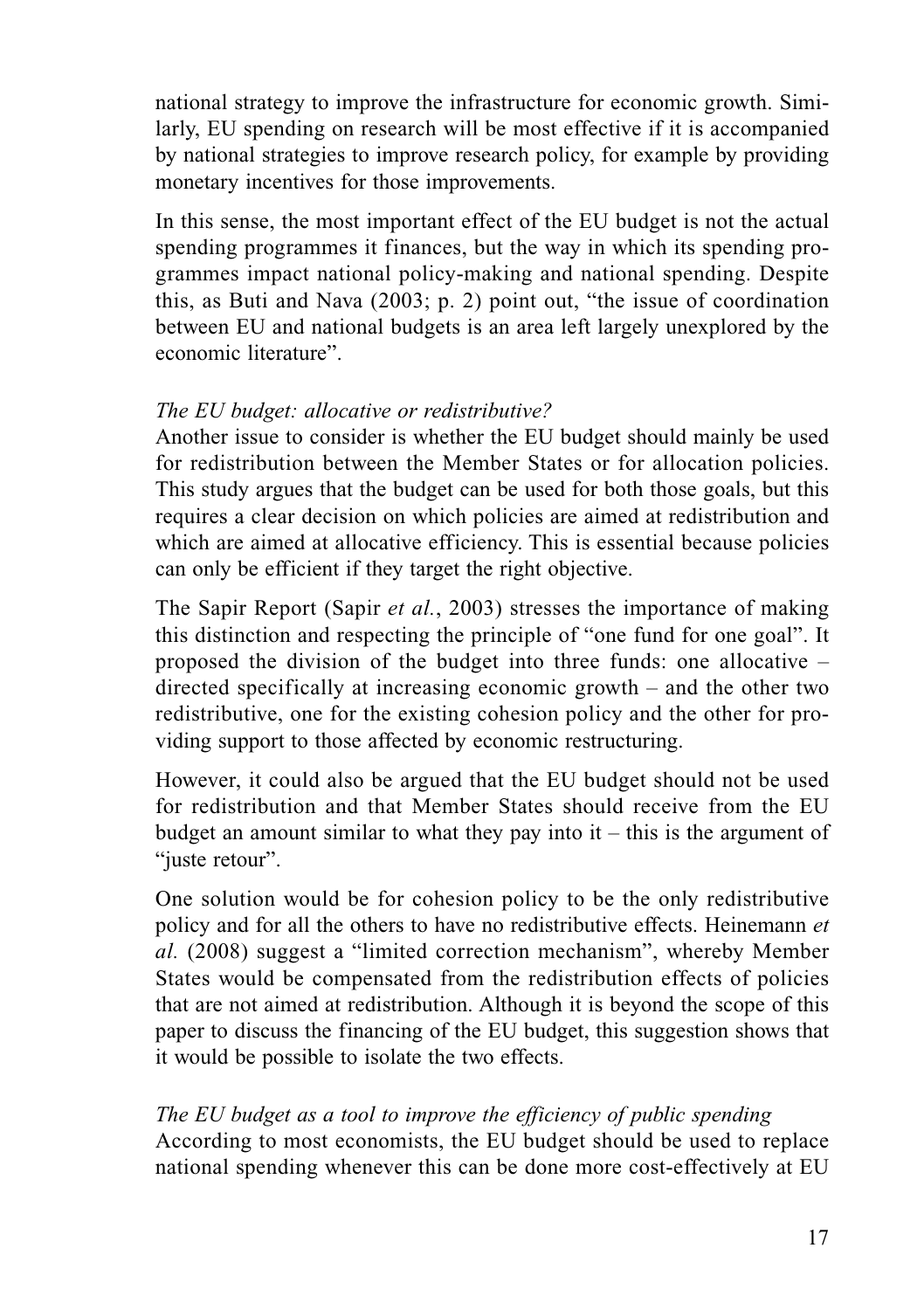level. This is the logic of fiscal federalism. However, this study argues that this consideration is essential but in itself insufficient.

## *Conclusion*

From these factors, three main considerations not yet covered by other aspects of the multidisciplinary analysis emerge. These are: whether a policy area can/should contribute to promoting EU values or ideals, whether EU spending in the policy area has leverage effects and whether the reforms proposed are politically realistic.

## **Steps 8, 9 and 10**

The next three steps are concerned with the legitimacy of financing policies at EU level. The concept of legitimacy is used in the political science literature to assess the rightfulness or acceptability of a government and its policies. This issue is highly relevant in the EU context and a growing body of literature is now examining the legitimacy of the EU and its policies.

The concept of legitimacy is by nature subjective and difficult to measure. For this reason the most recent literature attempts to tackle the complexity of the concept by looking at a combination of several factors (see, for example, Beetham, 1993; Lord and Magnette, 2001). Figueira (2007) identifies six main factors of legitimacy in the literature and suggests that three of these are particularly relevant for assessing the specific issue of which policies should be undertaken at EU level. These three factors are the next steps in this analysis.

## **Step 8: Public opinion**

The main element of legitimacy is public acceptance. This cannot be measured entirely through a government's ratings in surveys or the rating of actions undertaken by the government. This is because, in representative democracies, governments do not always have to follow public opinion; on the contrary, it can be argued that governments should, when necessary, take unpopular measures if these are beneficial in the long term. However, measures of public opinion can and should be used for assessing legitimacy.

Concerning the issue at stake here, that is, which policies can legitimately be transferred to the EU level, the EU-wide Eurobarometer surveys are a very useful tool. The surveys include a question designed specifically to measure the opinion of people on which policies should be undertaken at EU level, often known as the "subsidiarity question". The answers to this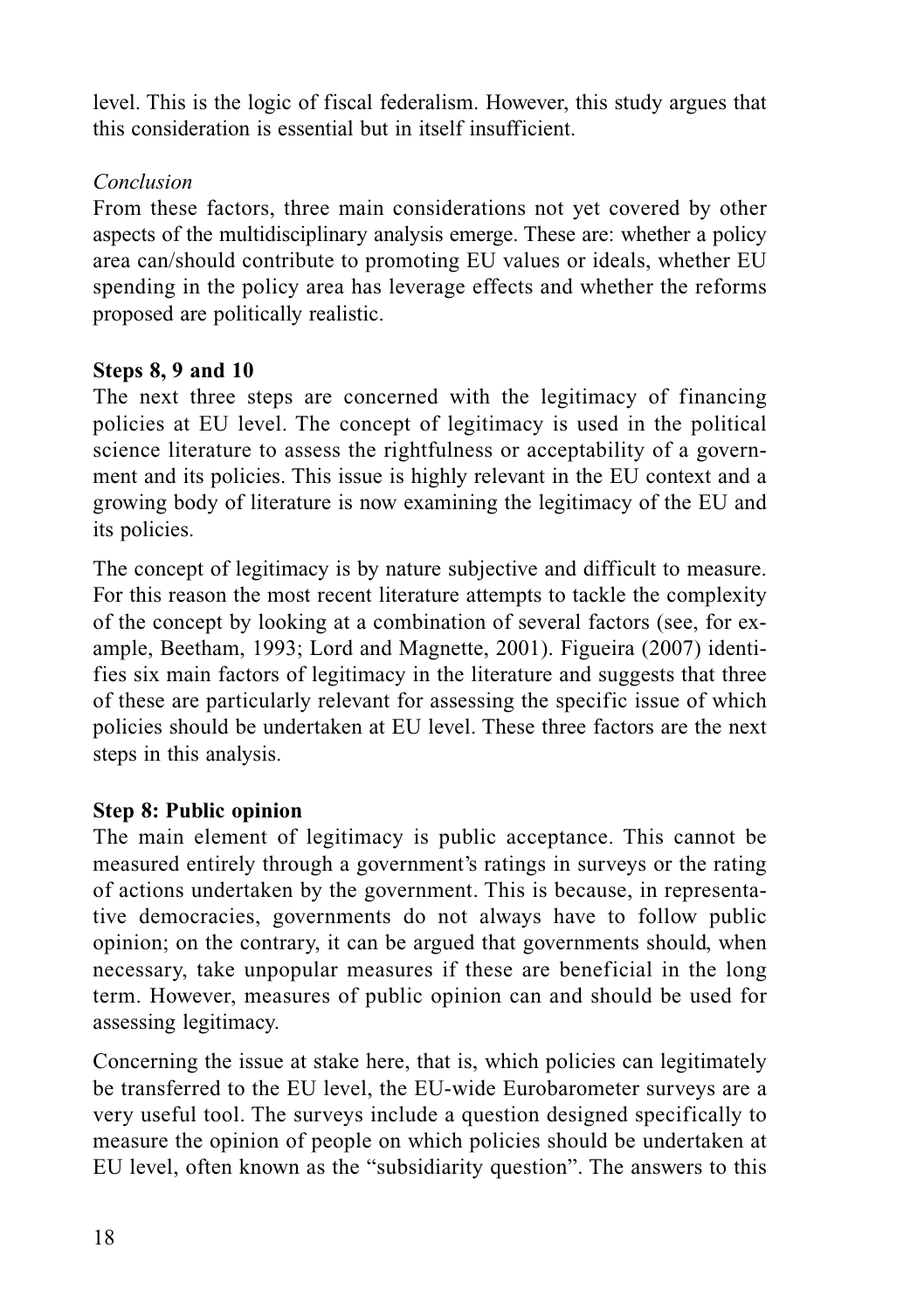question in the 2008 Eurobarometer (European Commission, 2008a) will be used in this study as a proxy for public opinion.<sup>1</sup>

## **Step 9: Procedural legitimacy**

Procedural legitimacy measures whether the political processes followed by the government are democratic and accountable. This requires the holding of fair elections and free and equal competition for political office, and a system of political institutions that guarantees control mechanisms of political power. In the EU, the degree of procedural legitimacy varies greatly across policy areas due to different levels of integration, different legislative processes applied and some EU-level policies that are easier for citizens to follow than others.

## **Step 10: Normative justifiability**

David Beetham (1991, 1993) argues that one of the conditions for legitimacy was normative justifiability, whereby "rules should be justifiable by reference to shared beliefs". These beliefs are of two types: "beliefs about the rightful source of political authority" and "beliefs about the appropriate ends or purposes that the government should serve" (Beetham, 1993; p. 488-89.).

Beliefs about the appropriate ends or purposes of the European Union are of particular importance when analysing which policies should be undertaken at EU level. However, views on what these appropriate ends or purposes are differ from country to country and even from person to person. Therefore, an analysis based on normative justifiability will produce different results depending on which set of beliefs about the purpose of the EU is used.

Figueira (2007) proposes a set of beliefs that can be used to operationalise this concept. The proposal is based on the premise that the EU was created to prevent future wars and conflicts between its members, and this was to be achieved through the creation of a free trade area. It therefore had two main objectives: economic integration and peace in Europe. Although the EU areas of activity have increased since its creation, it can be argued that these are the only two objectives on which there is broad agreement that the EU should play a key role.

<sup>&</sup>lt;sup>1</sup> Ouestion A20a of Eurobarometer No. 68, Autumn 2007: "For each of the following areas, do you think that decisions should be made by the (NATIONALITY) government or made jointly within the European Union?"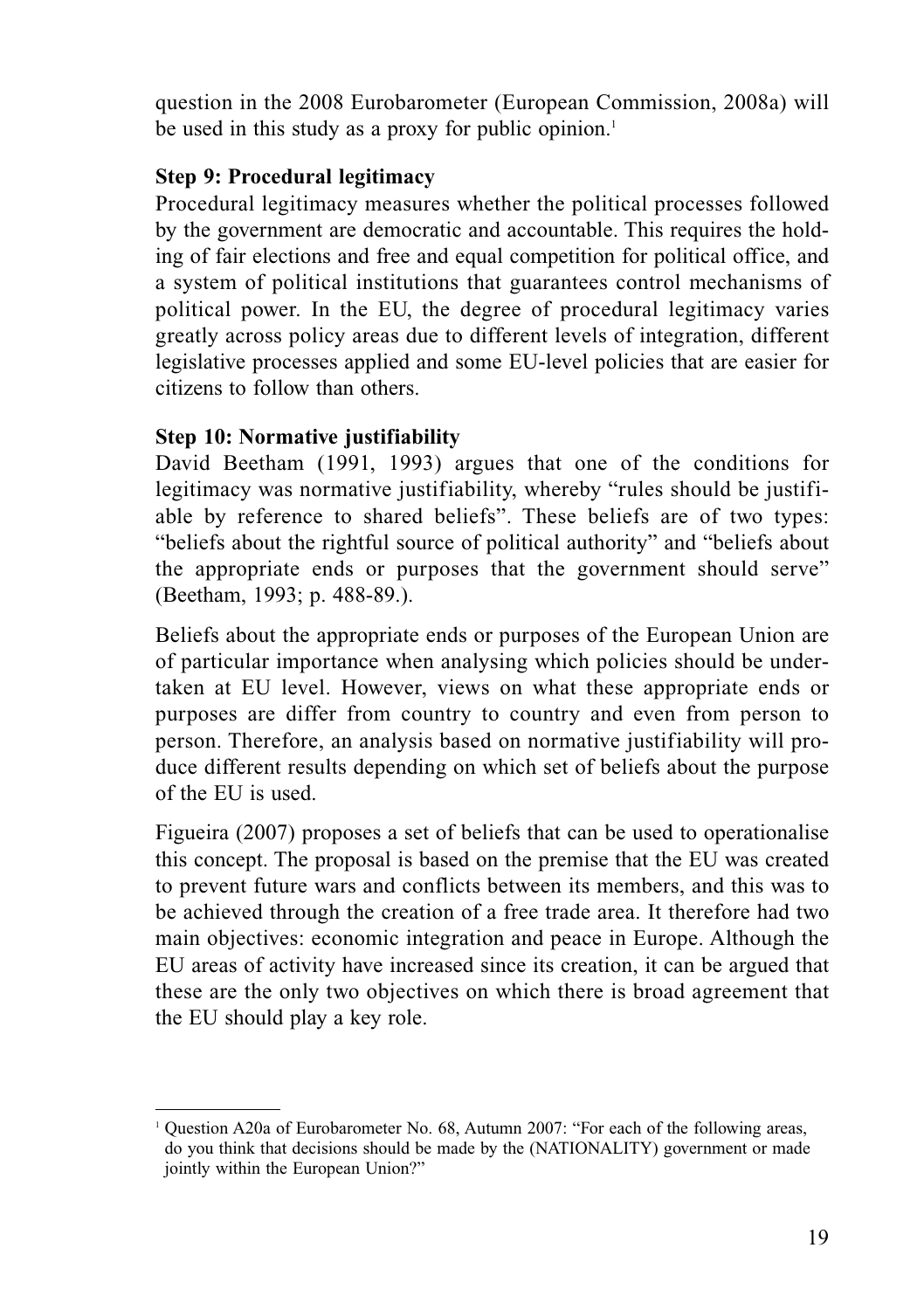These two objectives can still be subject to various interpretations. Economic integration can be seen either in its narrowest sense – a free trade area among Member States – or in its broadest sense – a complete harmonisation of economic policies, which in itself can be seen (or not) as justification for political integration.

The objective of promoting peace can also be seen in its narrowest sense – no action by the EU is required in this field because peace derives from the free trade area  $-$  or in its widest sense: the justification for a common defence policy, a common foreign policy and the harmonisation of Justice and Home Affairs policies.

## D. Legal principles

## **Step 11: Subsidiarity**

The EU Treaty also offers legal guidance on which competences should be at EU or national level. Under the principle of *subsidiarity*, which was added to EU law by the 1992 Treaty of Maastricht, the EU should only take action in areas where it can be more effective than the national governments.

## Article 5 of the EC Treaty states:

In areas which do not fall within its exclusive competence, the Community shall take action, in accordance with the principle of subsidiarity, only if and in so far as the objectives of the proposed action cannot be sufficiently achieved by the Member States and can therefore, by reason of the scale or effects of the proposed action, be better achieved by the Community.

This article was clearly written with the principles of fiscal federalism in mind; in essence it says that the competences of the EU should be determined according to the principles of fiscal federalism, except for the policies on which the Member States have given "exclusive competence" to the EU. The principle of subsidiarity therefore largely overlaps with the analysis of fiscal federalism. However, it adds to it in four ways:

First, it gives legal backing to the fiscal federalism analysis. Therefore, in addition to being a means of measuring the relative efficiency of policies at EU level, fiscal federalism has also become a way of measuring their legitimacy from a legal perspective.

Secondly, Article 5 EC excludes areas of exclusive competence from having to comply with the principles of fiscal federalism. However, this will not prevent us from using fiscal federalism to analyse these areas as well, since from a theoretical perspective it applies just as much to them.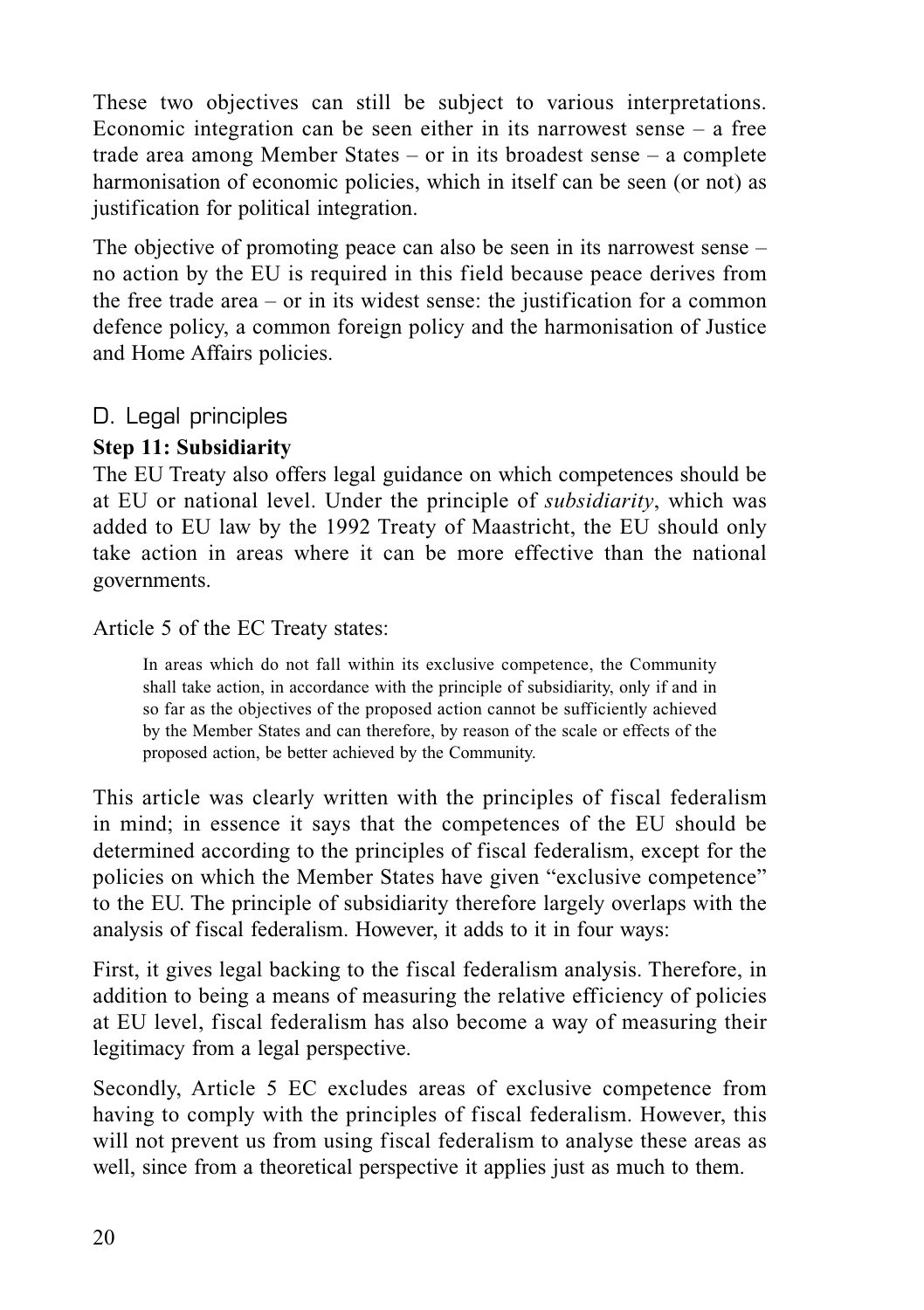Thirdly, Article 5 EC implies that in cases where the policy could be achieved equally well at EU level and national level, it should remain national. This was intended as a way to limit EU powers and prevent excessive integration. Several authors interpret this as meaning that a policy should only be centralised if it is clear that it would be more effective at EU level. For example, Persson *et al*. (1996; p. 1) interpret from this condition that "the burden of proof lies with the advocates of centralisation".

Finally, it is worth noting that Article 5 EC refers to each "proposed action", implying that the fiscal federalism analysis should be performed for each policy action individually rather than for the policy area as a whole. This connects with the point made above about the importance of the analysis being conducted this way.

Pelkmans (2006; p. 4) suggests a five-step test for applying the principle of subsidiarity in practice (Point 5 refers to the principle of proportionality, which is analysed separately in the following section):

- 1. Identify whether a measure falls within the area of shared competences (if exclusive to the EC, the subsidiarity test does not apply).
- 2. Apply the criteria (scale and externalities, Article 5 EC, and possibly other criteria) – this is the 'need to act' test.
- 3. Verify whether credible cooperation is feasible.
- 4. If 1 and 2 are confirmed, and 3 denied, then the assignment is to the Union level.
- 5. Define to what extent (proportionality) implementation, monitoring and enforcement should also be assigned to the EC level, or, indeed, can be assigned to the Member States, perhaps in a common framework.

For each policy, this section will look at whether the policy is an exclusive competence of the EU and at whether the fiscal federalism analysis has clearly revealed that the different policy actions could be better achieved at EU level.

## **Step 12: Proportionality**

Article 5 EC goes on to say that:

Any action by the Community shall not go beyond what is necessary to achieve the objectives of this Treaty.

Hence, if the EU does intervene, the intervention should be proportional or limited to what is necessary to achieve the objective of the policy.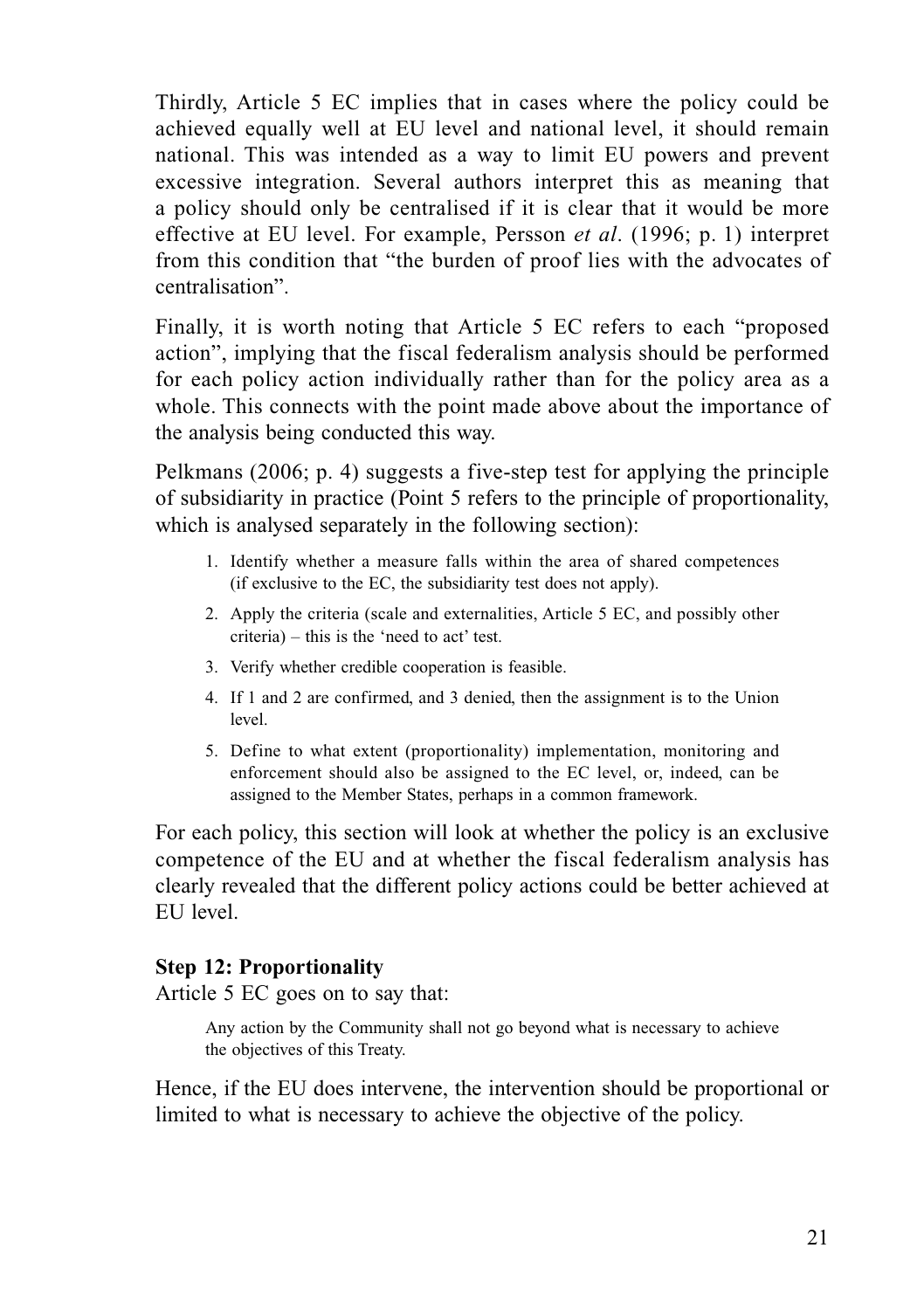## **Conclusion for each policy**

In the second part of the study, the methodology will be applied to the main areas of EU expenditure. For each of these areas, an analysis will be conducted based on the twelve steps outlined above. The findings will then help conclude whether or not a certain area of spending should be part of the EU budget.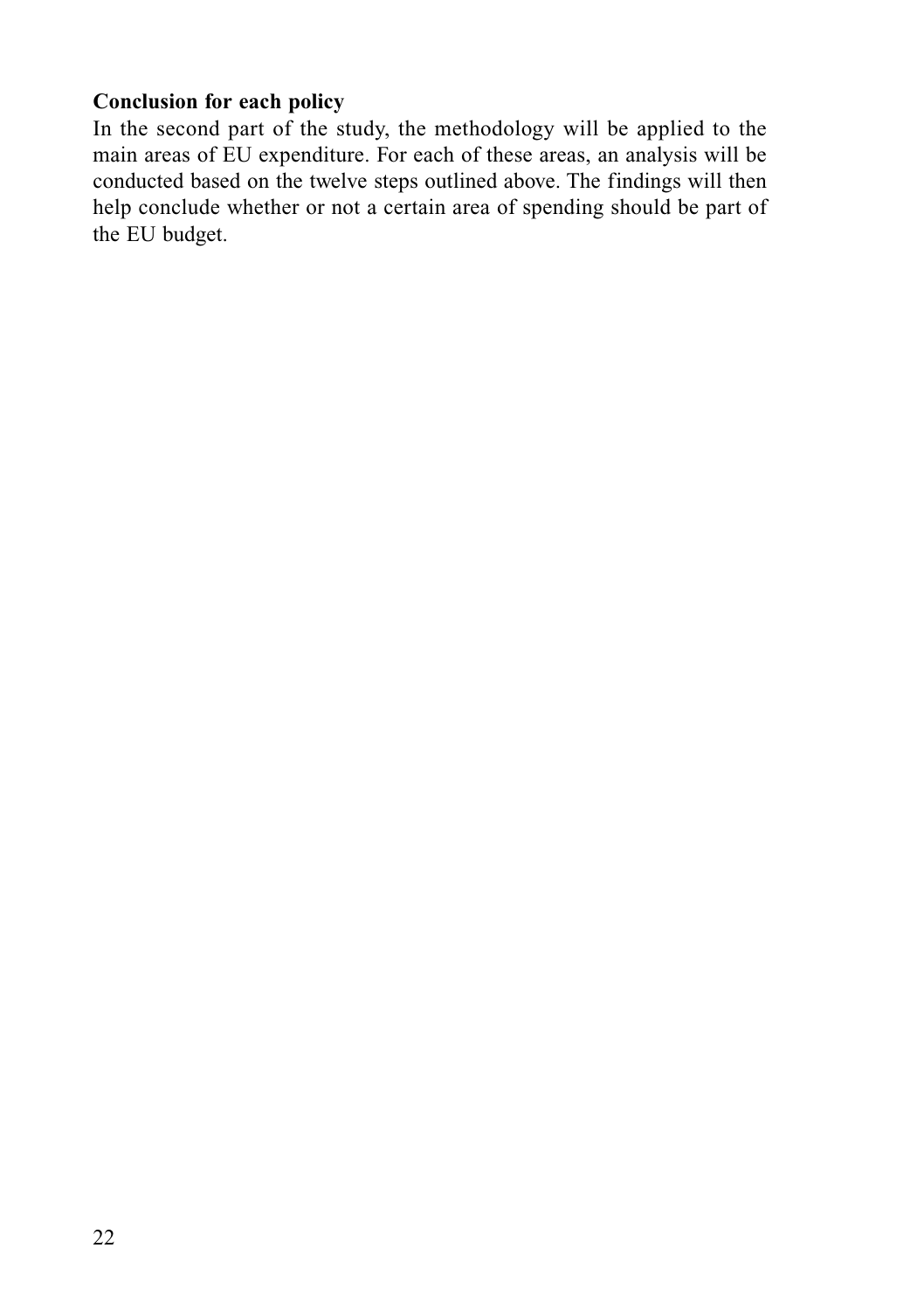## **3 APPLICATION TO POLICY AREAS**

This section will apply the proposed methodology to the different policymaking areas to determine whether they should be funded by the EU budget and, if so, which parts of the policy area should receive the funding.

To apply the complete methodology to the EU budget, it will be necessary to first select the areas of public spending to be analysed and then apply the twelve steps to each area. This will show whether or not, on the basis of this assessment, a certain area of spending should be included in the EU budget.

## **3.1 Choice of policy areas**

Most studies opt to take as a starting point the current structure of the EU budget and analyse each of the five headings of expenditure. However, this can result in an initial bias. As it starts from the current allocation of funding, the reasoning can be influenced by the current spending priorities. Moreover, it is argued that several of the EU budget headings are deliberately misleading; for example, the heading of "competitiveness" groups together policies that have little in common under the pretence that they all contribute to competitiveness in Europe.

This study will instead take as a starting point the areas of EU policymaking, identify those among them that involve public intervention in the form of spending, and use the resulting list as a starting point for the analysis. Given that the EU is now active in all the major areas of policymaking (although to varying degrees), it will be possible to look at all the areas of government intervention. However, to avoid the initial bias, the study will ignore the current extent of EU powers in each of those areas and regard them as equal.

It could be argued that the bias is useful because any reform of the EU budget will need to start with the existing budget. However, as explained above, the aim of this study is to find the optimal structure of the EU budget, not to find the easiest way to reform it.

The policy areas of the EU can be obtained by listing the departments, called Directorates-General, of the European Commission. These are:

- Agriculture and Rural Development
- Competition
- Economic and Financial Affairs
- Education and Culture
- Employment, Social Affairs and Equal Opportunities
- Energy and Transport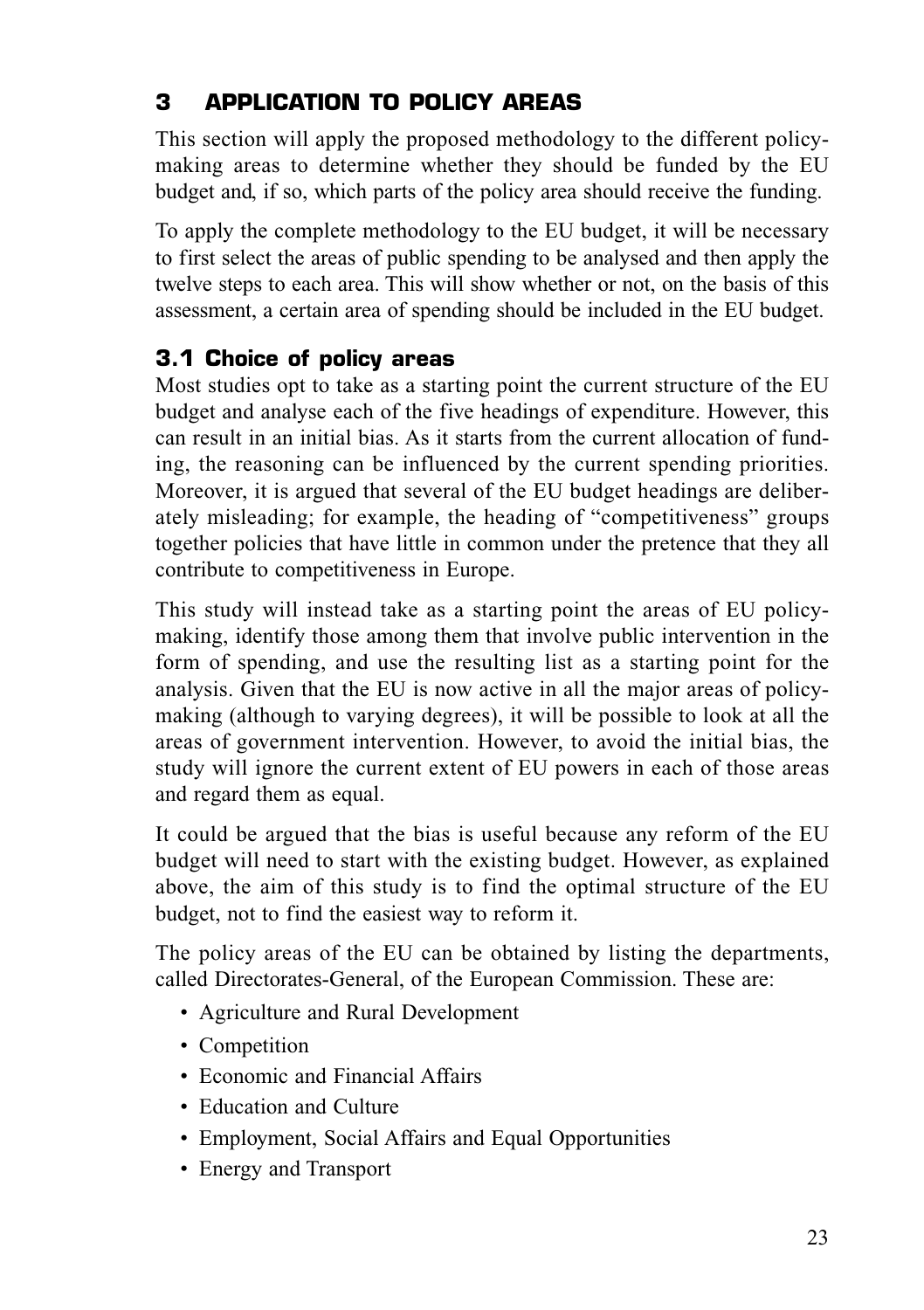- Enterprise and Industry
- Environment
- Executive Agencies
- Maritime Affairs and Fisheries
- Health and Consumers
- Information Society and Media
- Internal Market and Services
- Joint Research Centre
- Justice, Freedom and Security
- Regional Policy
- Research
- Taxation and Customs Union
- Development
- Enlargement
- EuropeAid Co-operation Office
- External Relations
- Humanitarian Aid
- Trade
- Communication
- European Anti-Fraud Office
- Eurostat
- Publications Office
- Secretariat General

In addition there are twelve internal services.

This report will not analyse the administration aspects of the EU since the aim of the study is to assess which policies should be located at EU or national level and not to assess how the EU runs its administration. All administrative, internal and non-policy related areas are therefore excluded from the analysis.

Furthermore, the study only analyses the areas that have considerable spending implications or where government intervention involves public funding. The following areas will therefore be excluded from the analysis: competition, economic and financial affairs, internal market and trade. It should be noted here that the EU does not perform stabilisation policies because its budget is too small to have an impact on the business cycle.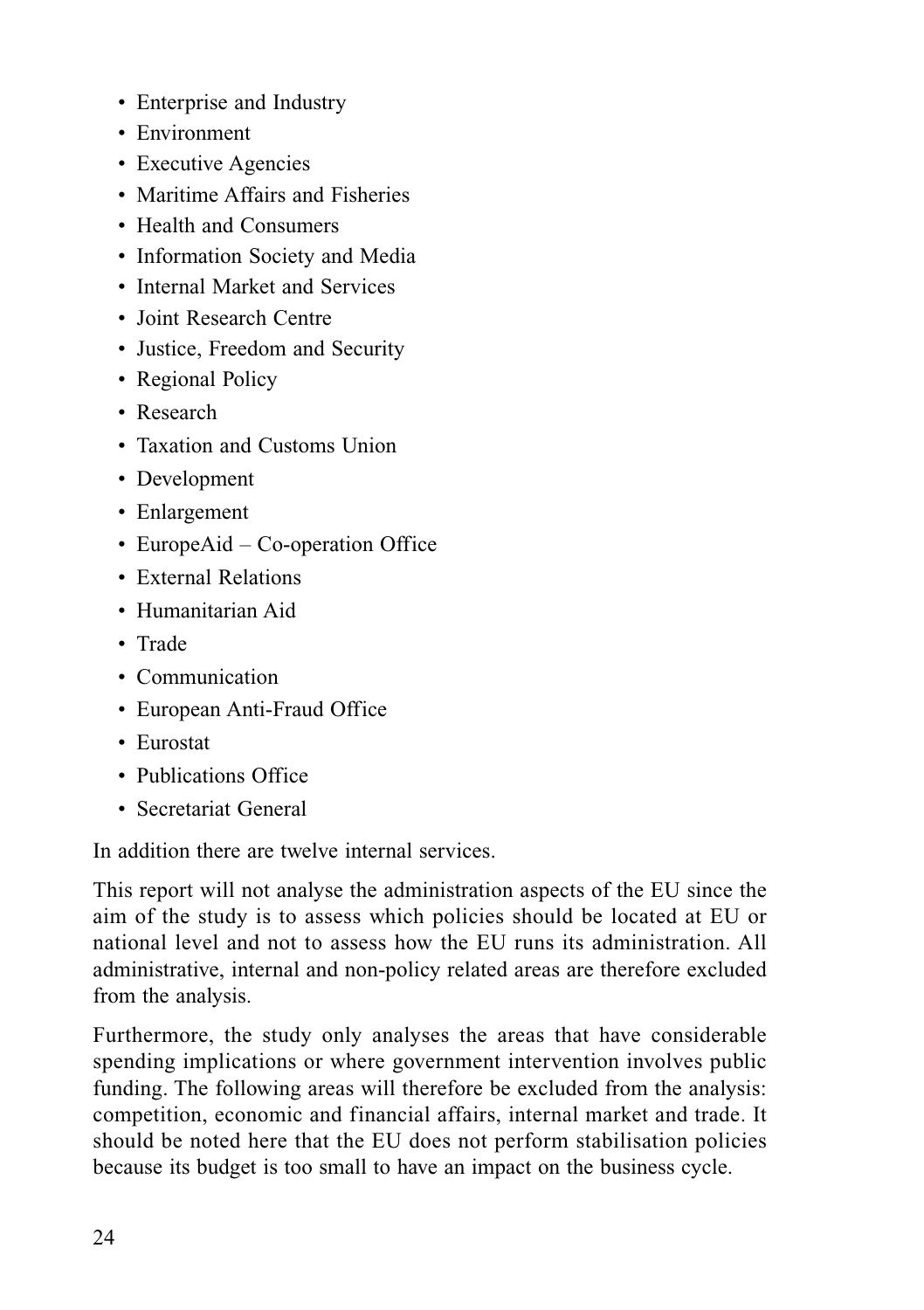## **3.2 Application step by step**

## 3.2.1 Agriculture

## **Short description**

When the integration process started in the 1950s, Member States agreed to give up their national farming policies in favour of a Common Agricultural Policy (CAP). At the time, ensuring food security in Europe was seen as an important objective, and the CAP was considered to be the best way to ensure this. Fifty years later, this policy is controversial; as will be seen in the analysis that follows, its usefulness is being questioned by analysts and policy-makers.

These criticisms have led to successive reforms of the CAP but today it still represents 42 per cent of the EU budget.<sup>2</sup> This policy consists mainly of support for the farming sector. In the past, this support was mostly provided through market interventions, which made food production in the EU artificially competitive. Following reforms, it is now based mainly on direct transfers to the farming sector; these are considered less costly and less market distorting.

In addition, approximately one quarter of the expenditure is now directed at "rural development" policies that aim to preserve the countryside. Finally, about 1.5 per cent of spending goes to fisheries. Fishermen do not receive the extensive support received by farmers. The focus of the policy is not on fostering the competitiveness of this sector but on Member States' access to fishing waters and, in recent years, preserving the environment and fish stocks.

## **Main results**

The analysis that follows shows that no justification exists for funding agriculture at EU level as agriculture fails virtually every step of the test. Although there may be justification for government funding to support agriculture as a means to ensure the viability of rural areas, this policy should be located at national level, not at EU level. Moreover, it is designed, managed and implemented in a very inefficient way; it is likely that at national level these problems could be reduced. In addition, it is not transparent or politically accountable. For these reasons, it is advised that agriculture should no longer be an item in the EU budget.

<sup>&</sup>lt;sup>2</sup> The percentages of current spending for each policy area were calculated on the basis of the Preparation of the 2009 Preliminary Draft Budget. They correspond to the actual spending in each area and not to the official headings of expenditure.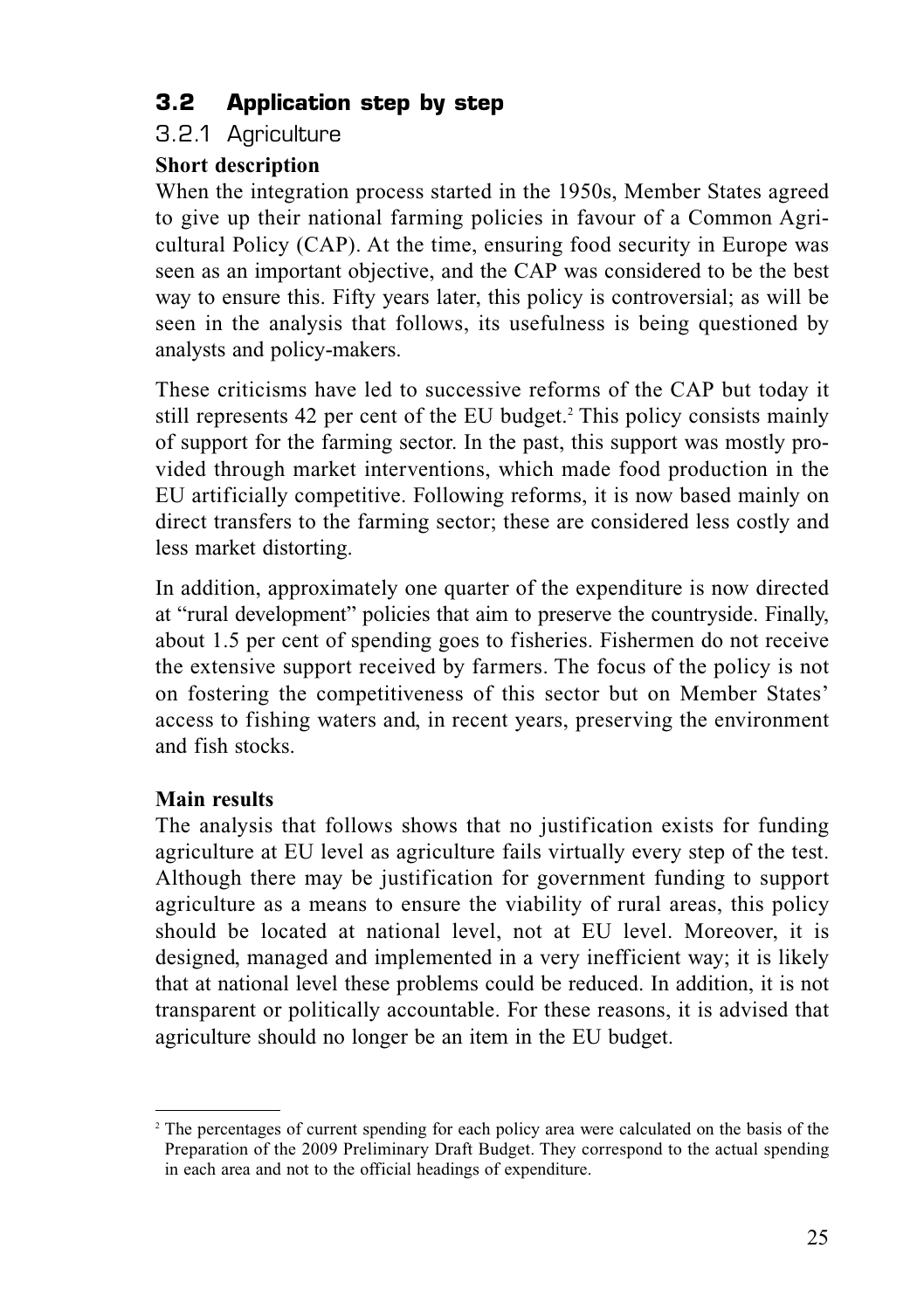#### **Step 1: Market failure or equity goal**

The initial justification for the Common Agricultural Policy (CAP) was twofold: to guarantee the security of food supply, and to create a common market in agriculture. However, the first justification is no longer valid, as EU Member States are now too wealthy for food shortage to be conceivable. Concerning the second justification, this would only require common regulations at EU level to dismantle the barriers to free trade, as is the case for other goods – it does not justify EU subsidies for agriculture. The CAP therefore no longer addresses any current market failures.

Concerning equity goals, there is no justification for the EU budget supporting only the workers in the farming sector and not those in other sectors; moreover, most of the funding is given to the largest and wealthiest farmers. Nunez Ferrer (2007; p. 16) shows that the CAP "benefits countries with the highest yields, and within those countries the larger – and often wealthier – farmers."

However, defenders of the CAP argue that it is still needed to preserve the countryside in increasingly industrialised countries (European Commission, 1997). Accordingly, funding has been gradually transferred to "rural development" policies.

These policies have three official goals (European Council, 2006): firstly, the need to preserve the countryside, which implies finding a viable use for agricultural regions, either by making their agricultural production economically sustainable or by adapting them for tourism and preserving the environment; secondly, preserving the environment of the rural areas by promoting environmentally-friendly agriculture; and thirdly, restructuring the farm sector. This set of justifications is known as "multifunctionality" and refers to the benefits – other than food production – that agriculture provides.

The first reason implies a market failure: rural areas are a public good, and this could justify government intervention to maintain that public good. The second reason also implies a market failure: government intervention to protect the environment is justified because of negative externalities – damage to the environment caused by a farm has a negative impact on the entire population for which the farm does not pay. The third reason corresponds to an equity goal: helping farmers find other employment.

The three justifications for the CAP are therefore valid reasons for government intervention. However, as we will see below, this intervention should be by national governments and not at EU level.

#### **Step 2: Funding or regulation**

Government funding is justified in the case of a public good, such as the preservation of rural areas, to subsidise the production of a good from which society as a whole may benefit. As regards restructuring policies, government funding is also justified to help support people affected by restructuring. However, as for the environmental goal, the most appropriate instrument would be regulation.

Therefore, two of the goals of the CAP justify government funding but the following steps will show that this funding should be at national level.

#### **Step 3: Cost-effectiveness**

The CAP is highly inefficient at meeting its stated goals. Nunez Ferrer (2007) demonstrates that the goals of the CAP, as listed in Article 33 of the EU Treaty, are not met by the policy.

This low cost-efficiency is due to two main reasons: firstly, the policy targets the wrong goal because it was initially designed to meet the goals of security of food supply and, due to the difficulties in achieving reforms in this area, it was not sufficiently modified to reflect its new goals. Secondly, the fiscal federalism analysis will show that the situation of each country is different, so it is very inefficient to implement this policy at EU level.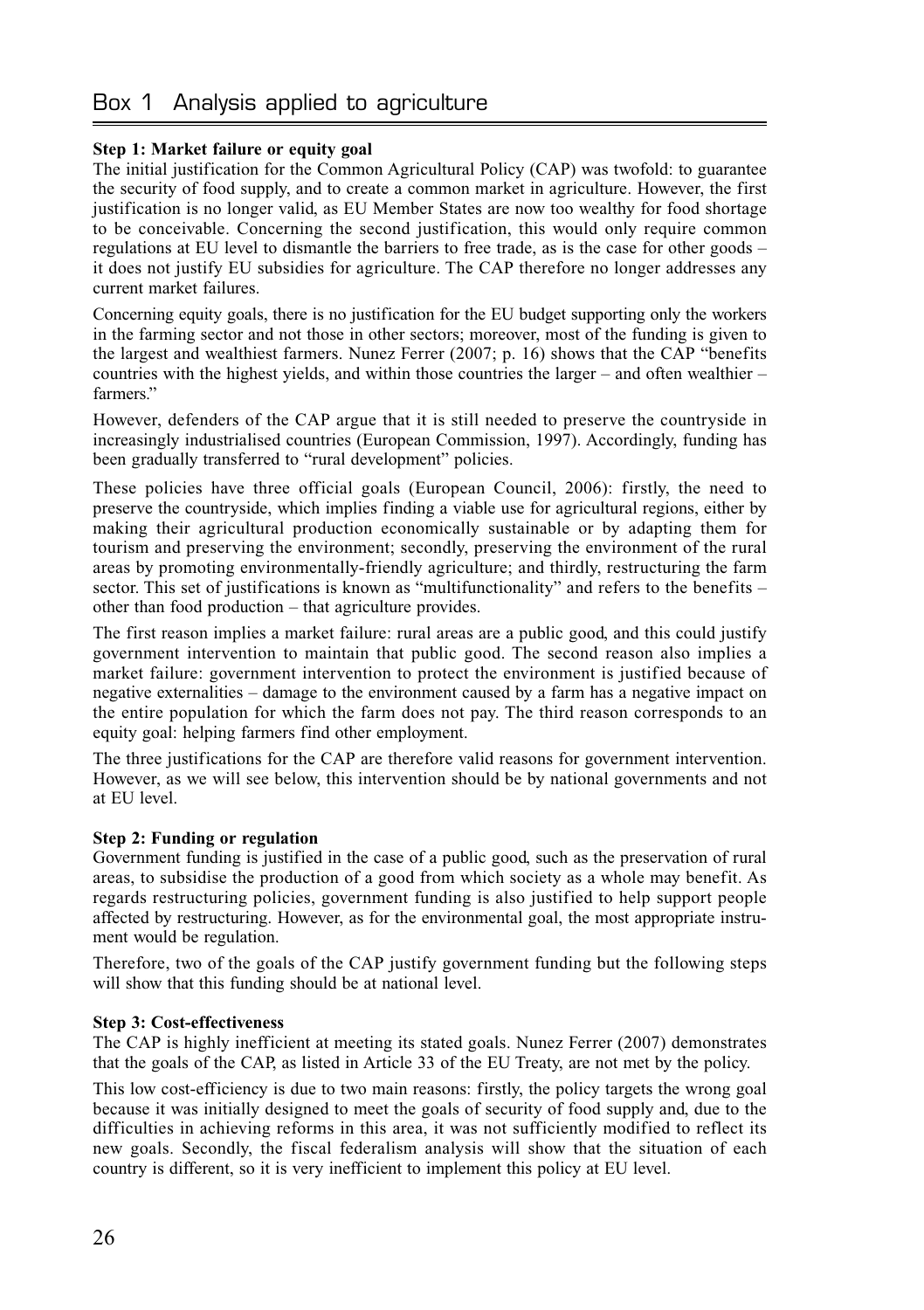#### **Step 4: Economies of scale and externalities**

There is wide agreement in the literature on fiscal federalism that agricultural policies should be handed back to national level (Breuss and Eller, 2004). Some authors even argue that there is no justification for a policy that funds agriculture, be it at EU or national level because this is a sector where EU countries have no comparative advantage (Hoeller *et al*., 1996).

As seen in the previous section, public funding of agriculture in Europe could still be justified by multifunctionality (preservation of the countryside, preserving the environment of the rural areas and restructuring the farm sector). However, there are no externalities in the policies to maintain the national countryside, as these mainly affect national citizens and their territories. Nor are there economies of scale to be gained from a common policy to preserve the countryside as policies need to be differentiated to adapt to the different conditions of each country.

#### **Step 5: Heterogeneity**

At the same time, heterogeneity is high. Firstly, citizens have different views concerning the preservation of their countryside. While in some countries there is a strong willingness to maintain rural areas, even at a high cost, in others this concern is less important. A recent special issue of Eurobarometer focusing on agriculture found that 57 per cent of respondents in Finland considered agriculture and rural areas to be "very important" concerns, while only 31 per cent of respondents in Bulgaria gave the same answer (European Commission, 2008b).

Secondly, to be effective, these policies must target the specific region that they are meant for since they need to be adapted to the region's potential; for example, some regions are viable as tourist destinations while others are not, or while agriculture can be economically sustainable in some regions this does not apply to all regions.

#### **Step 6: Second generation fiscal federalism**

Second generation fiscal federalism adds that there is a significant case of political failure in EU level agricultural policy as it has been captured by vested interests and lobbies in Brussels (Swinnen and Van der Zee, 1993); this offers a further reason to keep these policies at national level.

#### **Step 7: Objectives of the EU budget**

Although this section shows that the CAP should simply be phased out and totally renationalised, in practice this will be extremely difficult to achieve. This is because, at EU budget negotiations, each Member State attempts to obtain the largest share of the EU budget. Since the CAP represents the lion's share of the budget, ending spending in this area will be opposed by all the countries on the receiving end. The CAP has therefore become the textbook case of a political failure at EU level; this policy is still in existence mainly due to the difficulty, given the present political setting, of reforming it.

This may have led some analysts to shy away from advising an end to the CAP, as they believe that it is not politically realistic to expect that it will ever happen. However, this study argues that the first step in reforming the EU budget is to assess how it should be spent, and only the second step should involve assessing which reforms are actually possible at this stage.

Moreover, by not advising the complete renationalisation of this policy, analysts give the mistaken impression that some elements of this policy actually need to be retained at EU level.

In addition, Szemlér and Eriksson (2008) show that policy-makers in all EU countries now expect that the ongoing review will result in a significant reform of the CAP. Therefore, the political climate may be ripe to achieve changes in this area and it is important to stress that changes, as far as possible, should be directed at renationalising the CAP.

Some countries regard the CAP as one of the pillars of the EU and part of its identity. However, this is by no means a feeling that is shared throughout the EU.

No positive leverage effects were identified.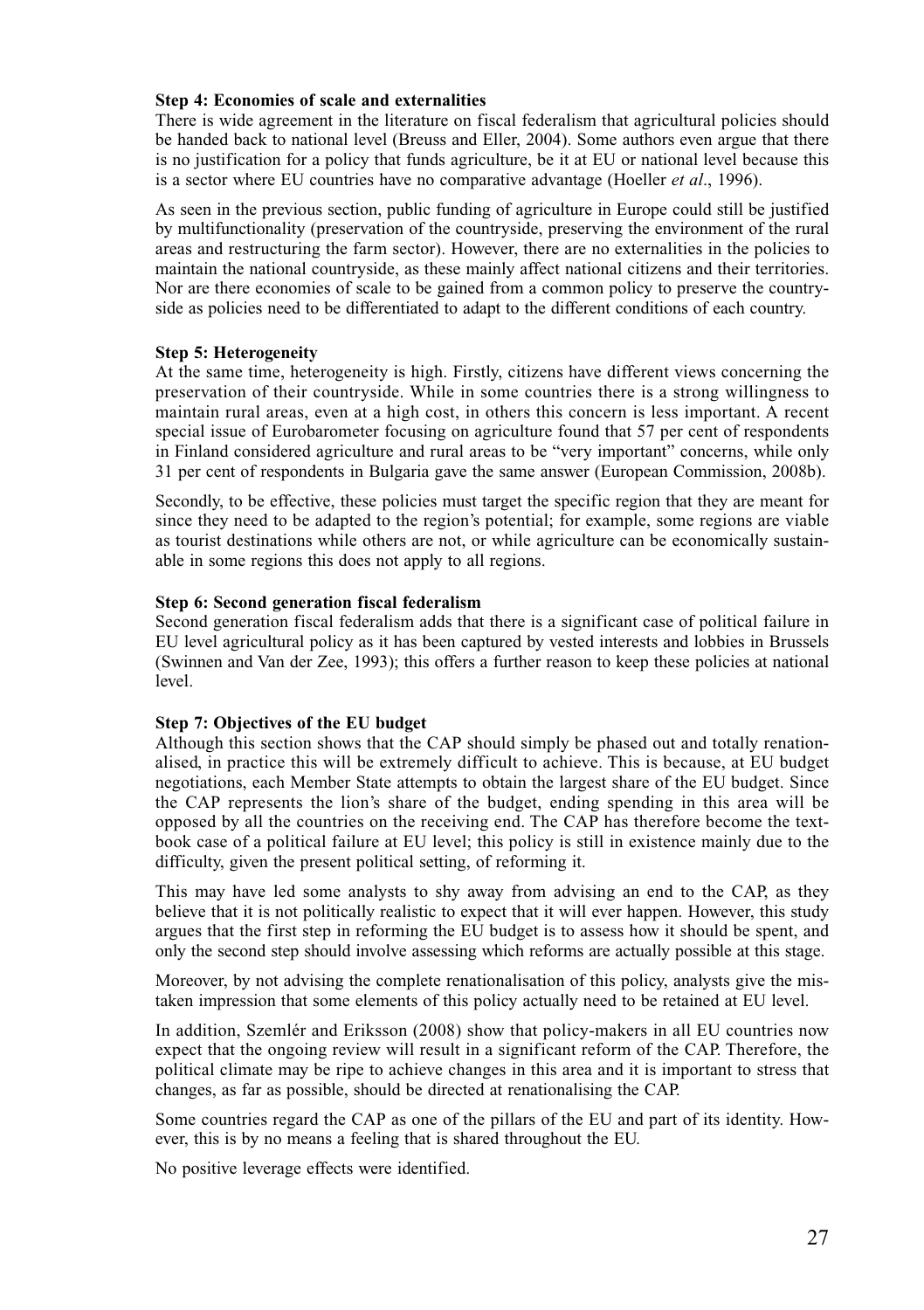#### **Step 8: Public opinion**

The Eurobarometer question shows that public opinion is mixed, with 53 per cent supporting EU action in this area. However, views differ widely among Member States. Contrary to what could be expected, differences in views do not reflect the extent to which countries benefit from EU funding for agriculture, but rather what role the EU should play in this area. For example, in Finland only 19 per cent of respondents thought that the EU should have a role in the area of agriculture, while in Denmark 72 per cent believed the EU should be active in this area.

#### **Step 9: Procedural legitimacy**

Accountability for this policy is clearly a problem at EU level now that the policy has been captured by lobbies (Swinnen and Van der Zee, 1993). Moreover, it is difficult for citizens to understand the complex rules and schemes of EU agriculture funding.

#### **Step 10: Normative justifiability**

EU agricultural policies are not normatively justifiable by the EU objective of achieving economic integration among its Member States. The single market would only justify regulatory policies such as those used for goods and services, but not the extensive programme of funding and supporting agriculture that is currently in place at EU level.

EU-level agricultural policies are not justifiable by the objective of promoting peace and security in Europe. The preservation of the countryside and the protection of the environment are not related to those objectives; nor is social protection of farmers or support for restructuring.

It could be argued that since the CAP is an EU policy, the EU should be responsible for phasing it out and supporting and compensating those who would lose out. This would make the policies justifiable from a normative perspective. However, the fact that a policy has been located at EU level is not in itself a justification for the EU level having to phase it out; this would be making the same mistake twice as phasing out can be best done at national level.

#### **Step 11: Subsidiarity**

Since the CAP is a common policy, from a legal perspective it should not need to fulfil the requirements of subsidiarity. However, as argued in section 2, this should not exempt policies from this analysis.

#### **Step 12: Proportionality**

Given that the objectives of the CAP are not actually being met by its policies, this criterion cannot be applied.

#### 3.2.2 Cohesion policy

#### **Short description**

Cohesion policy aims to help the poorest countries and regions in the EU to catch up with the EU average and accounts for approximately 35 per cent of the total EU budget. This policy has two parts: cohesion funding – funds given to countries (Member States whose GDP is below 90 per cent of the EU average), and structural funding – funds given to regions. The Structural Funds receive most of the funding – approximately 80 per cent – and only the remaining 20 per cent goes to the Cohesion Fund (European Commission, 2009).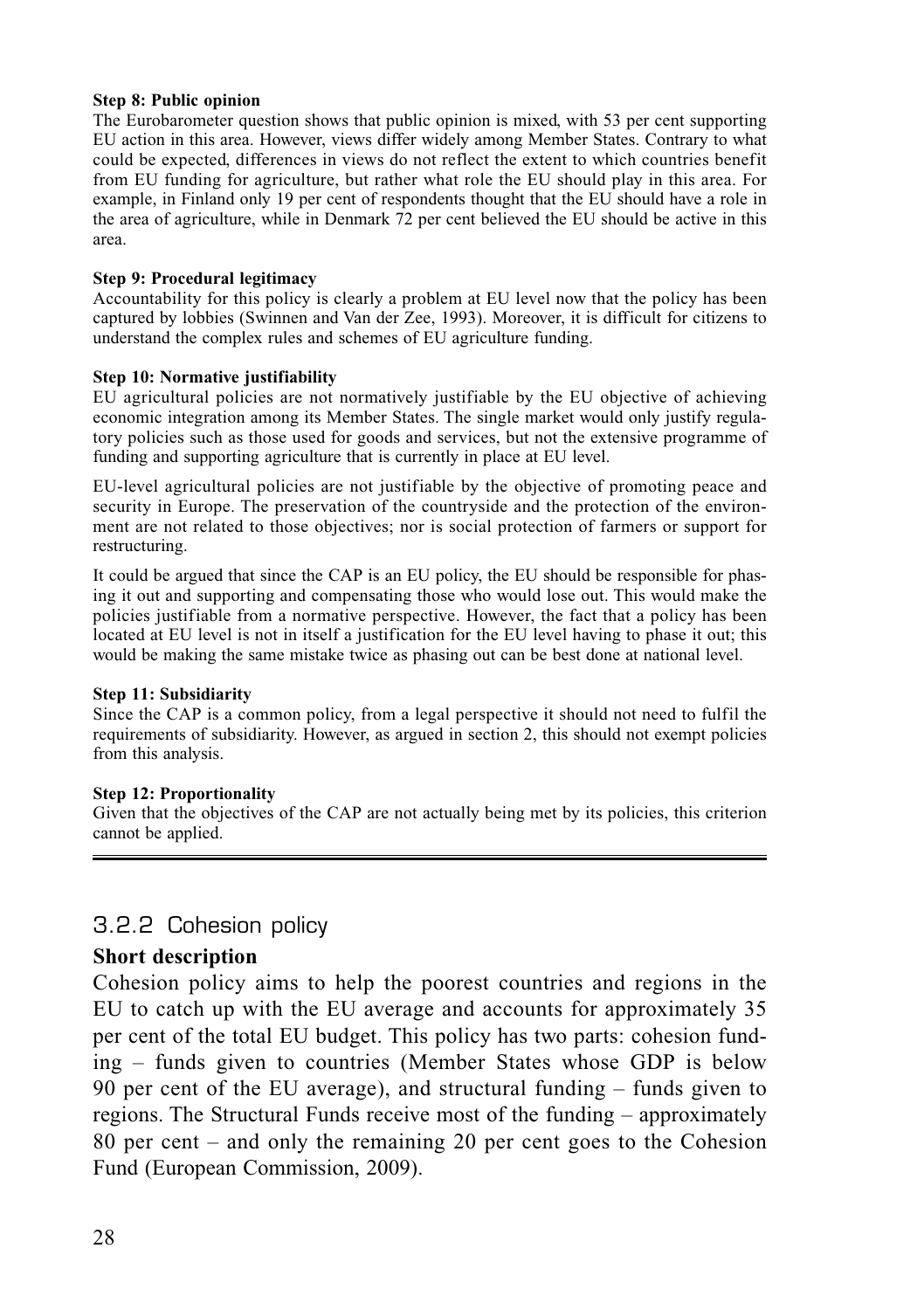There are three Structural Funds: convergence funds, which benefit regions with GDP per capita below 75 per cent of the EU average (accounting for around 77 per cent of the Structural Funds); employment funds, which go to all types of regions, rich or poor, to promote employment (accounting for around 20 per cent); and territorial cooperation funds to promote crossborder cooperation through multi-country projects (accounting for only about 3 per cent of structural funds).

## **Main results**

The parts of cohesion policy directed at the poorest Member States and aimed at increasing economic growth in those countries are justified, both by fiscal federalism (as this can be done efficiently at EU level) and by an analysis based on legitimacy (as promoting economic cohesion can be considered an EU function). Conversely, where cohesion funding is given to regions in the wealthier Member States and for goals other than promoting growth, this is not supported by the analysis.

This study would therefore advise phasing out the funds for regional competitiveness and employment (including the European Social Fund) and for territorial cooperation. There would be two options then. The first would be to adopt a "country focus" instead of a "regional focus", by phasing out the Structural Funds (which go to regions) and using the amount saved to increase the Cohesion Fund (which goes to countries). The other solution would be to keep both the Structural Funds and the Cohesion Fund, but to earmark Structural Funds for regions in the less wealthy Member States.

## Box 2 Analysis applied to cohesion policy

#### **Step 1: Market failure or equity goal**

The fiscal federalism literature generally justifies cohesion policy as the price for the single market, which itself is justified by fiscal federalism (Persson *et al*., 1996). Two reasons are given for this: firstly, cohesion policy was created as a way to compensate for any potential negative effects of the single market on the poorest countries. Secondly, cohesion policy – by making the EU economies converge and more homogenous, and by making the EU on average more productive – benefits the single market.

However, concerning the first point, it is now clear that the poorest countries have benefited from European economic integration, so cohesion policy can no longer be justified on those grounds. On the second point, convergence of EU economies can indeed benefit the single market and so this effect, despite being indirect, can be seen as justification for the policy.

However, this paper argues that the main justification for cohesion policy is that of meeting an EU-wide equity goal: allowing poorer countries to catch up with the average, so that all Member States attain the same level of prosperity. This would justify claims that cohesion policy should benefit only the poorest countries rather than the poorest regions. The section on the political issues will analyse the desirability of this goal.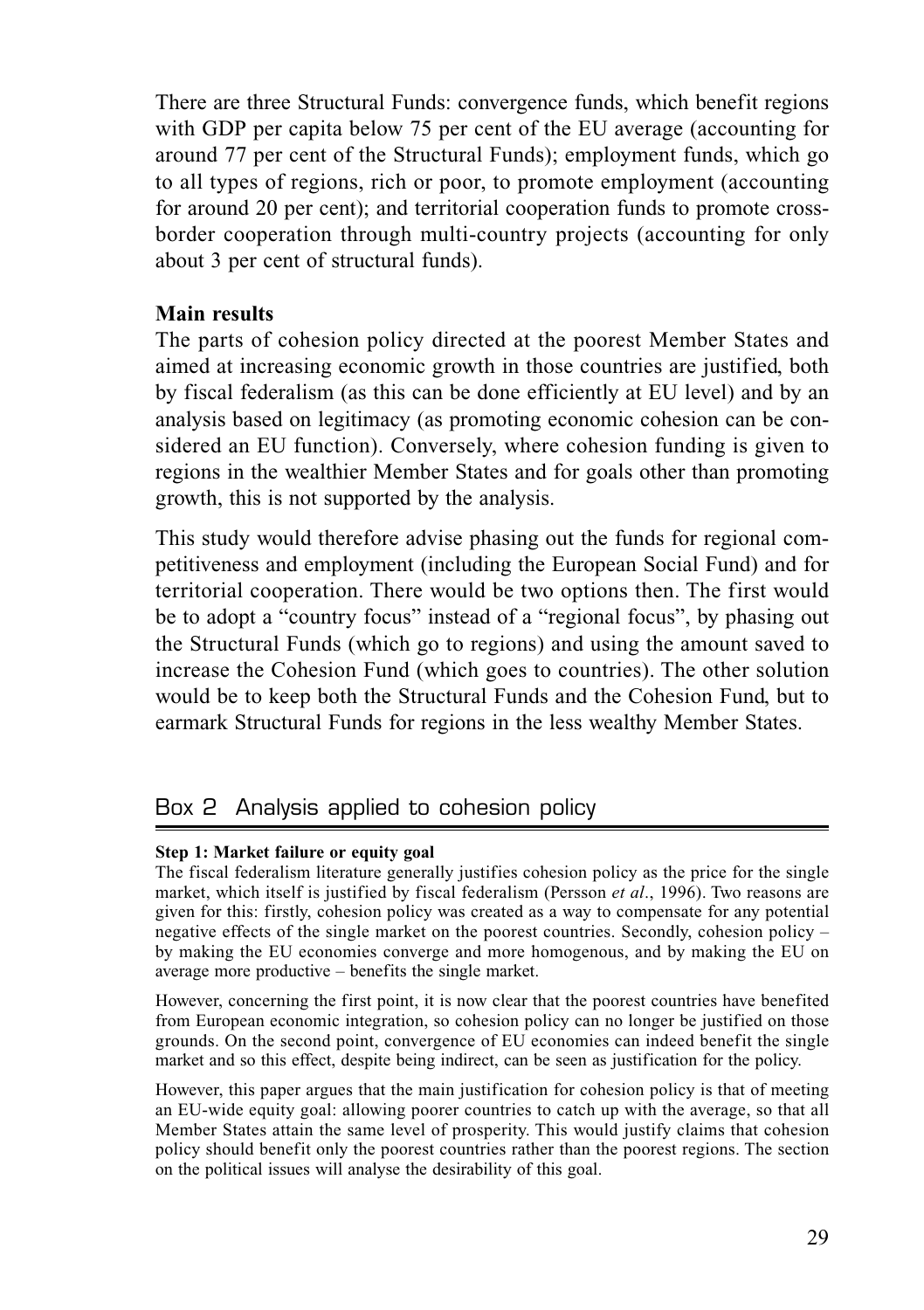#### **Step 2: Funding or regulation**

This policy is based on funding. However, as will be argued in Step 7, the regulations attached to the funding can be as important as the funding itself.

#### **Step 3: Cost-effectiveness**

To date, the empirical literature assessing the efficiency of the EU Cohesion Policy has found mixed results (see, for example, de la Fuente, 2002). Nunez Ferrer 2007 argues that this is due to cost-efficiency being high in countries able to make the most of the Structural Funds by implementing effective planning and implementation procedures (for example, Spain and Ireland) and low in countries that were unable to do so.

Several authors argue that the policy could be made considerably more efficient by changing the current "regional focus" into a "country focus". At present the poorest regions of each Member State receive funding and therefore even the richest EU countries receive funding for their poorest regions. This is undesirable as it would be more efficient if the richest Member States financed their own lagging regions. Therefore, cohesion policy can potentially be more efficient than it is at present (see, for example, Sapir *et al*., 2003).

The issue of whether the European Commission should give money to national governments or regional governments can also be related to deeper questions about the role of the EU. It can be argued that the members of the EU are countries, not regions, and therefore money should go to national governments who would then decide how to distribute it. However, others may argue that the EU is responsible for its citizens and can therefore give money to any level of government. This debate goes beyond the scope of this study, but it is relevant to mention it as it will be part of any decision on this issue.

In addition, according to Nunez Ferrer (2007; p. 29) structural funds have suffered from the EU's "pork-barrel approach to funding allocation", as funding has often been given to countries for political reasons. He also points out that the auditing of the funding programmes should be improved to ensure that funding is being spent correctly.

#### **Step 4: Economies of scale and externalities**

By definition, cohesion policy must be undertaken at EU level. The question addressed by fiscal federalism, therefore, is not at what level this policy should be located, but how much, if any, EU funding should be dedicated to it.

Most of the fiscal federalism literature simply considers cohesion policy as necessary for the single market and therefore justifies this policy using the same arguments used to justify the single market. However, this report considers that this policy is meeting an equity goal and so the analysis is different.

Fiscal federalism cannot be used to assess the desirability of the equity goal of redistributing funds from the richest to the poorest countries in the EU, as this theory is only designed to measure relative efficiency. However, it can be used to assess whether the programmes funded by the Cohesion Fund could be more efficient if an individual Member State were paying for those programmes itself. When funding is allocated to poorer EU countries and allows for programmes that these countries would not be able to afford themselves, gains in efficiency can result. Conversely, wealthy EU countries would be best placed to fund their own policies.

#### **Step 5: Heterogeneity**

This does not apply here as the reason for a cohesion policy is precisely the fact that prosperity levels differ in and between EU Member States.

#### **Step 6: Second generation fiscal federalism**

This report argues that a second-best setting shows why it is best to fund programmes for infrastructure leading to economic growth at EU level. In the absence of cohesion funds,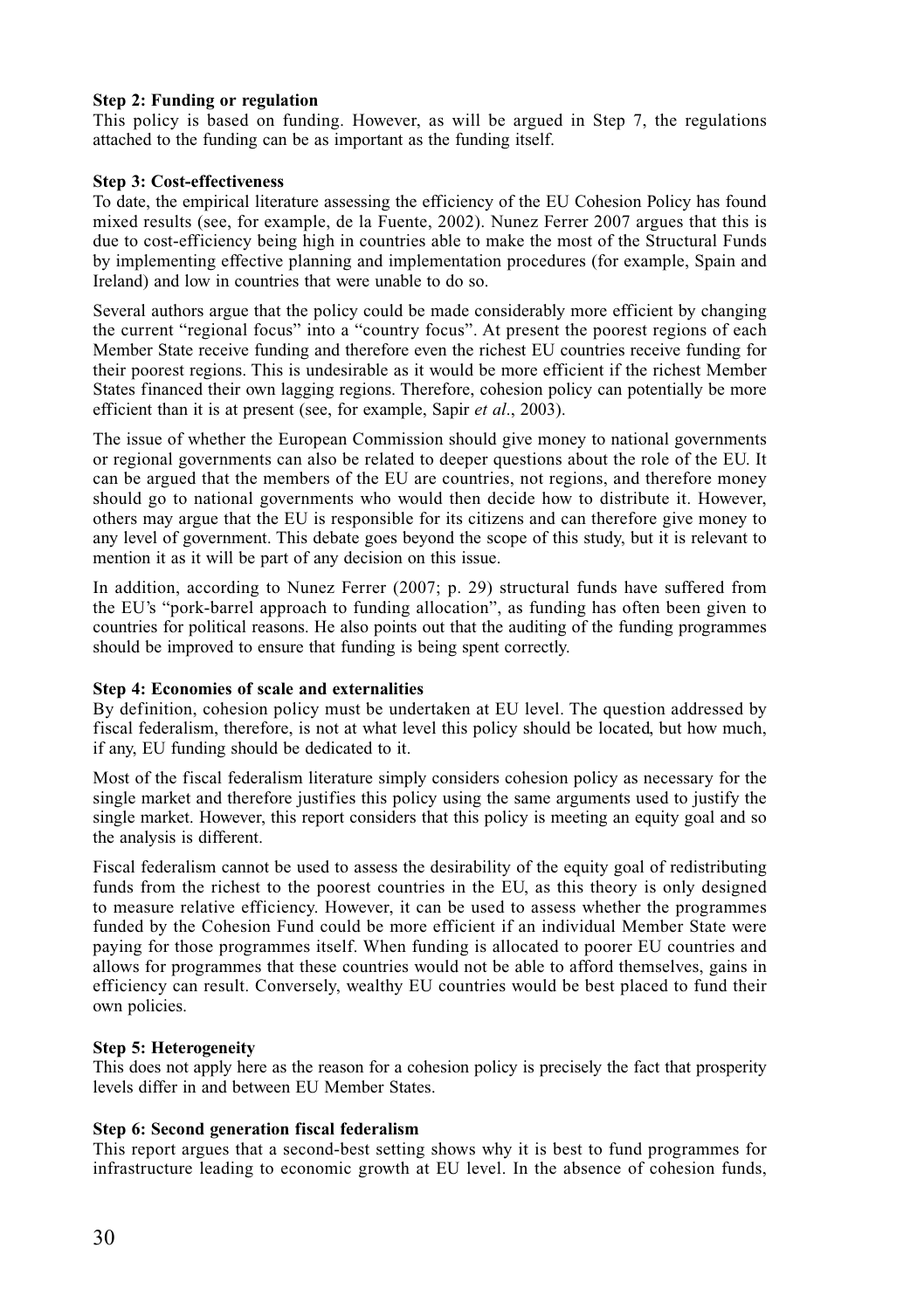governments will often allocate public spending to areas that are politically more rewarding than those needed to increase economic growth – both because they have more immediate positive effects and because they are more popular. Cohesion funds, with their requirement of being co-funded by the national budgets, will provide an incentive for national governments to put money into creating the right infrastructure for growth.

Persson *et al.* (1996) point out that cohesion policy suffers from a moral hazard problem, because countries and regions receive fewer funds as their GDP moves closer to the EU average.

#### **Step 7: Objectives of the EU budget**

Cohesion policy is a good example of the leveraging effect of the EU budget and, in some countries, has led to very good results in terms of improved economic growth; these are countries that have created a strategy to improve their infrastructure based on the EU funding (Nunez Ferrer, 2007). Therefore these results are due not so much to the money itself but more to how the availability of that money has led to countries refocusing their policymaking strategies.

As regards the promotion of EU values, cohesion policy is also the best example of "solidarity" between Member States, which can be considered one of the non-quantifiable objectives of the EU and its budget, and one of the ideals that the EU seeks to promote.

Concerning political realities, although the analysis has shown that cohesion policy should benefit only the poorest countries and regions in the EU, this reform will be difficult due to the principle of "juste retour"; countries expect to get back a fair share of the money they pay into the EU budget and therefore expect to benefit from this policy.

As for the possible use of the EU budget as a tool to make the EU more popular and visible, cohesion policy can be seen as a way to improve the popularity of the EU in the countries that benefit from it.

#### **Step 8: Public opinion**

The Eurobarometer survey indicates that 64 per cent of the EU population supports this policy at EU level. Again, great differences are found between the Member States, although less than for agriculture. For example, while in Cyprus 85 per cent of those interviewed supported EU policies to support lagging regions, in the UK only 56 per cent of respondents said they did.

Again, differences in views were not related to how much countries benefit from cohesion policy. For example, although the Netherlands is among the largest contributors to the EU budget in relative terms, it was also one of the strongest supporters with 84% of respondents in favour of the policy. At the same time, even though southern Italy benefits extensively from EU funding for regional policy, Italy was least in favour of EU action in this area, with only 53% supporting the policy.

#### **Step 9: Procedural legitimacy**

Although this is one of the most visible EU-level policies, there is considerable scope for greater transparency in the way projects are evaluated and audited (Nunez Ferrer, 2007).

#### **Step 10: Normative justifiability**

If cohesion policy could be justified by being a necessary condition for the successful single market, it would have normative justifiability according to the definition in this study. However, it was argued that this is not the case, as the justification is redistribution between the Member States.

It could be considered that since the objective of the EU is not the single market *per se* but prosperity in Europe, cohesion policy contributes to prosperity by stimulating economic growth in the regions and countries where it is implemented.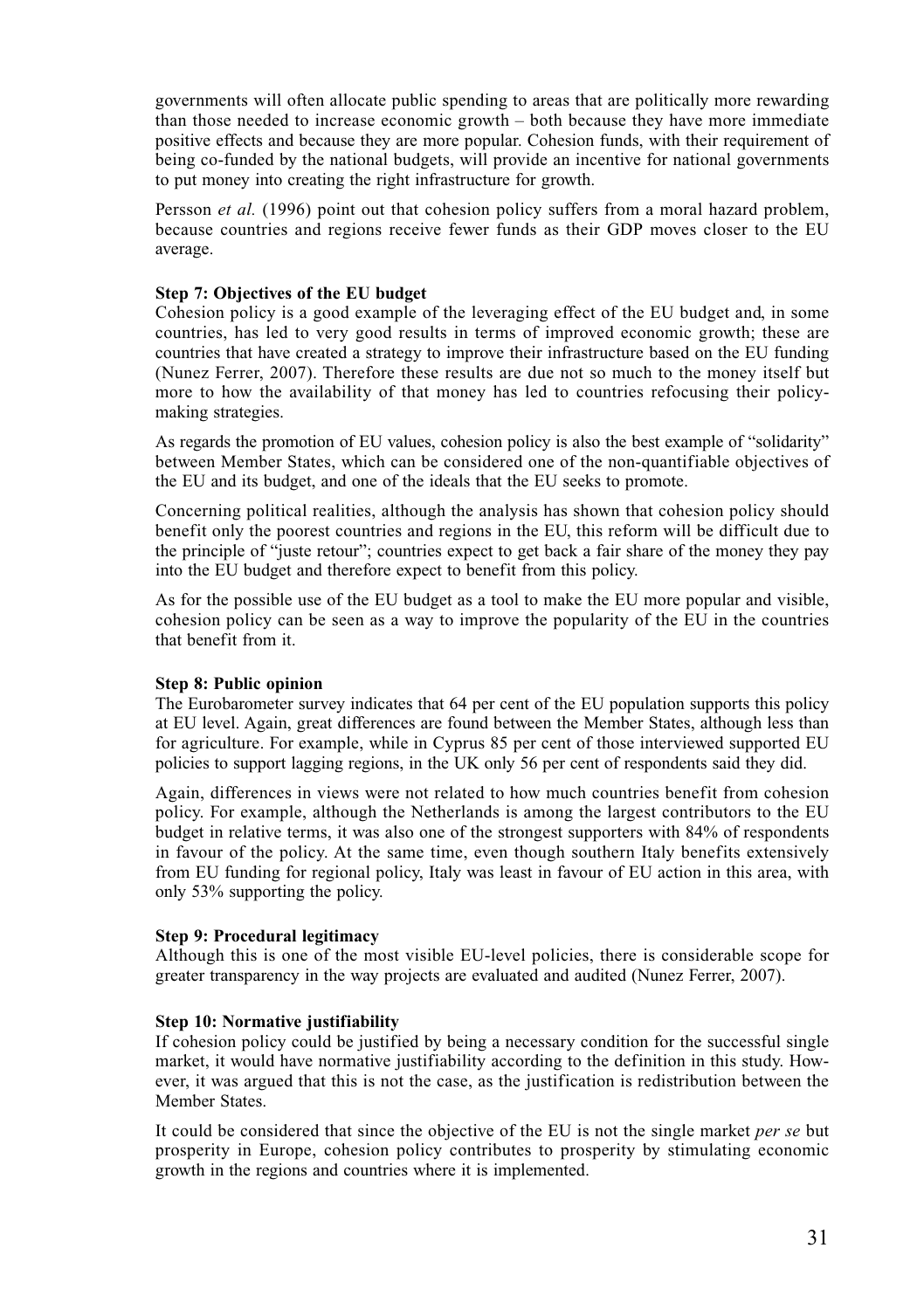#### **Step 11: Subsidiarity**

Cohesion policy is not an area of exclusive competence of the EU and thus, legally, it must pass the fiscal federalism test. It was found that it is difficult to apply these theories to this policy because by definition it must be undertaken at EU level; however, a second-best analysis indicates the gains in efficiency associated with this policy.

#### **Step 12: Proportionality**

Not all cohesion funding is used directly for its stated objective, that is, enabling the poorest parts of the EU to catch up with the EU average. Clearly, the same objective could therefore be achieved with less funding.

## 3.2.3 Communication

#### **Short description**

The European Commission dedicates one of its Directorates-General to communication between the EU and its citizens. Its objectives are to inform people about the EU, to sound out public opinion on the EU and to make the EU more democratic by involving its citizens. In addition, although this is not explicitly stated by the Commission, it can be argued that this policy is also used as a means to make the EU more popular. The amount of funding dedicated to these activities is very small, corresponding to only 0.07 per cent of the budget.

#### **Main results**

Communication policy is justified at EU level but its efficiency is hampered by the difficulty of devising a single strategy for many very different countries. EU communication policy should be made more efficient by adapting it to each country. This report suggests keeping funding at the same (low) level but making better use of the funds.

## Box 3 Analysis applied to communication

#### **Step 1: Market failure or equity goal**

As argued in Section 2 of this report, public intervention to improve the transparency of the EU and its communication with citizens is justified by a market failure: understanding of the EU by its citizens is a public good. However, this market failure justifies spending to make the EU more understandable, not more popular.

#### **Step 2: Funding or regulation**

Activities to communicate the EU require funding rather than regulation.

#### **Step 3: Cost-effectiveness**

Actions undertaken by the EU in this field have so far been inefficient, as shown by the continuing lack of understanding of the EU among its citizens. It is beyond the scope of this paper to look at how these activities could be improved, but spending in this area is clearly only justified if it yields results.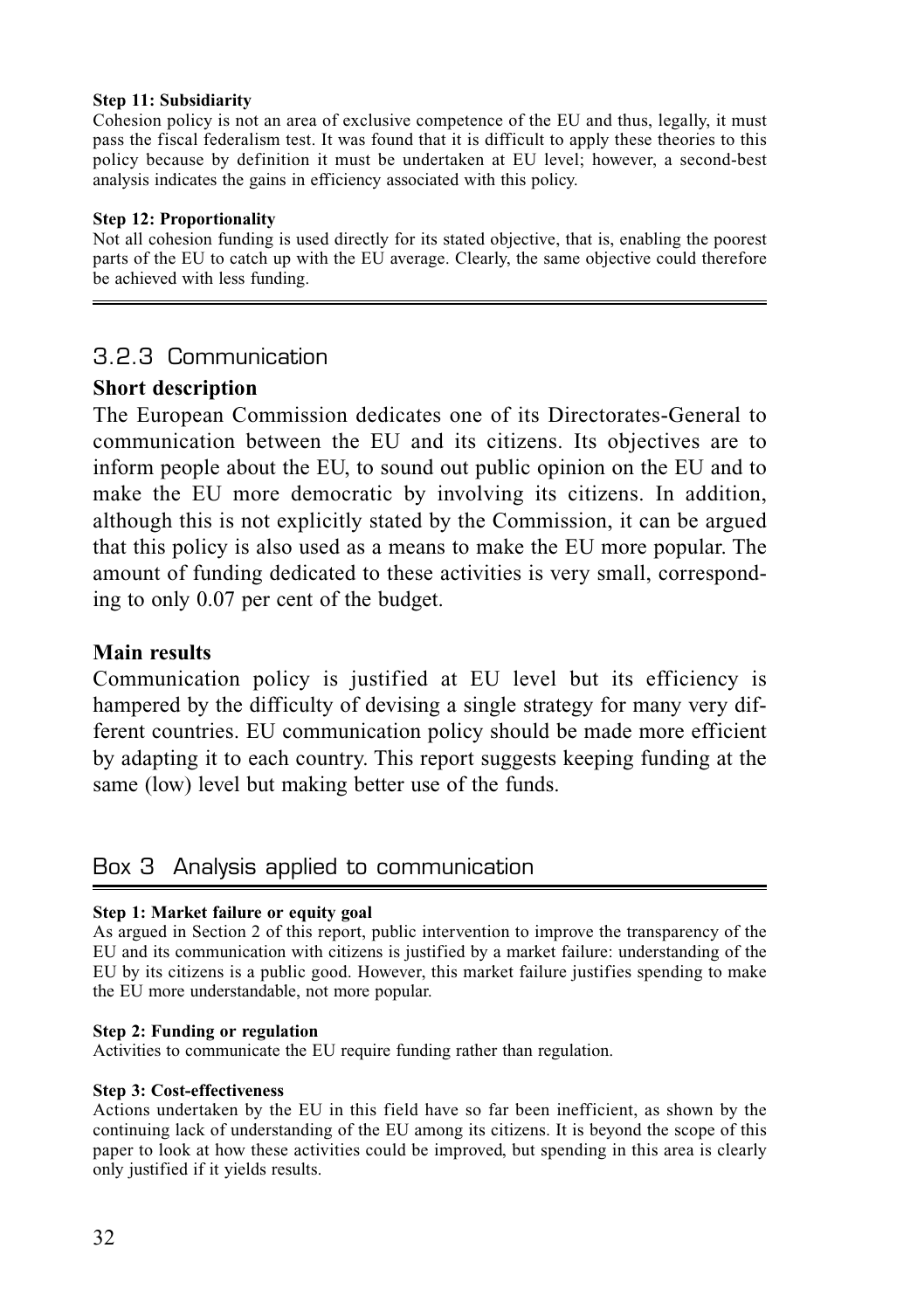#### **Step 4: Economies of scale and externalities**

There are two issues to consider: whether communication policy is justified and whether it should be placed at EU level. While fiscal federalism could justify communication policy as a prerequisite for reaping the benefits of the EU, it is unclear whether it should be at EU level or national level.

There are clear economies of scale in allocating this policy to EU level as it then only needs to be undertaken once. Externalities are not significant, however, as the spheres of communication and media are separate in each country and thus a communication strategy in one country will generally not impact the other.

#### **Step 5: Heterogeneity**

Heterogeneity problems are considerable. In addition to language barriers, significant cultural differences mean that communication that works in one country does not necessarily work in another.

#### **Step 6: Second generation fiscal federalism**

At national level, politicians do not have an incentive to make the EU more transparent. In fact, the opposite may be true as they can then lay the blame for unpopular policies on Brussels. This would justify keeping communication policy in Brussels.

#### **Step 7: Objectives of the EU budget**

As argued in Section 2 of this report, spending a small percentage of the EU budget on improving citizens' understanding of the EU may be a justifiable way to make the EU more legitimate and democratic. However, spending to make the EU more popular is not justified.

It could also be argued that the communication policy of the EU should aim not only to improve transparency and democracy but also to promote European identity. However, not all would agree that this is a worthy goal.

This report will argue that funding for communication should stay at approximately the same level, which is politically realistic as maintaining the status quo is the easiest option.

Leverage issues are not relevant here as this is only an EU-focused policy.

#### **Step 8: Popular opinion**

The Eurobarometer's subsidiarity question does not include communication.

#### **Step 9: Procedural legitimacy**

The existence of a communication policy for the EU is precisely justified by reasons of procedural legitimacy. This is a policy that by nature seeks publicity and where accountability is not a problem at EU or national level.

#### **Step 10: Normative justifiability**

Communication is not one of the objectives of the EU but it could be regarded as the price to pay for the benefits we derive from the EU.

#### **Step 11: Subsidiarity**

The fiscal federalism analysis has not made a clear case for communication policy being at EU rather than national level.

#### **Step 12: Proportionality**

The funding needed to achieve these goals is proportionately very small since communication activities do not require as many resources as other areas of spending.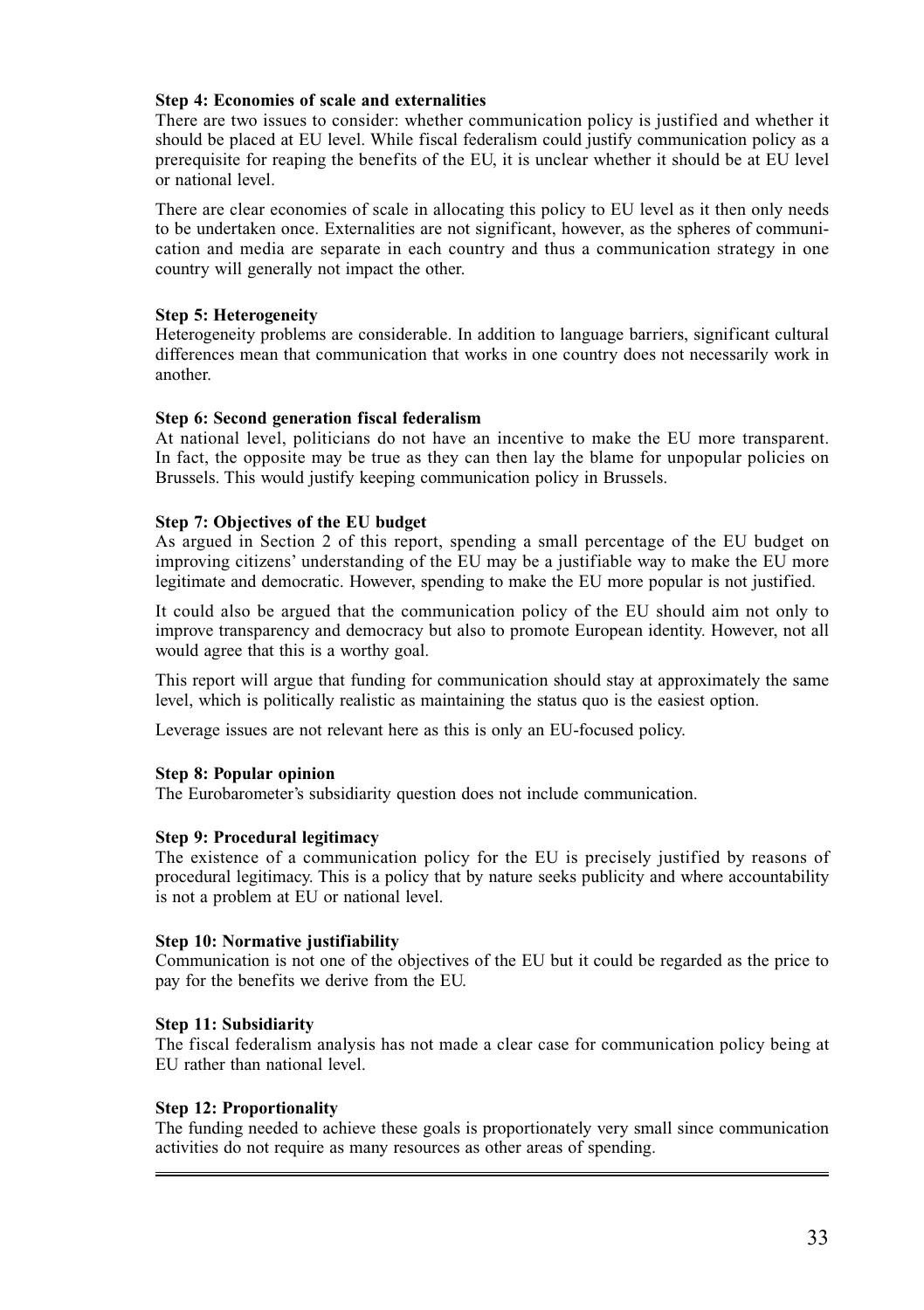## 3.2.4 Consumer and health policy

## **Short description**

Consumer protection is the other side of the economic integration coin as a single market requires common standards for the protection of consumers. At EU level, health and consumer protection form one policy area because health action focuses mainly on consumer protection from health hazards since health systems have remained national. Therefore, EU action on health is very different from national policy-making in this area.

In budgetary terms, consumer and health programmes amount to only 0.4 per cent of total EU spending. Most of this relates to consumer safety and public health, through EU regulatory agencies and scientific committees (approximately 0.3 per cent of the budget). Little more than 0.01 per cent of the budget goes to consumer education.

## **Main results**

Some funding is needed to back the regulatory activities in this area and some very limited consumer education programmes that can be conducted efficiently at EU level. This study therefore proposes that funding should remain at the same level.

## Box 4 Analysis applied to consumer and health policy

#### **Step 1: Market failure or equity goal**

Public health and safety are public goods, so they cannot be efficiently provided by the market; this justifies public intervention. Consumer protection is also justified by the market failure of imperfect information: if consumers are not well informed about products, they cannot make good decisions about what to buy and how much they are willing to pay for each product.

#### **Step 2: Funding or regulation**

These government interventions rely mostly on regulation to enforce health and safety standards, inform consumers about the products available to them and safeguard their rights when they are not satisfied. However, some limited funding is justified to finance the monitoring and prevention of health and safety risks. Funding is also required to finance consumer education initiatives and institutions to guarantee the protection of consumer rights although as noted later, this should mainly be at national level.

#### **Step 3: Cost-effectiveness**

The cost of these policies is low and EU action so far has mainly focused on regulation rather than funding.

#### **Step 4: Economies of scale and externalities**

Due to the single market, goods can circulate freely between the Member States. This justifies the centralisation of programmes to monitor health and safety standards in relation to food and other products. Moreover, the single market makes common standards for consumer protection necessary. The externalities, therefore, are very large.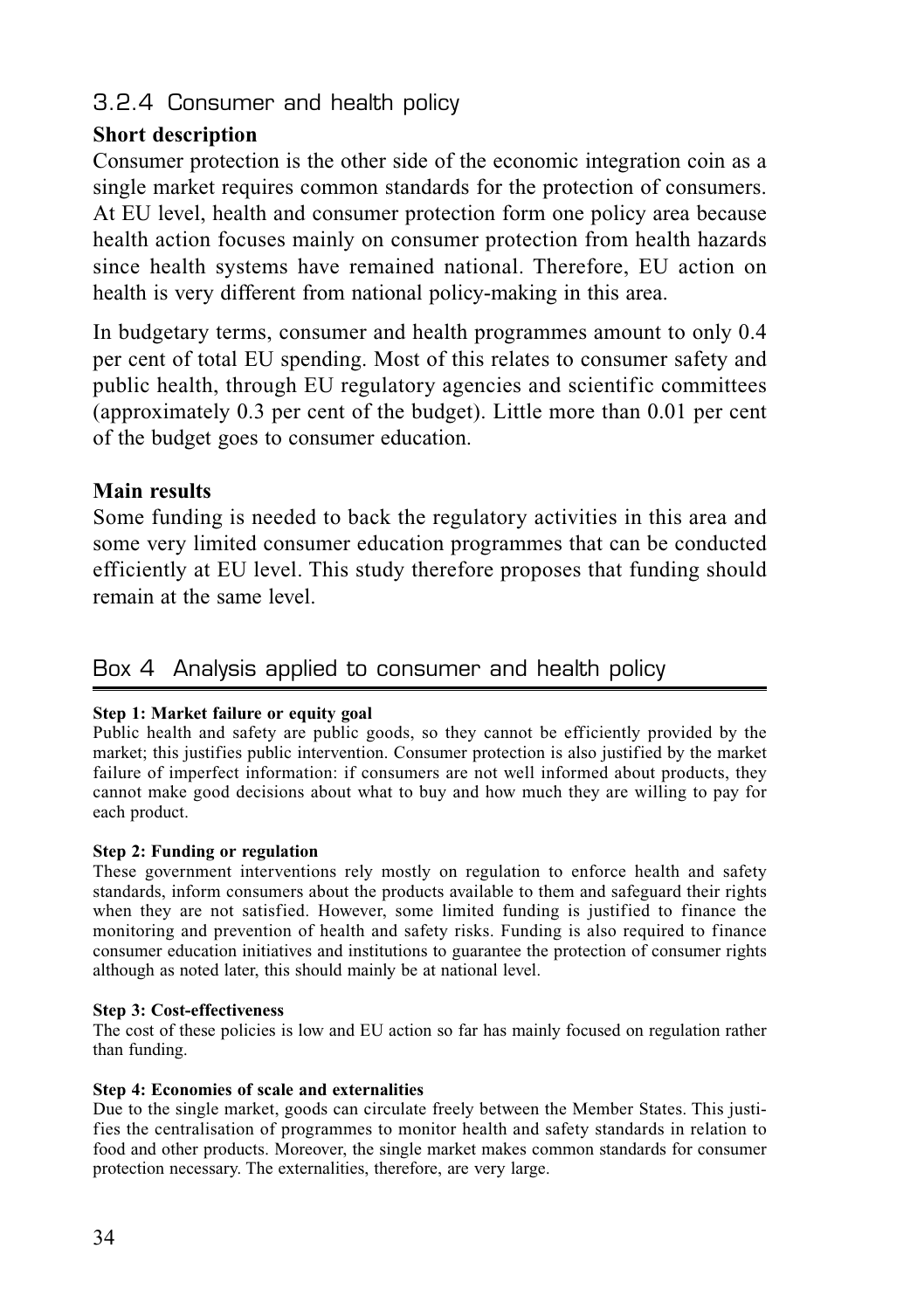Consumer education, however, would best be carried out at national level. Cultural differences need to be taken into account and the associations for consumer protection are national. For this reason, there is little justification for funding consumer education programmes at EU level.

#### **Step 5: Heterogeneity**

As no significant differences in preferences exist concerning health and safety standards, heterogeneity is not a problem. However, other aspects of consumer protection, such as information requirements, reveal large differences in preferences among the Member States (Figueira, 2007). Legislation in this area entails a cost for the industry and therefore the correct balance must be found; countries have different views on where that balance lies.

#### **Step 6: Second generation fiscal federalism**

If in some EU countries there is a sub-optimal level of consumer protection, EU action in this area could help solve that inefficiency.

#### **Step 7: Objectives of the EU budget**

Here also, defendants of a European social model could argue that this includes providing a high level of consumer protection in Europe but as seen above, the existence of such a model is debatable, as EU countries have very different social schemes.

Political feasibility is not a problem; this study advocates maintaining the current level of reduced spending.

#### **Step 8: Political opinion**

Public opinion is mixed, at 53 per cent, and once again reflects the disparity of opinion between Member States. In Cyprus, for example, 74 per cent of those interviewed want the EU to play a role in consumer protection while in Finland only 38 per cent do.

#### **Step 9: Procedural legitimacy**

This policy is very visible at EU level, partly as the EU uses it deliberately as a way to show that it is "on the side" of the consumers. For this reason, there are no major accountability problems.

#### **Step 10: Normative justifiability**

Common action in terms of health and safety standards is justified by the single market. Concerning other aspects of consumer policy, while they are closely related to the single market, this only justifies regulation to create a level playing field and not necessarily funding programmes.

#### **Step 11: Subsidiarity**

Funding programmes for public safety clearly pass the fiscal federalism test as they can be more efficient at EU level.

#### **Step 12: Proportionality**

The funding needed for these programmes is relatively very small.

## 3.2.5 Culture

#### **Short description**

The percentage of the EU budget dedicated to cultural policies is very small – only 0.24 per cent of the budget. The visibility of these policies is nonetheless often high because by their nature they are more appealing to the media.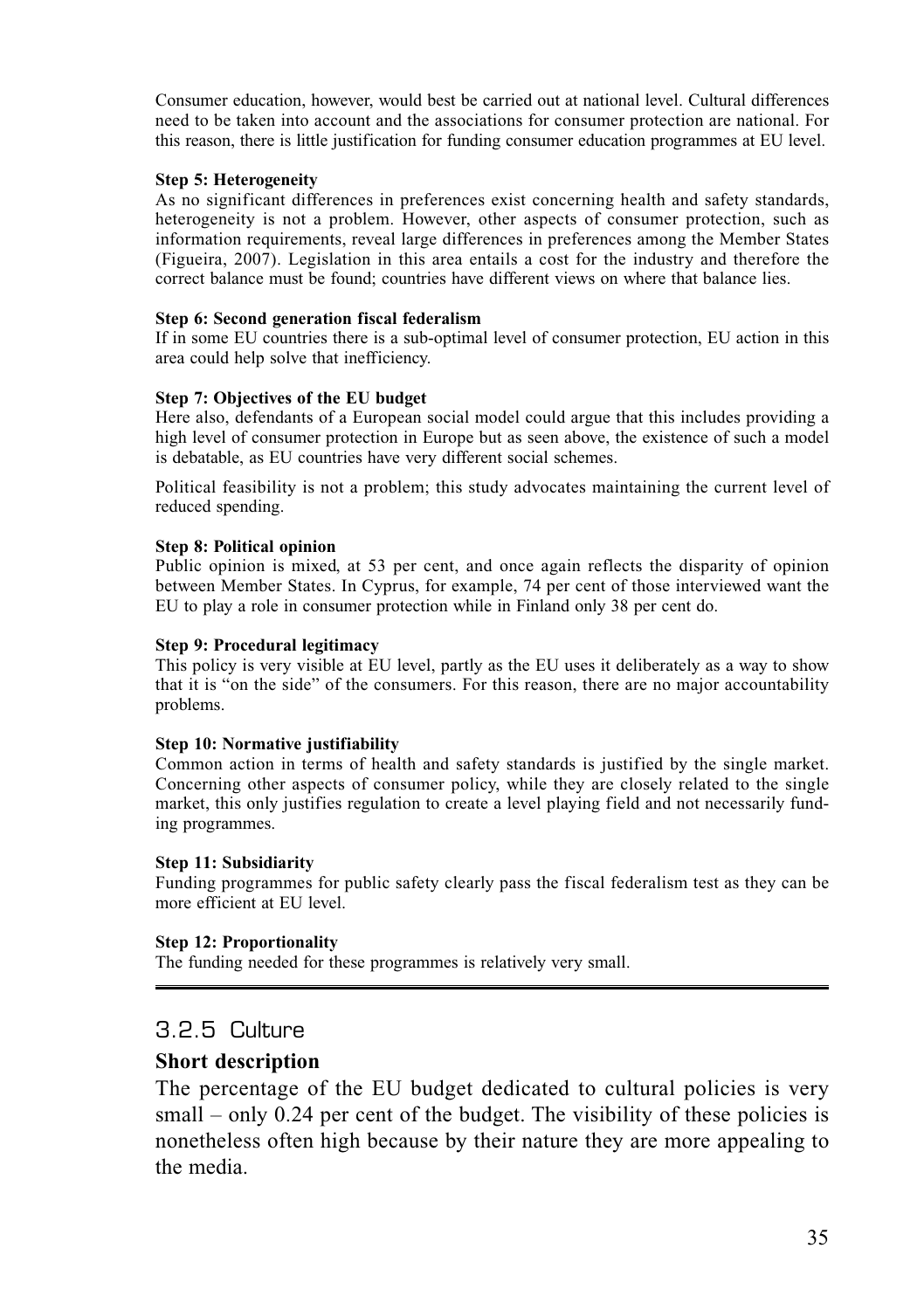Some of the funds go to a seven-year framework programme to fund and promote cross-border cultural projects as well as those seen to be promoting intercultural dialogue. Some funding is also directed at young people to promote their participation in civil society and their mobility throughout Europe. In addition, a programme called "Media" supports European cinema and television production.

# **Main results**

There are only two justifications for keeping this funding at EU level: the second-best argument whereby funding is sub-optimal at the national level, and the European identity argument. Together, these two arguments could justify some very limited funding of cultural activities directly linked to promoting cultural exchanges or language learning. Therefore, this report suggests keeping funding at the current (low) level.

# Box 5 Analysis applied to culture

### **Step 1: Market failure or equity goal**

Government action on culture can be justified by a market failure: there are positive externalities since it can be argued that everyone benefits from a society with a high level of culture. Moreover, culture is linked to common values and to the cohesiveness of society.

### **Step 2: Funding or regulation**

Intervention is mainly in terms of funding as governments subsidises artists and cultural activities.

### **Step3: Cost-effectiveness**

The cost-effectiveness of public intervention in culture is by nature difficult to assess. However, it is clear that officials in Brussels cannot be best placed to allocate funding in this area in different national cultural scenes. Funding will thus be less efficient at EU level except in the case of cross-border programmes.

### **Step 4: Economies of scale and externalities**

Member States have different cultural scenes that do not cut across borders. Therefore there are no significant externalities or economies of scale. An exception could be the mobility of artists and young people.

### **Step 5: Heterogeneity**

Heterogeneity is very large as people in different EU countries have very different cultural tastes.

### **Step 6: Second generation fiscal federalism**

If culture is considered to be under-funded in some EU countries, additional funding for culture at EU level would alleviate that problem.

### **Step 7: Objectives of the EU budget**

It can be argued that EU action in this field is needed to promote European culture and ideals. However, this is controversial: while some see the EU as a union based on a common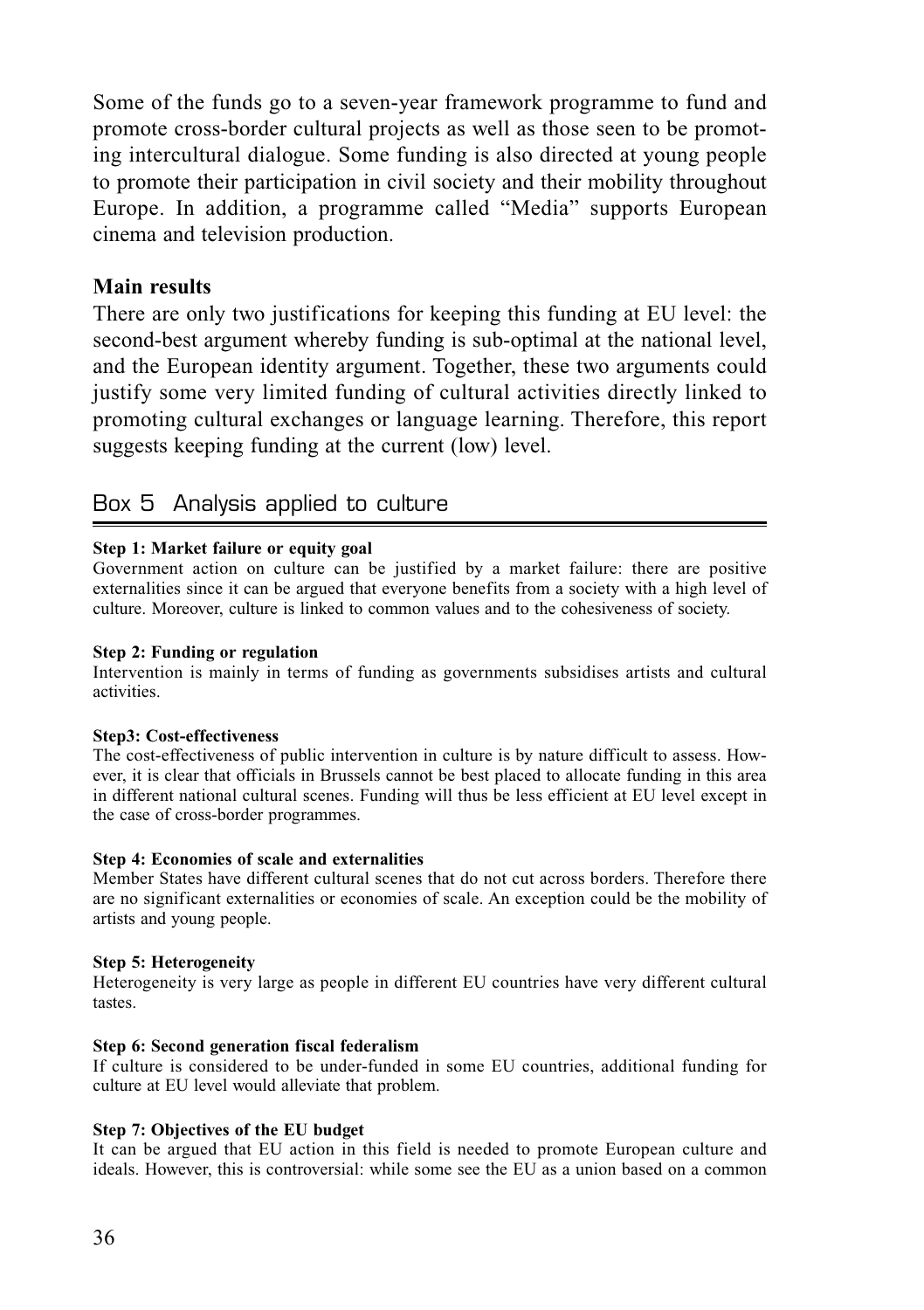culture and believe that the preservation and promotion of that culture is a worthy goal, others would oppose using EU money for this purpose. A solution could be to keep this funding low.

The proposal offered in this paper to keep this funding at its current very low level is politically realistic.

### **Step 8: Public opinion**

The subsidiarity question does not include culture.

### **Step 9: Procedural legitimacy**

Although culture is one of the areas where the EU seeks to publicise its activities, the accountability of these culture programmes can be lower than at national level; spending at EU level is generally less scrutinised than at national level, particularly when the sums of money are relatively small.

### **Step 10: Normative justifiability**

Culture is not linked to either the single market or to peace in Europe, so it is not justified under this definition. Programmes that promote mobility are the exceptions.

### **Step 11: Subsidiarity**

Culture is not a common policy so it must pass the test. It was shown that fiscal federalism does not support this policy at EU level unless we consider the second-best argument that it is under-funded at national level. Therefore, it cannot be said to clearly pass the test.

### **Step 12: Proportionality**

The funding needed is very small.

# 3.2.6 Development policy

# **Short description**

EU development policy is part of EU action on external policies and closely related to foreign affairs and trade policies. The current strategy underlying the policy is spelled out in the 2005 European Consensus for Development, a joint statement by the EU institutions and the Member States setting out the main objectives of EU development policy (European Commission, 2005). The Consensus identifies nine main areas of action: trade and regional integration; environment; infrastructure, communications and transport; water and energy; rural development and food security; governance, democracy and human rights; conflict prevention; human development; and social cohesion and employment.

Development policy accounts for approximately 2.7 per cent of the budget. In addition, Member States provide funding for the European Development Fund (EDF), which is outside the EU budget. The EDF amounts to EUR 22 682 million for the 2008-2013 period and is mainly allocated to the Africa-Caribbean-Pacific (ACP) countries; these are often countries with which some EU Member States have historical ties.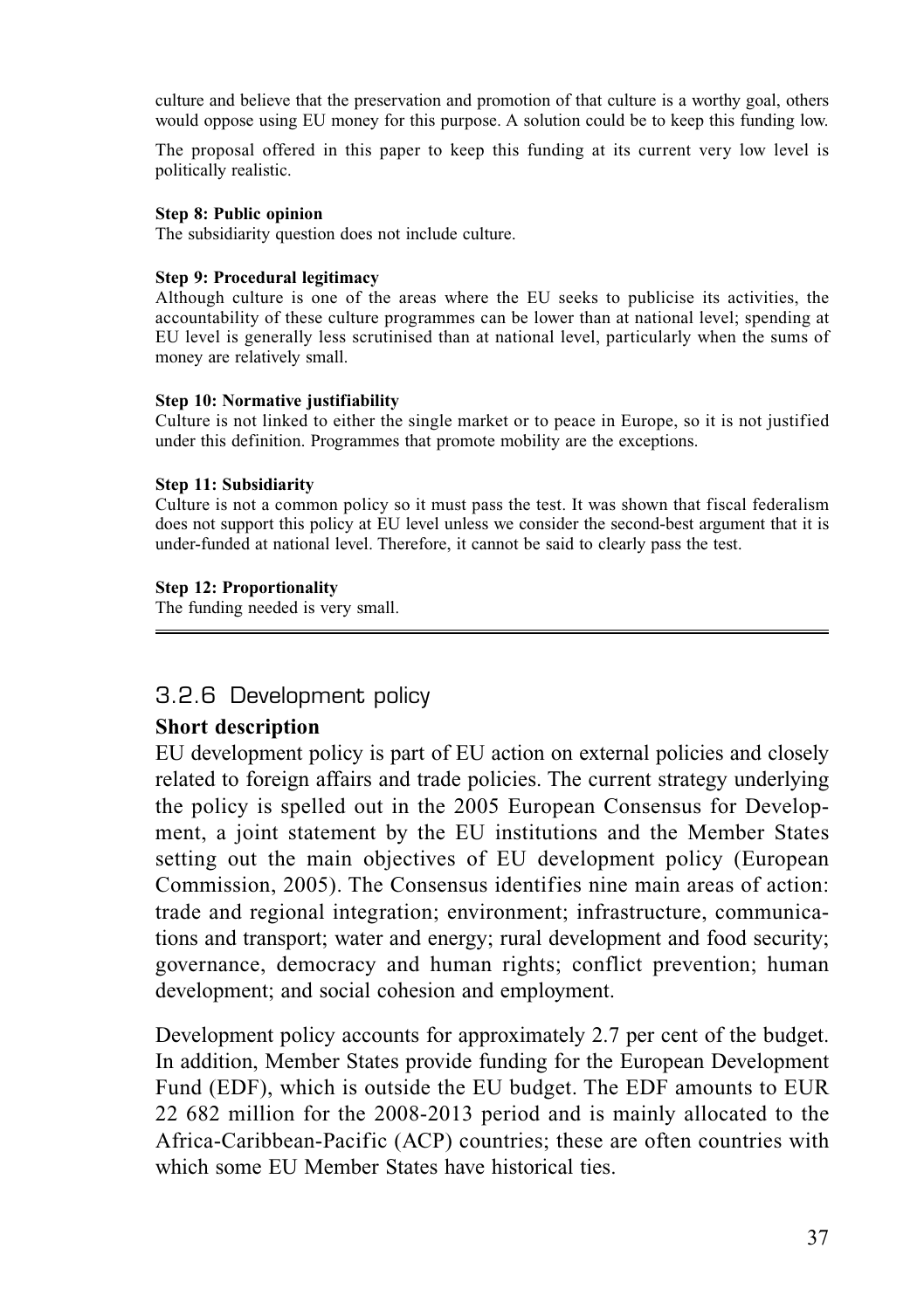# **Main results**

There is a contradiction between the analysis based on efficiency and the analysis based on legitimacy. While it is clearly more efficient to have a common policy for development, this is not clearly supported by normative justifiability as it is does not contribute directly to peace and prosperity in Europe. Nonetheless, the policy is part of the EU foreign policy, which itself is closer to the EU objectives as defined in this study. Therefore, as the gains in efficiency from centralising this policy are very high, this report proposes a significant increase in spending on development.

# Box 6 Analysis applied to development policy

# **Step 1: Market failure or equity goal**

Development policies have an equity goal: solidarity between people in the EU and people in other countries. In addition, development policy also contributes to foreign and defence policy objectives as reducing poverty in developing countries can, for example, contribute to conflict prevention and the control of immigration flows.

# **Step 2: Funding or regulation**

Development policy is essentially based on funding given to poor countries. However, as we will see below, conditions for funding are the most important factor.

## **Step 3: Cost-effectiveness**

All aspects of EU foreign policy – including development policy – suffer from a generally recognised problem of a lack of coordination between different programmes and structures (Juncos, 2009); this makes the policies less efficient. In addition, the negative impact of the CAP on developing countries is more significant than the positive impact of development policies.

# **Step 4: Economies of scale and externalities**

The literature generally advises allocation at the EU level for this policy for the same reasons that apply to foreign and defence policy.

Economies of scale are high as the success of development policy depends on it being a leverage for improvements in policy-making in the developing country. Therefore, if all Member States combine their assistance and their country strategies, their leverage will be higher and so will the chances of success. Working together also allows Member States to pool their experience.

Concerning externalities, if countries have different development policies and do not coordinate them, different strategies may well have unintended effects on each other. Common policies allow these externalities to be internalised, making the policies more efficient.

# **Step 5: Heterogeneity**

Member States differ on which countries they view as priority countries, which is mainly due to different historical ties between countries. For example, some Member States may feel a duty to help countries that were formally their colony or countries that speak their language. However, there are also several regions that all Member States want to help develop and there is broad consensus on the type of development assistance seen as most cost-effective.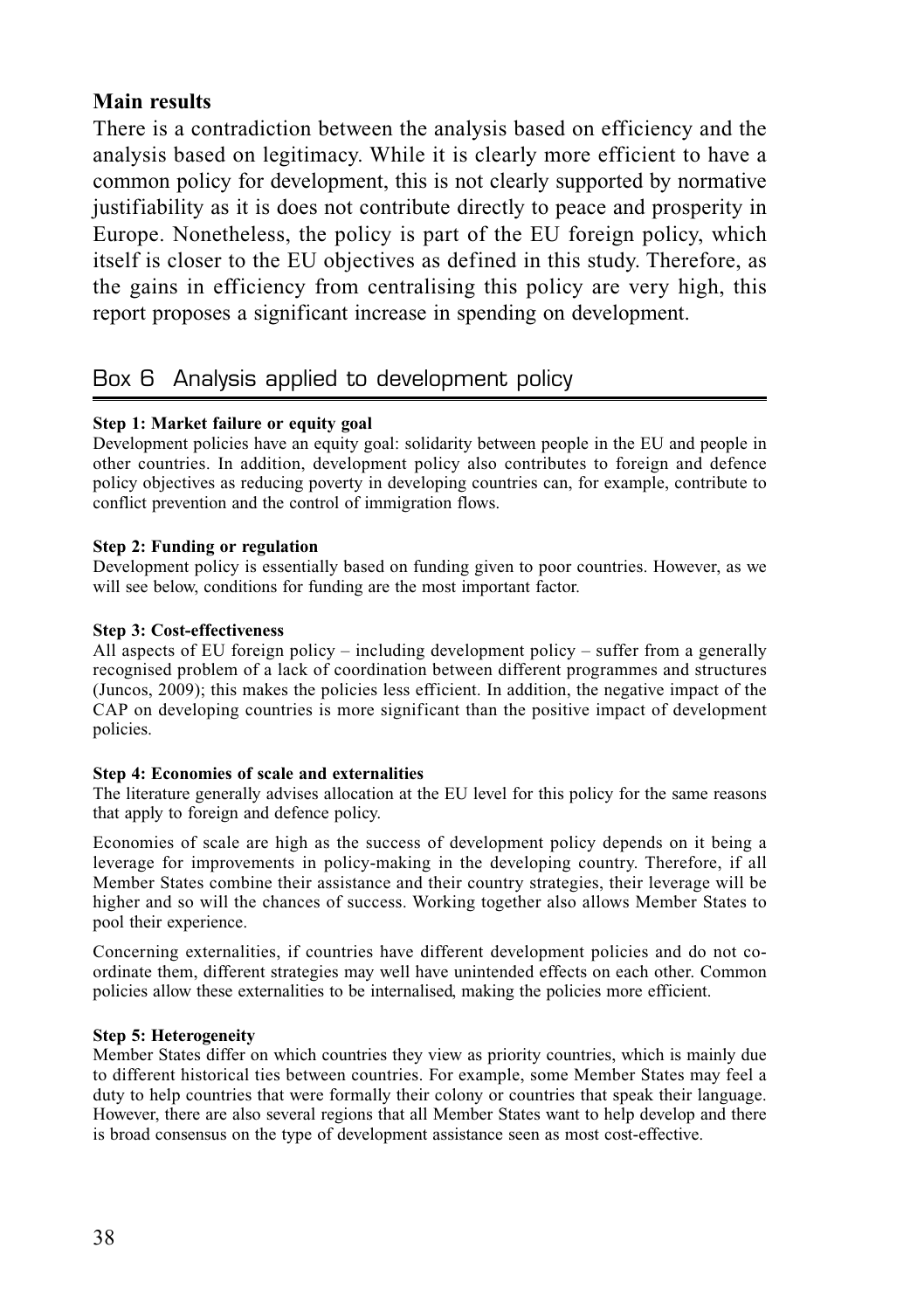### **Step 6: Second generation fiscal federalism**

If we consider that the funding dedicated to development at national level is insufficient, locating part of this policy at the EU level could help increase that funding. National spending on development is currently below the international commitments made at international conferences. In particular, countries are far from meeting their commitment to increase development assistance to 0.7 per cent of their GNP by 2015, part of the agreement on the Millennium Development Goals.

Moreover, locating this policy at EU level could allow it to be better implemented as it is separate from the national foreign policy objectives.

### **Step 7: Objectives of the EU budget**

Development policy is not directly linked to economic integration. As it is part of foreign policy, it is related to maintaining peace in Europe but this link could be seen as too indirect to justify common policies.

Concerning political feasibility, this section will show that development funding should be significantly increased. However, such a proposal is likely to be opposed; firstly because it requires decreased funding in other areas, and secondly because just as governments are reluctant to meet their full international commitments at national level, they are equally likely to oppose meeting the commitments also at EU level.

Leverage effects are relevant for this policy – not for EU countries, but for the recipients of aid. The most important aspect of development policy is not the funding itself but the changes in policy-making that it leads to in the recipient countries.

### **Step 8: Public opinion**

The Eurobarometer subsidiarity question does not include development policy.

### **Step 9: Procedural legitimacy**

As development policy does not affect the citizens of the donor country directly, it is not as scrutinised by the general public as other policy areas; this can lead to less accountability.

### **Step 10: Normative justifiability**

Development policy could be said to have a positive impact on the security of Europe since poverty is often at the root of conflict. This policy could therefore have a positive impact on world stability, which itself would benefit stability in the EU. However, this effect is very indirect. Therefore, development policy is not clearly supported by normative justifiability.

### **Step 11: Subsidiarity**

The fiscal federalism test clearly shows that this policy can be more efficient at EU level than at national level, both according to traditional fiscal federalism due to economies of scale (as this policy is more efficient as a joint EU policy) and according to second generation fiscal federalism, if we consider that spending is sub-optimal at national level given that countries are not meeting their international commitments.

### **Step 12: Proportionality**

Spending on development is currently low and this study argues that it should be increased.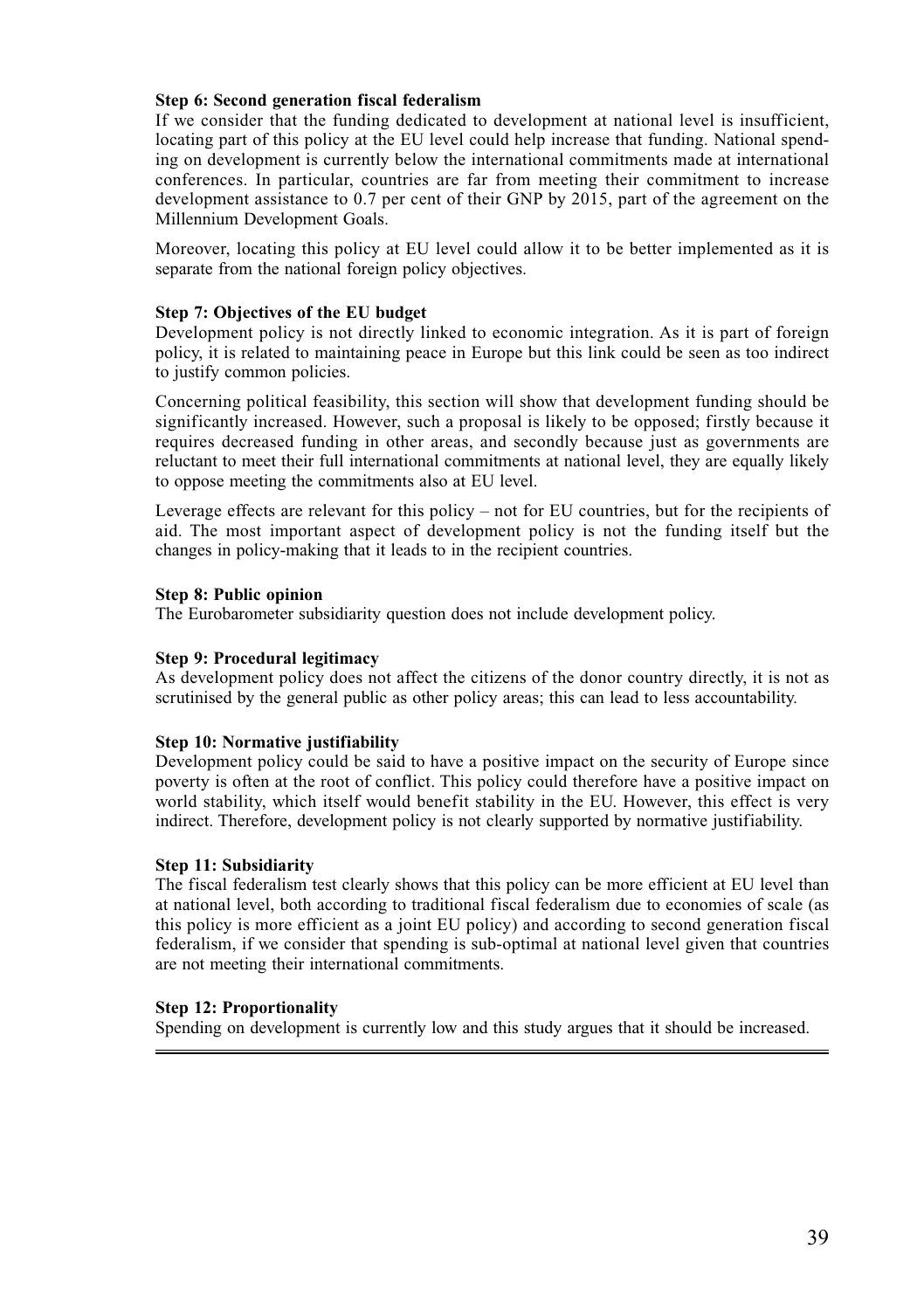# 3.2.7 Education

# **Short description**

Analyses of the EU budget often group together education and research. However, these are two separate issues as evidenced by the fact that at national level they are often dealt with by different ministries. This study includes under the heading of education primary and secondary education, training and life-long learning.

The EU has so far intervened very little in the field of education. The main initiatives are programmes directed at promoting the mobility of students, the most well-known being the ERASMUS programme. Others include programmes for life-long learning and language learning. Funding in this area accounts for 0.7 per cent of the budget.

# **Main results**

The analysis shows that funding for education at EU level is only justified if it is used for programmes to promote the mobility of workers within the EU or to promote language learning. As this is currently the case, it is proposed that funding should remain at the same level.

# Box 7 Analysis applied to education

# **Step 1: Market failure or equity goal**

Public intervention in education is justified mainly by an equity goal: ensuring that everyone has equal access to education. In addition, certain market failures make it difficult for the market to provide education, for example, capital market imperfections. In theory, families may borrow to invest in their children's education, but in practice they may not be willing to undertake such a commitment.

# **Step 2: Funding or regulation**

Government intervention is based both on funding and regulation, and also on direct government provision of education, in the case of public institutions.

# **Step 3: Cost-effectiveness**

Given that EU intervention has been so limited, it is hard to judge its cost-effectiveness. However, programmes for mobility are widely regarded as being successful (Sapir *et al*., 2003).

# **Step 4: Economies of scale and externalities**

The literature on fiscal federalism generally groups education with research, obtaining mixed conclusions. Given that education systems and traditions differ widely, in practice an EU-level policy would not lead to any economies of scale. In theory, however, there could be externalities as education influences growth and European economies are interlinked. But this effect is too indirect to justify centralisation.

However, for programmes promoting the mobility of people in Europe, externalities are significant due to the need for mobility of workers within the single market (Persson *et al.,* 1996).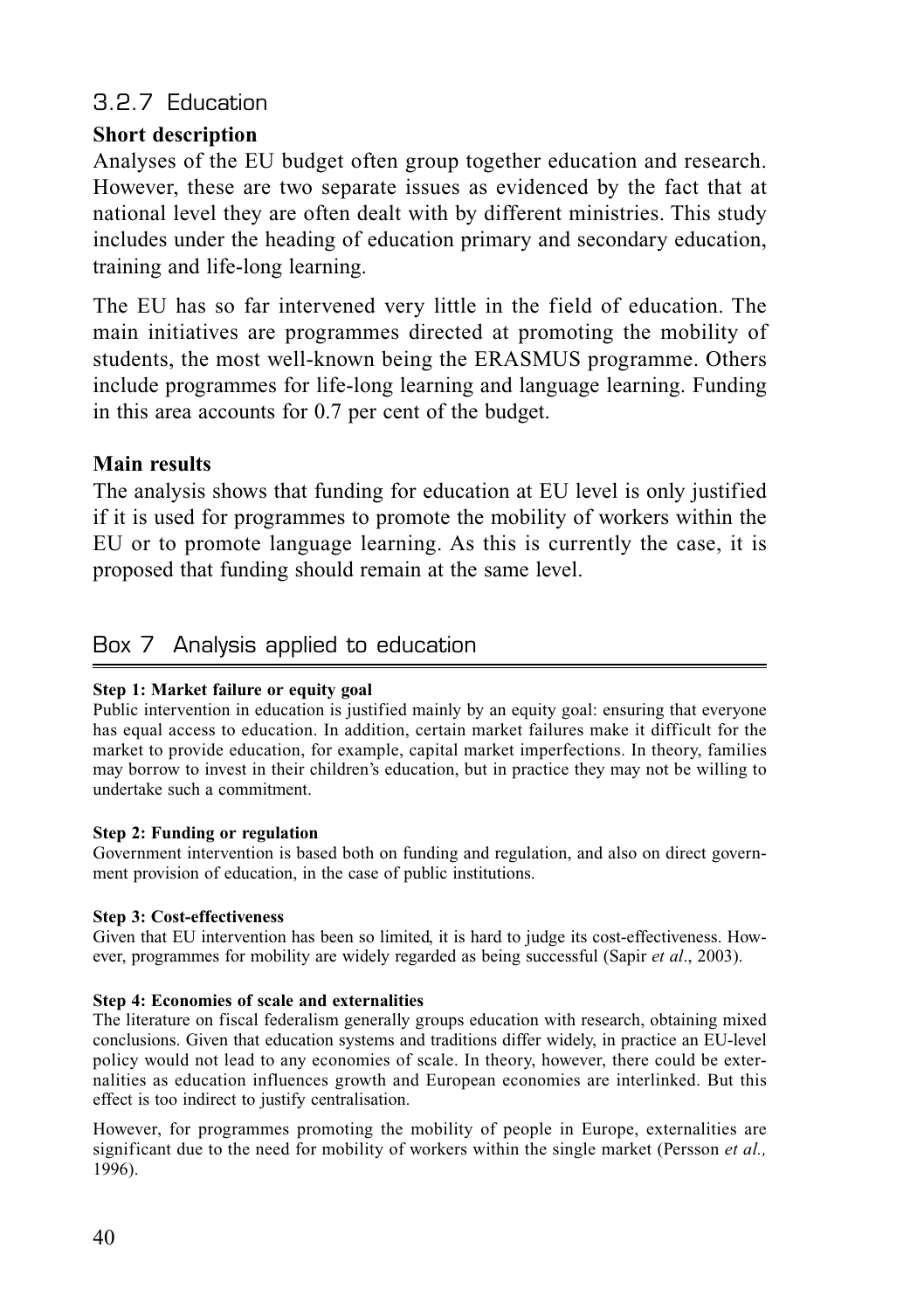### **Step 5: Heterogeneity**

Heterogeneity is very significant as countries have different preferences and traditions as regards their education systems (Alesina *et al*., 2001).

### **Step 6: Second generation fiscal federalism**

The existence of programmes for education at EU level can help tackle the insufficient mobility of workers between EU countries. Programmes such as the existing ERASMUS programme (which finances university students who want to study in another Member State for up to one academic year) are particularly useful in this respect.

### **Step 7: Objectives of the EU budget**

Language programmes and promoting intercultural exchanges can be considered part of promoting European identity. This can be seen as justification for these programmes being provided by the EU.

### **Step 8: Public opinion**

Public opinion is clearly opposed to education policy at EU level; only 32 per cent of respondents favour any EU action in this area. Opposition was strongest in the UK, where only 16 per cent supported any EU intervention in education systems.

### **Step 9: Procedural legitimacy**

If parts of primary and secondary education were transferred to EU level, people would probably begin to follow policy-making at EU level more closely as these are areas that affect them directly. It is therefore likely that procedural legitimacy would be high.

## **Step 10: Normative justifiability**

Education is not directly related to economic integration or maintaining security in Europe. The exceptions, again, are programmes directed at mobility as they are directly related to economic integration.

### **Step 11: Subsidiarity**

Education is not a common policy and therefore must pass the test. The fiscal federalism analysis does not support this policy at EU level except for programmes promoting mobility.

### **Step 12: Proportionality**

It was seen that funding education at EU level is only justified if it is directly aimed at mobility and possibly also directed at language learning and promoting intercultural skills. The existing programmes in these areas require little funding.

# 3.2.8 Employment and social affairs

# **Short description**

These policies have been mainly national policies. At EU level, most action has involved coordinating national policies and ensuring a level playing field, which is seen as desirable due to the free movement of people in the EU. However, there is also a limited amount of funding at EU level.

The PROGRESS Programme (Programme for Employment and Social Security) and the Globalisation Adjustment Fund – used in cases where people are made redundant due to structural changes – together amount to only 0.5 per cent of the budget. However, in addition to this limited spend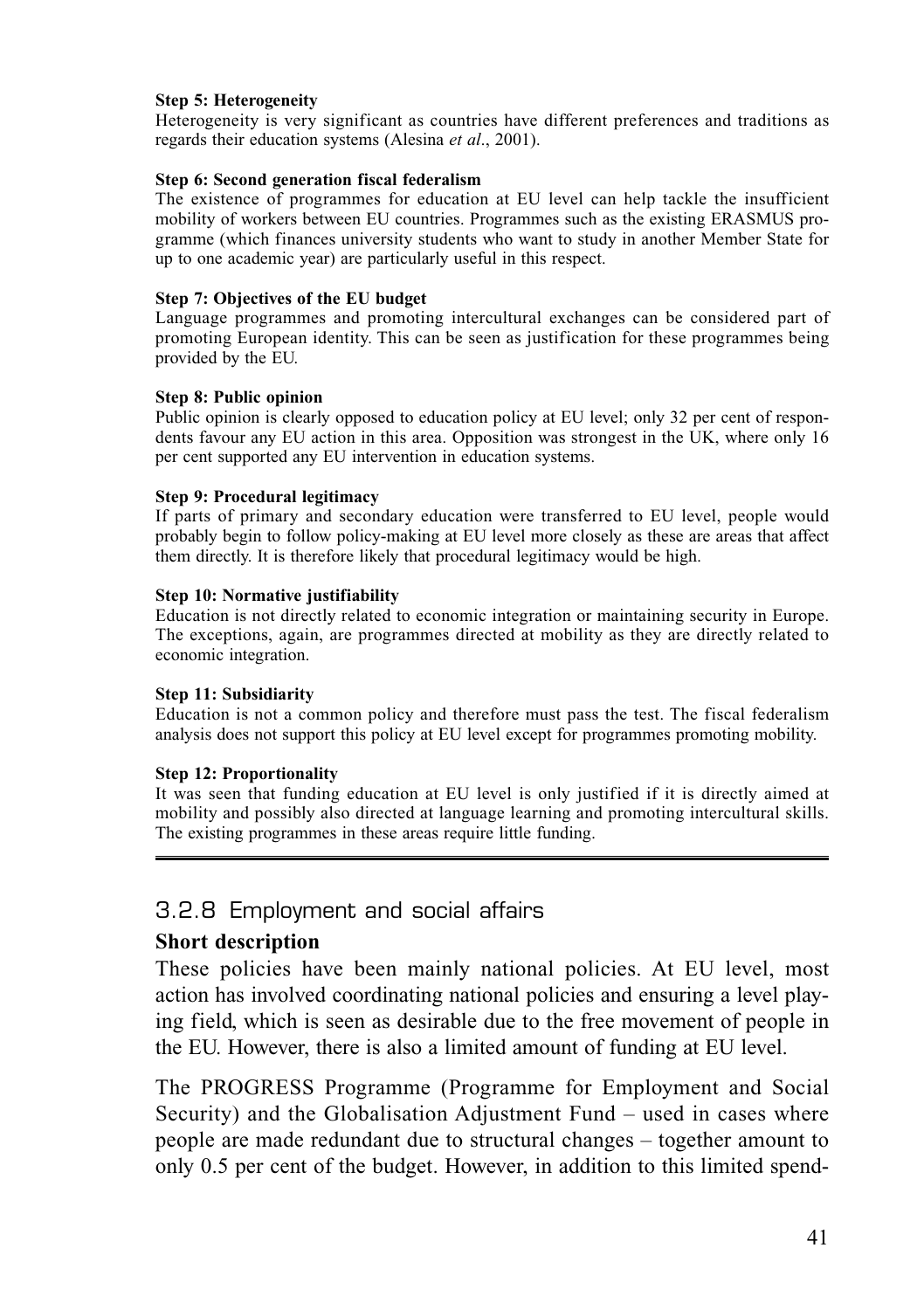ing, cohesion funding includes the European Social Fund (ESF), which is considerably larger in terms of funding implications (7.9%).

# **Main results**

This section will show that spending on employment, social affairs and health is not justified at EU level and also that existing programmes are inefficient. However, there is a strong ideological conviction in some countries that EU economic policies must be complemented by social policies at EU level. This implies that it would be politically unrealistic not to have them. Nonetheless, this issue can be solved partly through "soft" policies such as schemes to compare Member States' policies and voluntary coordination.

Therefore the proposal is to reduce spending in these areas to a small operational amount, to support the voluntary coordination of national policies and a limited number of programmes needed to complement EU level legislation. Concerning the European Social Fund, it should be phased out and replaced by additional funding for other, more efficient, cohesion funds.

# Box 8 Analysis applied to employment and social affairs

# **Step 1: Equity or market failure**

These policies have equity as their main aim: redistributing funds from wealthier to poorer people, and ensuring that everyone has access to certain services and to a certain standard of living. However, they can also target market failures, providing goods that are not sufficiently provided by the market and promoting full employment.

# **Step 2: Funding or regulation**

These policies have large funding implications and represent the largest share of spending at national level. However, regulation also plays a major role, including trade union laws, salary negotiations and labour laws regulating the mechanisms for hiring and firing workers. Moreover, at EU level, soft law has played a major role in this policy, allowing Member States to compare policies.

# **Step 3: Cost-effectiveness**

Due to the large differences between the EU countries' economic and social systems, it is more efficient to run these policies at national level (Sapir, 2005). In particular, the costefficiency of the ESF is clearly sub-optimal as the European Commission is not best placed to manage employment programmes at national level.

# **Step 4: Economies of scale and externalities**

Fiscal federalism theory would normally recommend the centralisation of social and employment policy (Musgrave, 1959). This would eliminate tax competition between the jurisdictions, the idea being that since people can move between jurisdictions, they would move to where taxes are lowest. This would lead to a "race to the bottom" as jurisdictions compete to have the lowest taxes. This can be considered an externality because it is an effect that a policy in one jurisdiction has on other jurisdictions. However, this problem is not relevant in the EU because mobility of people between countries is very low (Hoeller *et al*., 1996).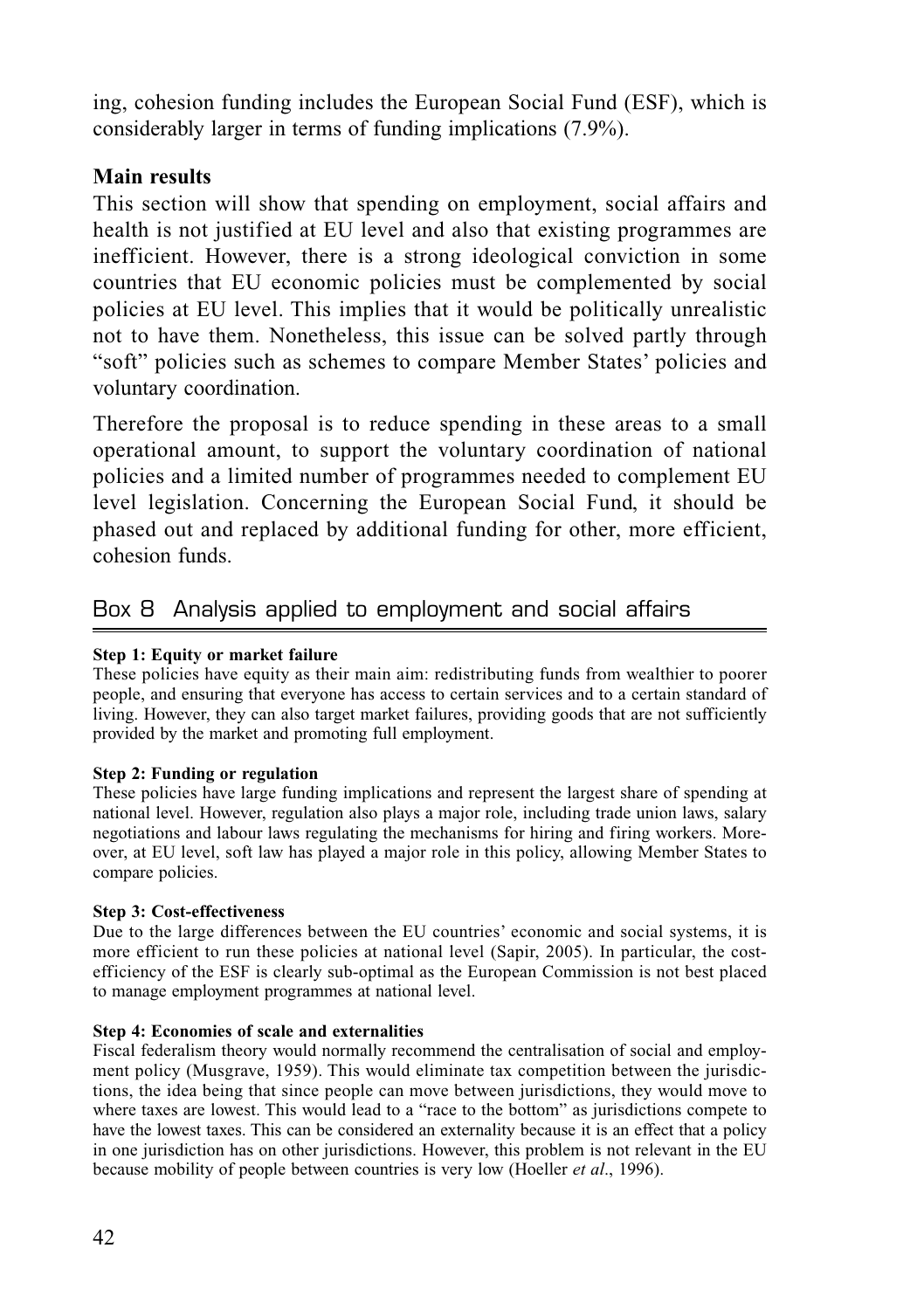Further, providing social security at a centralised level can be considered more efficient because it allows for a pooling of risk: if economic conditions worsen in one jurisdiction, requiring more social security payments, this could be financed by other jurisdictions where economic conditions are better. However, this would only be relevant in the EU if the EU budget were much larger.

Regarding policies for retraining workers and helping them find employment: although a positive externality is involved because high levels of employment strengthen growth which also benefits other countries, this effect is very indirect and does not compensate for the large heterogeneity problems involved.

### **Step 5: Heterogeneity**

The literature generally advises that these policies be kept at the national level mainly because of the heterogeneity of preferences. EU countries have different preferences concerning social security provision, due both to different economic conditions and to different views on the role of the state.

### **Step 6: Second generation fiscal federalism**

Second generation fiscal federalism also advises that these policies be kept at national level. Under the current political system in the EU, it would be difficult to have centralised decision-making on this issue as all funding at EU level is subject to negotiations in which each country focuses on getting as much funding as possible from the EU. On the other hand, Persson *et al*. (1996) argue that labour market regulations are often excessive in EU countries due to the influence of unions, so any tax competition could actually have a positive impact by bringing down the level of regulations.

### **Step 7: Objectives of the EU budget**

It is often argued that the promotion of social equity is part of EU ideals; the EU can be seen as the promoter of a "European social model" where, unlike the US, social protection is more prevalent. It can also be argued that the prosperity derived from EU economic integration can only benefit society if it is combined with social policies to ensure that everyone benefits from that prosperity.

This paper disagrees with these two points. Concerning the "European social model", the social security systems of EU Member States are in fact extremely different – their only common characteristic is that they all offer more social protection than the US system. In practice, it is only possible to talk about European social models in the plural (Sapir, 2005). The differences are so large that it would be impossible to implement social policies at EU level without having to ignore the views of a great number of people.

Concerning the second point, it is true that EU economic policies must go hand in hand with social protection, but social protection can be best provided by each country at national level. Instead of transferring money for social policies to be implemented at EU level, countries can keep that money and spend it on social policies to balance the economic changes caused by the EU and do so in a way that is adapted to the needs of the country.

However, the debate on whether social policy should be an EU level policy is highly ideological. Although the analysis has shown that it would be more efficient and more legitimate to keep funding of social policies at national level, many would argue that since the EU has a role in altering the economic structure of the Member States, a social policy must come with it. France, for example, regards social policy as an essential part of EU activity.

This explains why, despite very limited EU action in this field, a number of high-profile policies give the impression that the EU is highly involved in social policy. One example is the Globalisation Adjustment Fund. This fund can be seen as a way for the EU to show that its activities in terms of trade and free markets are balanced by support to those affected by economic restructuring.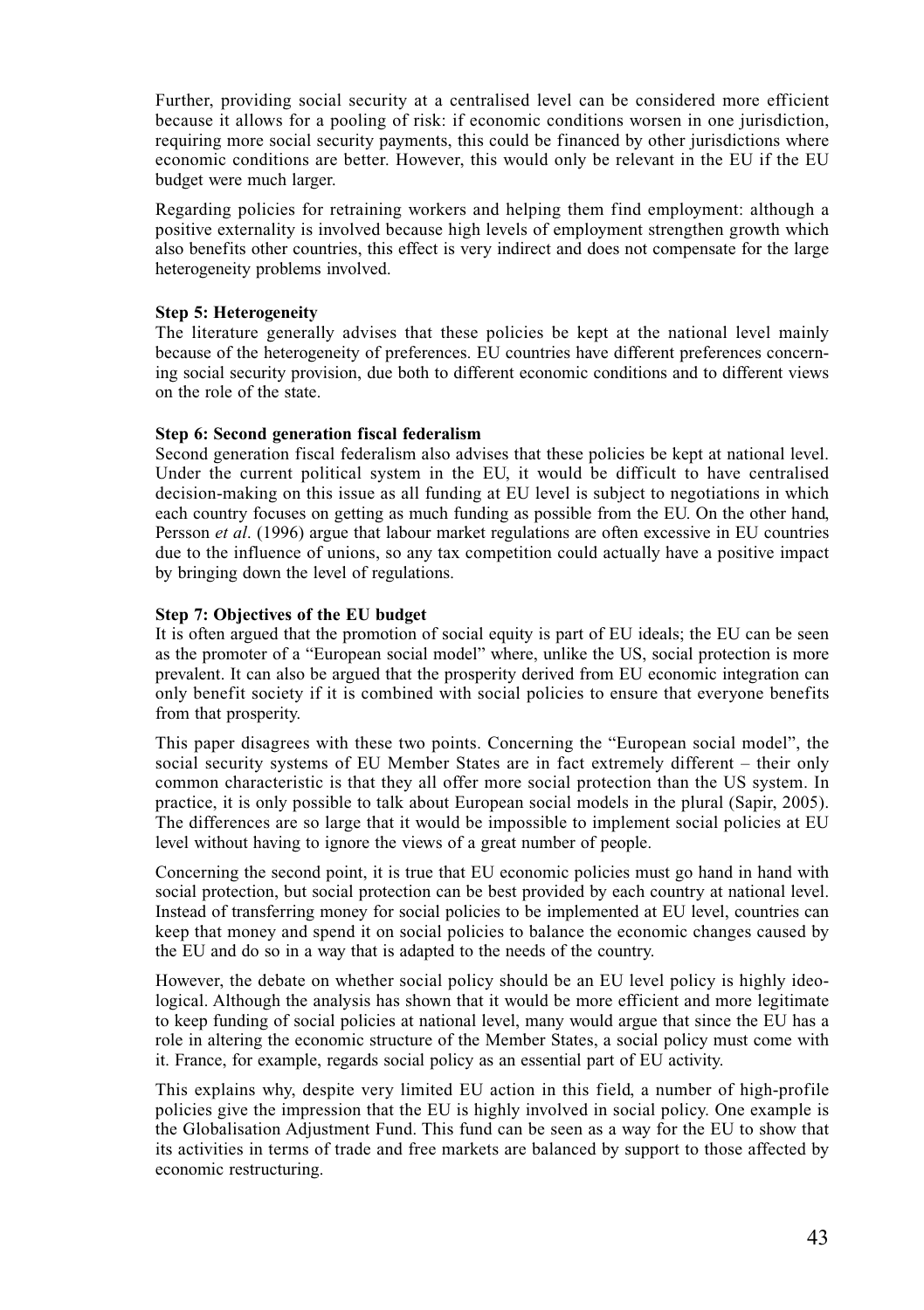### **Step 8: Public opinion**

Public opinion is very largely opposed to transferring welfare policies to the EU level. According to the Eurobarometer survey, only 34 per cent of the population support having some aspects of social policies at EU level. The estimate falls to 24 per cent for policies regarding pensions. This may reflect a wish to retain control over policies that affect citizens most directly. It may also be related to the fact that citizens are generally not comfortable with the thought of transferring too much of their tax money to EU level.

This opposition is strongest in the Nordic countries, probably because their social models differ substantially from those of other EU countries and they do not want the EU to alter them.

### **Step 9: Procedural legitimacy**

As in the case of education, it is suggested that accountability would be high at EU level as these areas are followed closely by citizens since they affect people's daily lives. On the other hand, these are areas where a very high degree of procedural legitimacy is demanded, and even more if they were at EU level.

### **Step 10: Normative justifiability**

Social policy is not directly related to either the single market or to ensuring peace and security in Europe. The exceptions are aspects of social security related to the mobility of workers, such as social security arrangements regarding the possibility of transferring pensions from one country to another, for example. However, these have mainly regulatory rather than spending implications. In addition, as seen above, some would argue that social security is the other side of the single market coin; this paper argues that this other side of the coin does not need to be at EU level but rather at national level.

### **Step 11: Subsidiarity**

These policies are not exclusive competences of the EU and therefore must pass the fiscal federalism test. This test was not conclusive for the EU and in general indicated that these policies should remain at national level.

### **Step 12: Proportionality**

It can be concluded from the previous steps that only a small amount of funding is required to fund programmes that allow the comparison and voluntary coordination of national schemes or that support legislation in this field.

# 3.2.9 Enterprise and industry

# **Short description**

This policy area focuses on a country's industry and includes promoting the productivity of firms or helping certain sectors and small businesses. At EU level, this policy includes both support for SMEs and ensuring that the internal market is working well for specific sectors. Funding amounts to only 0.2 per cent of the budget.

# **Main results**

EU-level support for SMEs can have a positive effect in compensating for the sub-optimal provision of private and/or government funding in some EU countries. However, several policies can be implemented more efficiently at national level. Nonetheless, current funding is very small and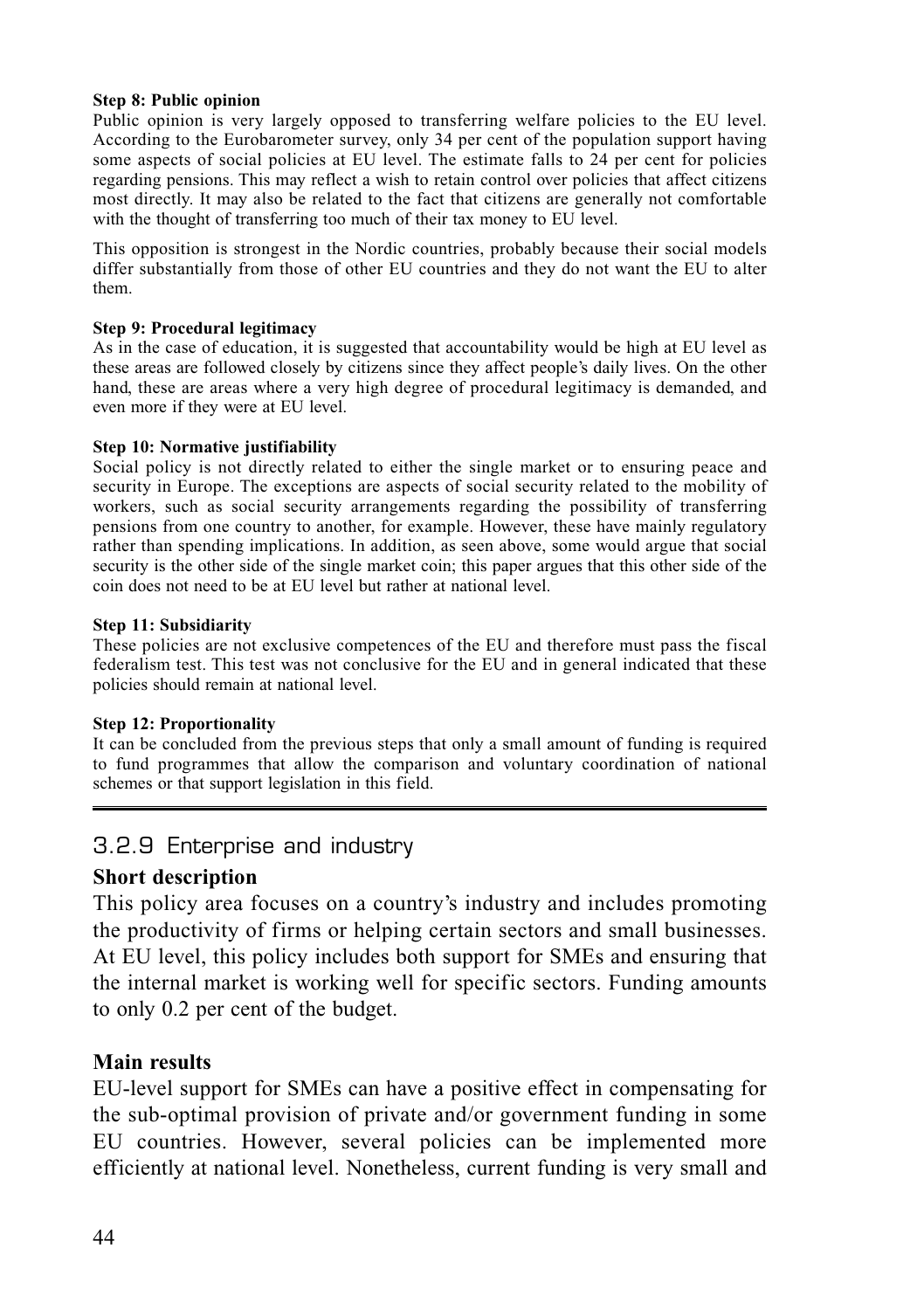results could potentially improve if it were increased. Therefore this report advises only a moderate increase in current funding.

# Box 9 Analysis applied to enterprise and industry

## **Step1: Market failure or equity goal**

Public intervention in this area is justified by market failures. In the case of promoting productivity and competitiveness, there is a positive externality as intervention can potentially benefit not only the companies concerned but all companies and society as a whole. In the case of helping small businesses, specific market failures need to be addressed, such as imperfect credit markets that make it difficult for businesses to obtain credit.

### **Step 2: Funding or regulation**

This policy involves both regulation and funding. Regulation at EU level focuses on creating a level playing field for industry in Europe. Funding is also justified to compensate for market failures (for example, grants for SMEs).

### **Step 3: Cost-effectiveness**

Nunez Ferrer (2007) argues that this policy should be made more efficient by focusing on countries that have a sub-optimal provision of funding for SMEs, as in the others it would be best to use national funds and private finance.

### **Step 4: Economies of scale and externalities**

No economies of scale can be achieved by locating this policy at EU level; the national level ensures its efficiency. Externalities are not significant.

Given the existence of the single market, support for industry should be harmonised to achieve a level playing field. However, this only justifies common regulations but funding could be national.

### **Step 5: Heterogeneity**

Heterogeneity is not significant as EU economies are similar and therefore have similar needs in terms of industrial policy.

### **Step 6: Second generation fiscal federalism**

A second-best setting can justify EU-level intervention; for example, if funding for SMEs is insufficient at national level this can be compensated by funding at EU level.

### **Step 7: Objectives of the EU budget**

SME policy at EU level can have a positive leverage effect when it leads national governments to improve their policies in this area.

This policy is not related to EU values. The proposal in this paper, to keep funding stable, is politically realistic.

### **Step 8: Public opinion**

Enterprise policy is not mentioned in the Eurobarometer subsidiarity question.

### **Step 9: Procedural legitimacy**

This policy is visible and transparent.

### **Step 10: Normative justifiability**

It can be considered that the promotion of industrial competitiveness is related to economic integration. However, the single market only requires providing a level playing field, not common funding programmes.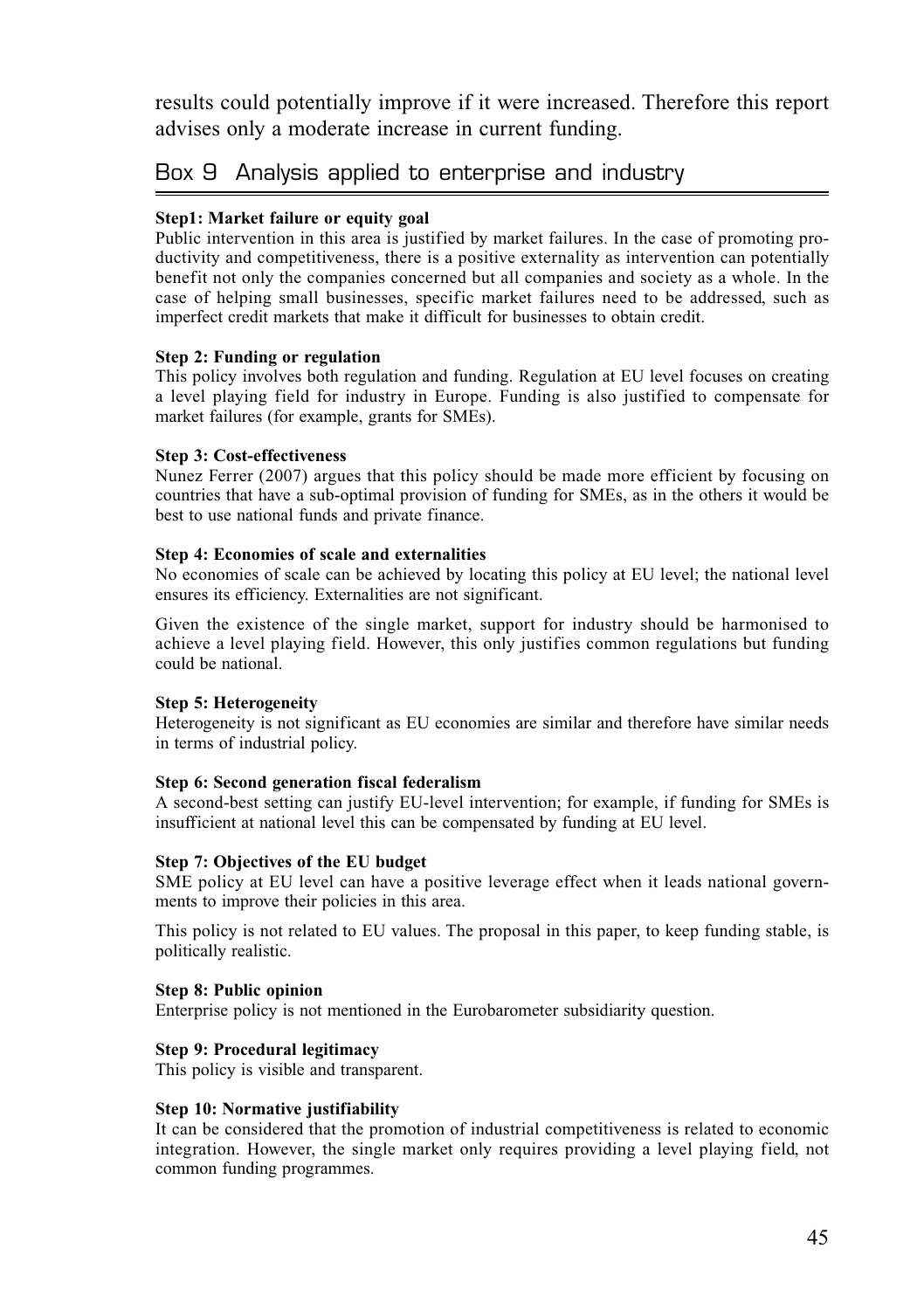### **Step 11: Subsidiarity**

This is not a common policy. The fiscal federalism analysis shows that this policy can be best undertaken at national level, except for in countries where this policy is currently suboptimal.

### **Step 12: Proportionality**

Given that EU intervention here is mainly justified to compensate for sub-optimal provision of funding for SMEs in certain Member States, the optimal level of funding in theory is equivalent to the size of the gap to be filled.

# 3.2.10 Environmental policy

# **Short description**

Spending on the environment at EU level is very limited at present and accounts for only 0.2 per cent of the budget. Most of the spending goes to the LIFE+ financial instrument, which finances projects and technologies to protect the environment and deal with climate change. Funding also goes to the European Environmental Agency. However, funding for environmental policies also comes from other sections of the budget, mainly cohesion funding and research.

# **Main results**

This study proposes increased funding for environmental issues that are international and common to all Member States (and thus where large gains in efficiency can be made through cooperation) as opposed to mainly local or national issues where heterogeneity in preferences will be high.

However, it is argued that it is more efficient to earmark other areas of the budget so that they target environmental goals rather than significantly increasing the spending on environmental policies. Only a moderate increase in spending is advised.

# Box 10 Analysis applied to environmental policy

# **Step 1: Market failure or equity goal**

Environmental policy is justified by a market failure: negative externalities. When a factory causes pollution, this has a negative impact on society for which the factory does not bear the cost. Moreover, a clean environment can be considered as a public good, as it is non-rival (one person benefiting from it does not reduce another person's benefit) and non-excludable (we cannot charge people for benefiting from it, as we cannot exclude those who have not paid the charge). Therefore, it must be provided by the government.

### **Step 2: Funding or regulation**

Environmental policy should include both funding and regulation. Regulations can be used to ban or limit activities that damage the environment, or to make those who are causing damage to the environment bear some of the cost. Funding can be used, for example, to subsidise technologies that have a positive impact on the environment. In addition, taxation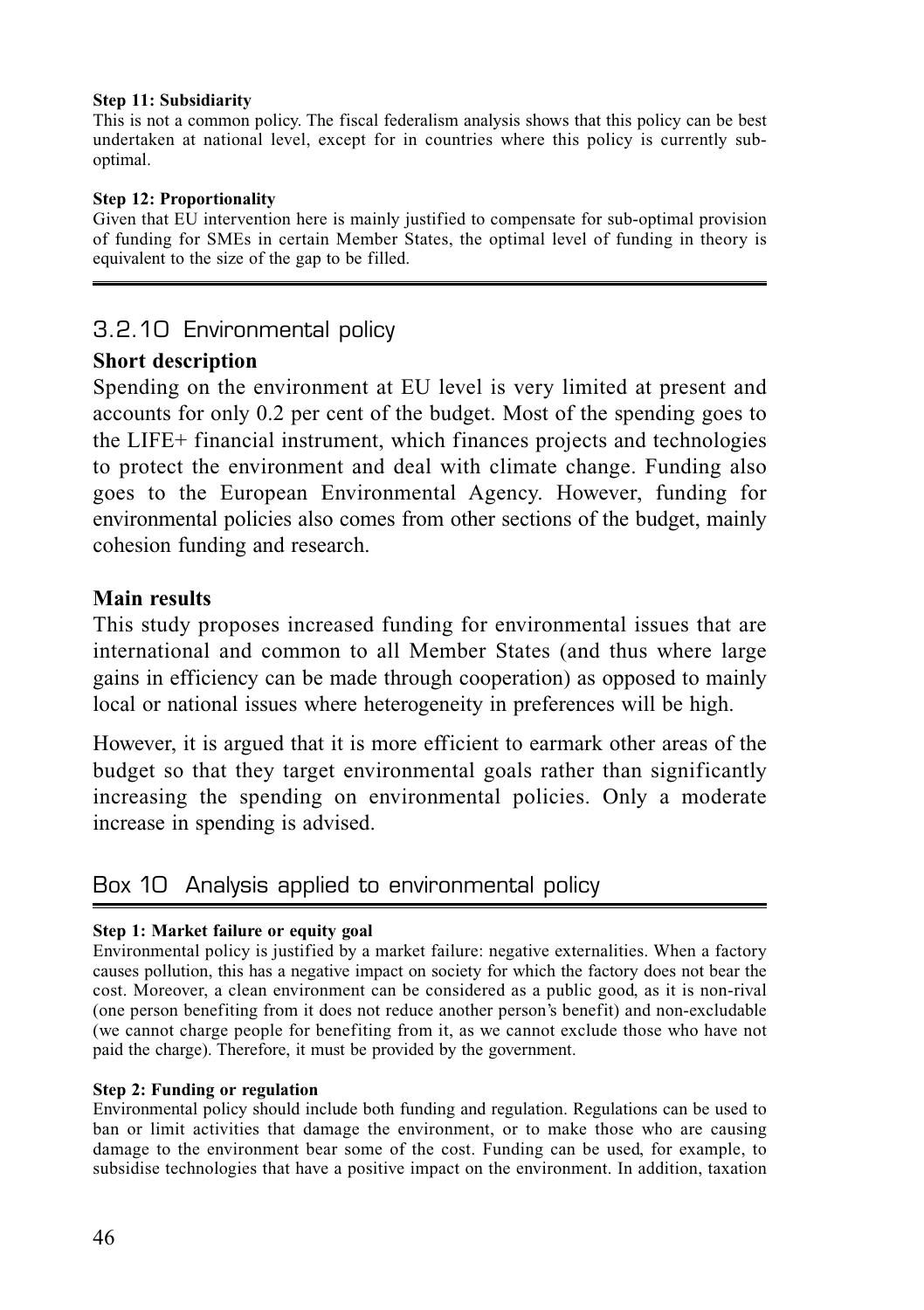plays an important role as governments can use taxes and tax exemptions to incentivise companies to use less polluting technologies.

### **Step 3: Cost-effectiveness**

Spending programmes with international implications can be efficient at EU level but programmes dealing with local issues add less to the national activities (Hoeller *et al.,* 1996).

## **Step 4: Economies of scale and externalities**

Traditional fiscal federalism defends the centralisation of environmental policies due to the existence of large negative externalities among the Member States. Environmental policy is the classic example of a policy with externalities, as many environmental issues (for example, climate change and air and water pollution) are transnational in character. However, several other problems are not subject to externalities, such as the preservation of certain areas within a country or urban pollution. These externalities are not only constituted by the environmental effects themselves but by distortions to the single market caused by different environmental standards.

### **Step 5: Heterogeneity**

There is large heterogeneity in the preferences towards levels of environmental protection (for example, while in some EU countries the environment is one of the population's main concerns, in others it is a less important issue). The importance given to the preservation of the environment, and the willingness to pay for it via taxes, varies widely across the EU.

### **Step 6: Second generation fiscal federalism**

In areas where national environmental policies are not efficient, cooperation could lead to gains in efficiency.

### **Step 7: Objectives of the EU budget**

Some would consider that a high degree of environmental protection is part of the European social model. However, as mentioned above, the notion of there being a European social model is highly debatable.

The proposal of this study, to increase funding in this area only slightly but to earmark funds in other areas, is politically feasible.

Concerning leverage effects, cross-border cooperation on environmental protection could help spread best practices and make policies more efficient.

### **Step 8: Public opinion**

Public opinion strongly supports an environmental policy at EU level (64% of respondents). This may be due to the perception that environmental issues are transnational and should be tackled jointly. Views on this differ very little between the countries.

### **Step 9: Procedural legitimacy**

Environment is a policy area that is generally understood by people and followed by the media so it is likely that the same would happen at EU level. Some environmental issues attract a great deal of media and public attention (for example climate change) while others do not (for example soil and marine pollution).

### **Step 10: Normative justifiability**

Concerning normative justifiability, environmental policies are related to the single market only in cases where there is a need to have a common regulation at EU level, because if each country has its own different regulation it would create an obstacle to cross-border trade under the single market. For example, harmonisation at EU level on the types of chemicals allowed in products is justifiable under this definition but regulations on the protection of animal species are not.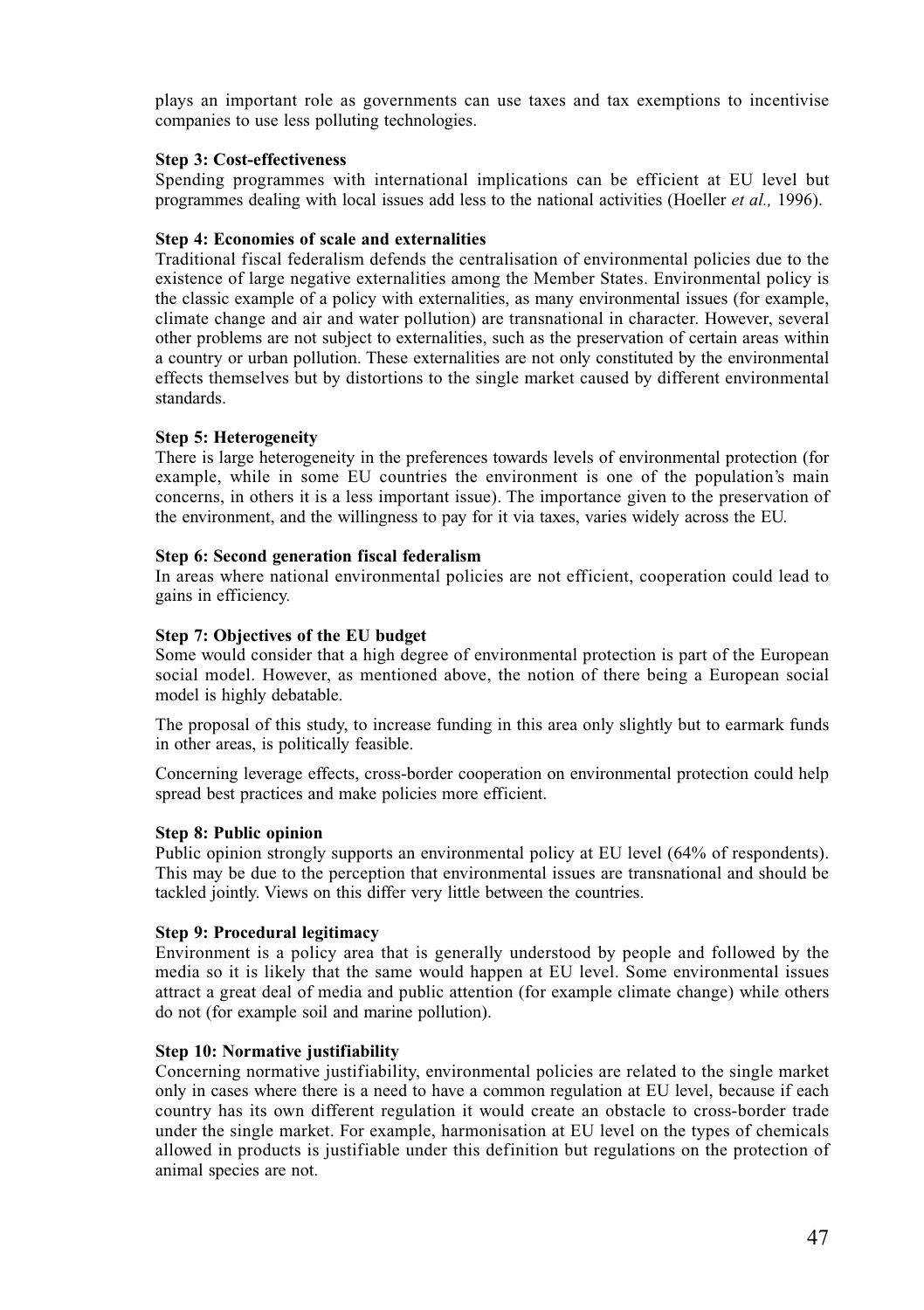Environmental policy is not related to peace and prosperity in Europe, except in the case of environmental threats. If climate change is seen as a security threat, this could justify common action in this area.

The legitimacy analysis therefore complements the standard analysis by suggesting that environmental policies should generally only be transferred to the EU level if they are directly related to the single market.

# **Step 11: Subsidiarity**

Environmental policy is not an exclusive competence and therefore must pass the fiscal federalism test. The test shows clearly that environmental policy can be more efficient in areas involving international cooperation, such as climate change, but in other areas this is less clear.

## **Step 12: Proportionality**

Spending on the environment is currently very low at EU level. However, as seen in Step 2, government intervention in this area consists largely of taxation and tax breaks to affect the incentives of companies; this must be done at national level. Moreover, other parts of the EU budget contribute to environmental goals, such as research on the environment and part of the Structural and Cohesion Funds.

Figueira and Nunez Ferrer (2008) propose that other areas of the budget should be earmarked so that they take into account environmental constraints. This is politically easier than increasing spending on the environment. It could also be more efficient as it can be more useful to ensure that all government policies provide the correct environmental incentives rather than to create costly programmes. Adelle *et al.* (2008) also show that the positive effects of the EU programmes that support environmental measures are diminished by the existence of other EU programmes that have a negative impact on the environment.

Nonetheless, it would also be advisable to increase funding for environmental issues that are international and common to all Member States (and thus where large gains in efficiency can be made through cooperation) as opposed to mainly local or national issues where heterogeneity in preferences will be high.

# 3.2.11 External relations

# **Short description**

The activities of the EU in external relations are of three main types: defence, relations with other countries (including diplomacy and help to non-developing countries) and development. In this report development is analysed separately. The total amount (excluding development) accounts for approximately 2.7 per cent of the budget.

EU budget spending on defence is very small, accounting for only 0.13 per cent of the budget. However, most of the EU's common initiatives on defence are in fact funded outside the EU budget by agreements between the Member States.

Concerning relations with third countries, the largest share of spending goes to the EU Neighbourhood Policy, the part of foreign policy directed at the countries neighbouring the EU. The second largest share goes to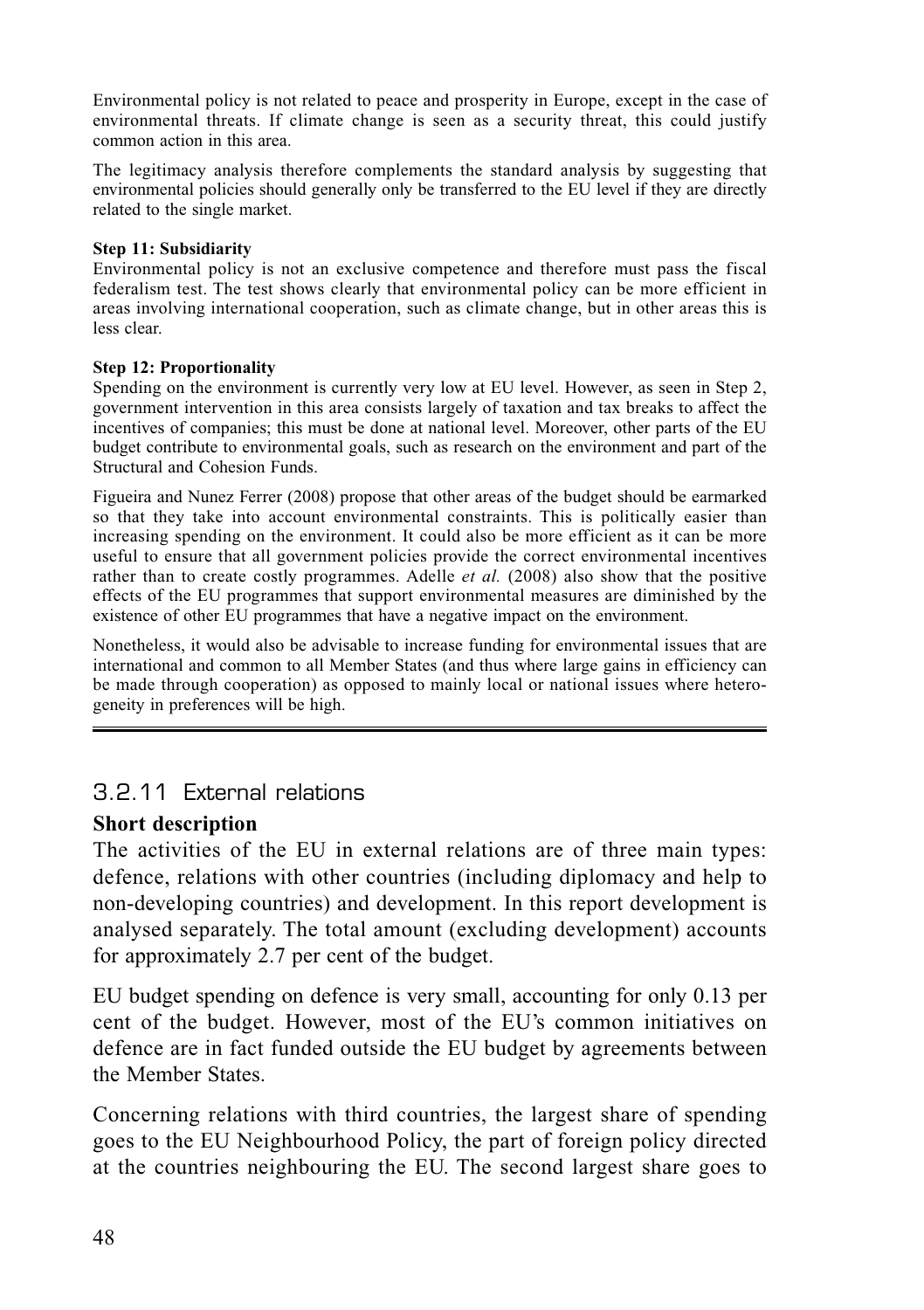pre-accession assistance, or financial support for countries in the process of applying for EU membership. These include Croatia, Turkey and Macedonia. The remainder is spent on diplomatic relations with other countries.

# **Main results**

Ideally, given the potential for large gains in efficiency from economies of scale, spending on external relations, and particularly defence, should be significantly increased. However, the reality is that to have common programmes, Member States would need to agree on common policies, and at present their views on several issues differ considerably.

Nonetheless, even in the areas the Member States have already agreed to cooperate on, funding needs to be increased so that existing programmes can receive sufficient resources. Therefore this study proposes that the share of the EU budget dedicated to external relations and defence should be increased significantly.

# Box 11 Analysis applied to external relations

# **Step 1: Market failure or equity goal**

Public policy for external relations addresses a market failure as this policy cannot be provided by the market: it is a public good since it is non-excludable (people cannot be excluded from benefiting from the country's defence and external policy, therefore they cannot be individually charged for it) and non-rival (one person benefiting from a country's defence policy does not diminish the benefit to others).

# **Step 2: Funding or regulation**

The policies for the EU's immediate neighbours and future EU members have funding implications as they involve help to those countries. Common policies for defence could potentially have large funding implications if the Member States decide to further their collaboration in this field. As for other foreign policy activities, the potential creation of an EU diplomatic service would have funding implications. Other activities are based on regulations to centralise decision-making.

# **Step 3: Cost-effectiveness**

Given that spending on external affairs and defence at EU level is currently very low, it is difficult to comment on its potential cost-effectiveness. However, a generally recognised problem is the lack of coherence in these policies due to an unclear division of responsibilities among the different bodies and committees dealing with foreign affairs and defence at EU level (Juncos, 2009).

## **Step 4: Economies of scale and externalities**

Traditional fiscal federalism holds that defence policies should be centralised to benefit from economies of scale: by pooling their resources, Member States could make their defence systems more efficient and save money by avoiding duplication (Hoeller *et al*., 1996). There are also economies of scale in the areas of foreign policy not directly related to defence because by pooling their efforts Member States can improve their standing in the international arena. Concerning relations with so-called "neighbourhood countries", EU countries can also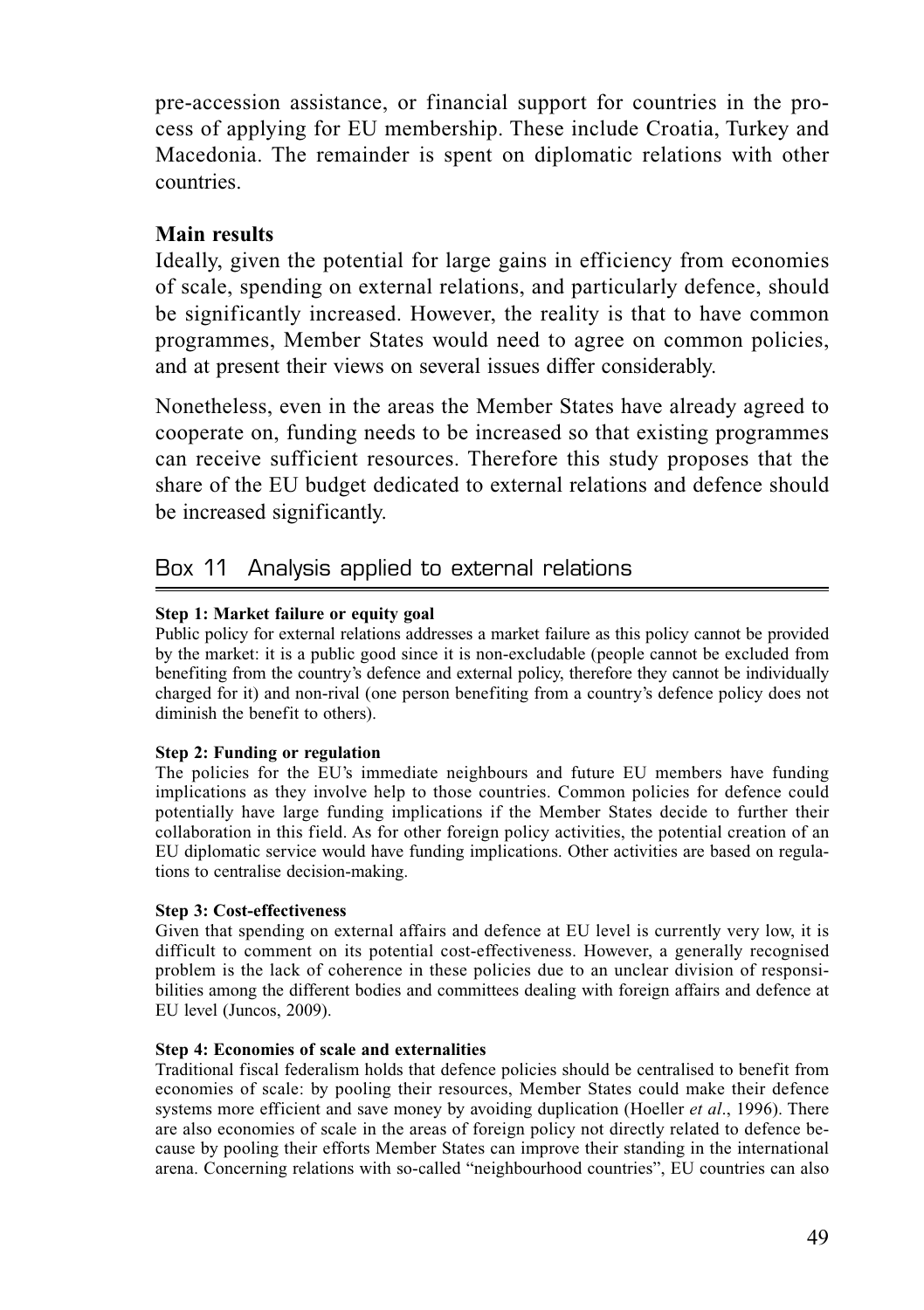assert a much greater influence if the 27 Member States deal with neighbouring countries as a single entity.

### **Step 5: Heterogeneity**

The heterogeneity problem here is substantial because Member States have very different preferences in the area of defence. For example, some countries are "neutral" while others are members of international alliances. The solution generally advised by the literature is to pool only the resources of the least sensitive areas (Alesina *et al*., 2001).

### **Step 6: Second generation fiscal federalism**

Second generation fiscal federalism adds that there is a political failure at EU level that would justify keeping this policy at national level: the incentive to free ride. Some countries could choose to benefit from other countries' spending without spending themselves (Persson *et al*., 1996). However, the authors conclude that, nevertheless, the best solution is to further integrate the policies while being careful to avoid this problem.

### **Step 7: Objectives of the EU budget**

Although this section will argue for additional spending on foreign policy, in practice this will be resisted. Firstly, because as with justice, freedom and security, more spending in this area would imply either an increase in the total budget or a decrease in other areas such as agriculture, and secondly, because governments are reluctant to surrender their sovereignty in this area.

The main role of EU foreign policy is to maintain peace and stability within the EU territory through good relations with other countries and by promoting peace and stability in the rest of the world. However, a less explicit goal of national foreign policy is to promote the nation's ideals in the world. At EU level, it is questionable whether this is an objective, given that the Member States differ in the ideals that they want to export. However, Smith (2008) argues that the EU is in practice already promoting a set of ideals and even a "grand strategy" through its foreign policy.

### **Step 8: Public opinion**

Concerning public opinion, the Eurobarometer subsidiarity question shows very wide support for defence and foreign affairs at EU level (64 per cent). This may be due to the perception that, due to the relatively small size of EU countries, joint efforts will make EU countries safer and more powerful in the international scene (economies of scale).

### **Step 9: Procedural legitimacy**

Defence is an area where, even at national level, decisions are often made out of the public eye and/or without regard to public opinion. This is due to the need for confidentiality of information and to reasons of diplomacy and relations between countries, which often lead governments to ignore public opinion. Therefore, this is an area in which national governments have a considerable leeway in making their decisions. While citizens accept a lower level of accountability in this policy area at national level, it is likely that they would find this less acceptable at EU level.

### **Step 10: Normative justifiability**

Concerning normative justifiability, defence and foreign policies are related to the objective of achieving an area of peace and security in Europe. However, "peace" was originally understood mostly as internal peace – avoiding wars and conflicts between Member States. Moreover, this was to be achieved through the integration of economic interests. Therefore, if we take the narrow definition of this objective, a common foreign policy is not justified.

If we take a wider definition of this objective, we can conclude that there are legitimate reasons for harmonising foreign policy and defence policy, at least in the areas most related to achieving a climate of peace and stability in Europe. For example, external policies that contribute to fighting international terrorism could potentially have a great direct impact on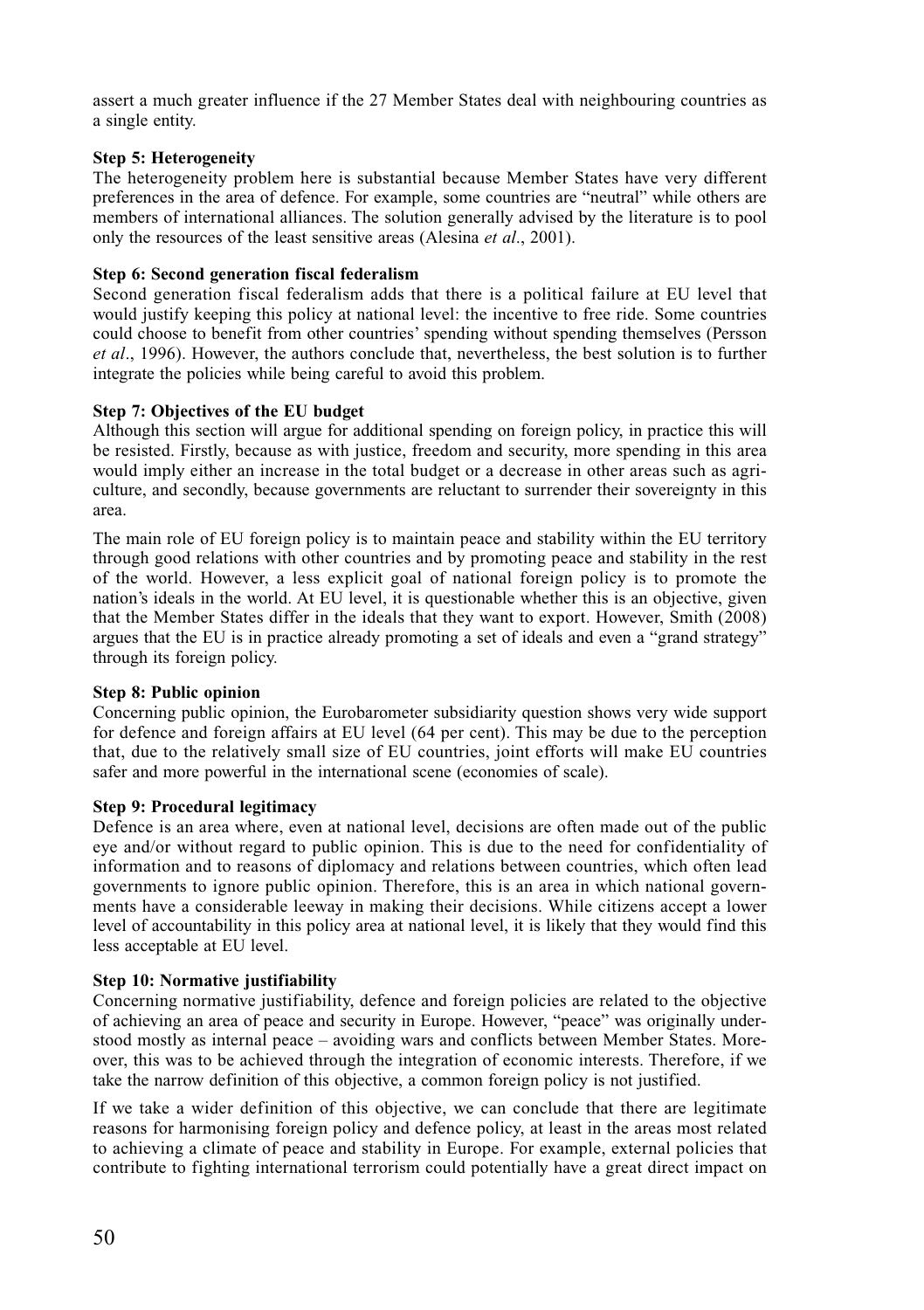the security of EU citizens. Conversely, general foreign policy and diplomatic relations with other countries are only indirectly related to security within the EU and there is therefore less justification for action at EU level.

The analysis based on legitimacy therefore adds to the analysis based on fiscal federalism the conclusion that there should be greater centralisation at EU level of the aspects of foreign and defence policy most directly related to ensuring security within the EU, and where problems of accountability are lower. This should be combined with the conclusion from first and second generation fiscal federalism, that the areas where heterogeneity of foreign policy does not cause a problem should be centralised to benefit from economies of scale. This implies that the Member States should centralise at EU level the areas where they have similar approaches, especially to deal with concrete security problems.

## **Step 11: Subsidiarity**

This is not a common EU policy so the test must be passed. The fiscal federalism analysis is not conclusive for most areas as on the one hand there are large economies of scale but on the other hand there are heterogeneity problems.

## **Step 12: Proportionality**

It is, of course, difficult to identify the areas where the Member States have similar or divergent views – particularly as this will vary constantly – and therefore it is difficult to determine the ideal level of cooperation. A solution that is being increasingly considered by the Member States is to allow a core group of countries to step up cooperation in some areas.

# 3.2.12 Justice, freedom and security

# **Short description**

As its name indicates, EU action in this field is divided into three main strands: justice, freedom and security. Freedom includes free movement of persons, border controls and immigration and asylum. Security includes the fight against crime and cooperation between national police forces. Justice concerns judicial cooperation. Most of the spending is in the area of freedom, particularly border controls and immigration policy. Total spending amounts to 0.6 per cent of the budget.

# **Main results**

The analysis leads to the conclusion that the share of the EU budget allocated to this area should be significantly increased as funding at EU level would be preferable in a number of areas both from the perspective of efficiency and legitimacy.

Concerning security, EU collaboration to fight international crime and terrorism is clearly necessary due to the opening of borders. Although coordination of policies and exchange of information play an important role, some programmes would be more efficient if funded and conducted at EU level. The EU already has the infrastructure for these common programmes in the form of agencies but these would need additional funding to play a more active role.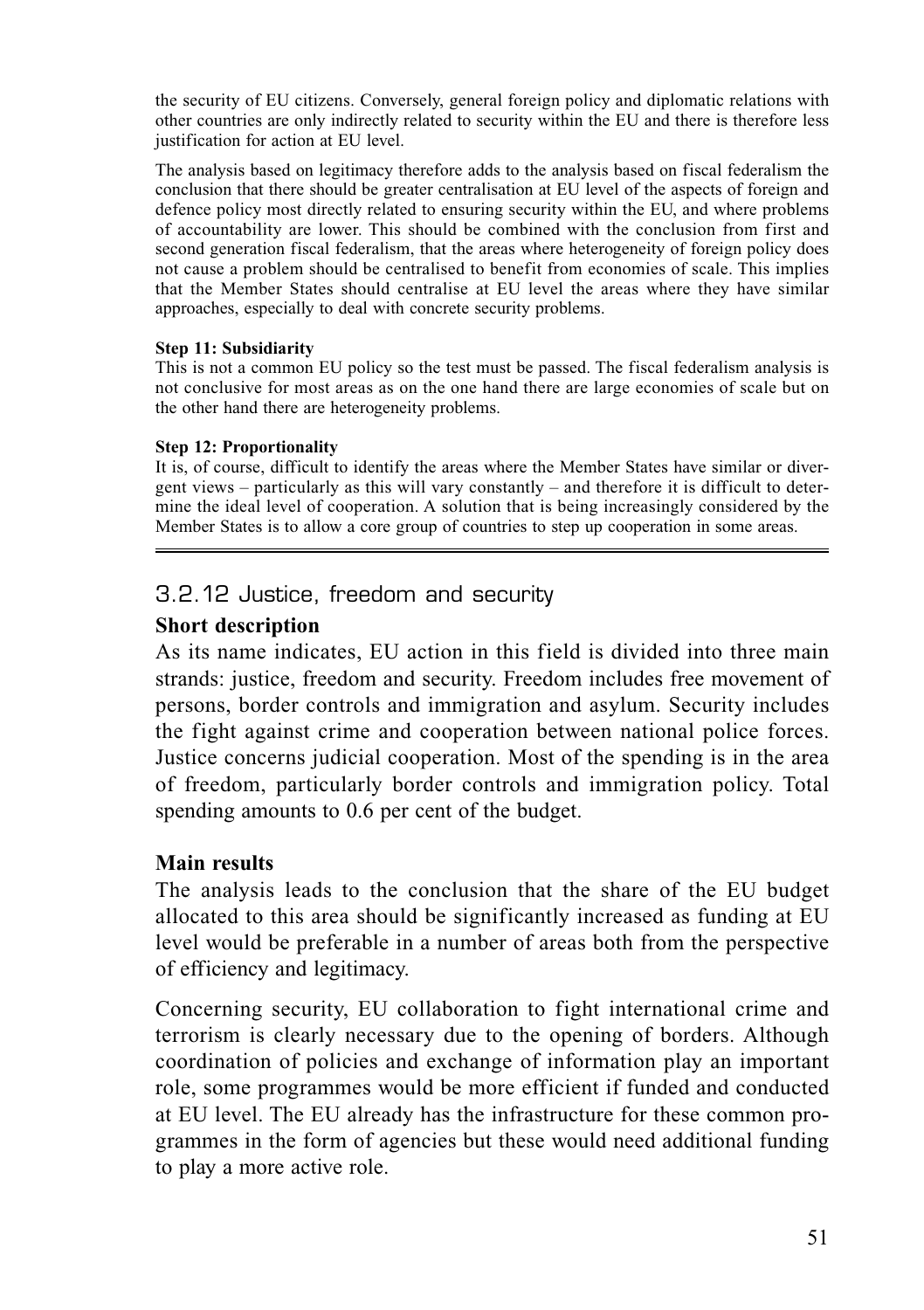As for immigration, countries have very different preferences concerning conditions for legal immigration, how to deal with illegal immigration and methods of integration. However, with the opening of borders, cooperation is a necessity and therefore a common policy in this area has gradually developed. More funding would be needed to back this policy and in particular border protection programmes, information sharing on immigration and asylum and support for refugees. This report therefore proposes a significant increase in spending in this area.

# Box 12 Analysis applied to justice, freedom and security

## **Step 1: Market failure or equity goal**

Policies regarding the safety of citizens are justified by a market failure: safety is a public good. Any immigration policy must by definition be publicly provided. Due to the free movement of people within the EU, these policies have become EU-wide public goods.

### **Step 2: Funding or regulation**

This area of policy-making is mainly based on legislation providing a common legal framework throughout Europe. However, considerable funding is involved in fighting illegal immigration (including protection of the common external borders and policing), refugee policy on refugees, integration of legal immigrants and police cooperation. The justice area, on the other hand, has no significant funding implications.

There is also EU intervention at a more superficial level that consists of coordination, exchange of information and comparison of methods and is clearly beneficial for all the policies involved.

### **Step 3: Cost-effectiveness**

It is difficult to judge the effectiveness of these policies at EU level as they are currently at a very low level of spending.

### **Step 4: Economies of scale and externalities**

Due to the opening of the borders between the Member States (following the Schengen Agreement), several policies now have such large externalities between countries that they have effectively become common to all Member States (they have become "EU public goods"). These include international crime, immigration and protection of the common external borders of the EU. The case for centralising those policies is therefore very strong.

Other policies, however, such as the justice system or national safety issues only impact on national or local level; they have by definition no significant externalities with other countries.

There are clearly important economies of scale to be gained from cooperating against international crime and terrorism, which reinforces the case to place these policies at EU level.

### **Step 5: Heterogeneity**

In relation to immigration, heterogeneity problems are considerable as Member States have different preferences regarding immigration policies. In the areas of international crime and terrorism, heterogeneity problems are also present due to different police systems and different preferences in relation to the balance between civil rights and security.

### **Step 6: Second generation fiscal federalism**

If policies such as border protection are centralised, there can be an incentive for certain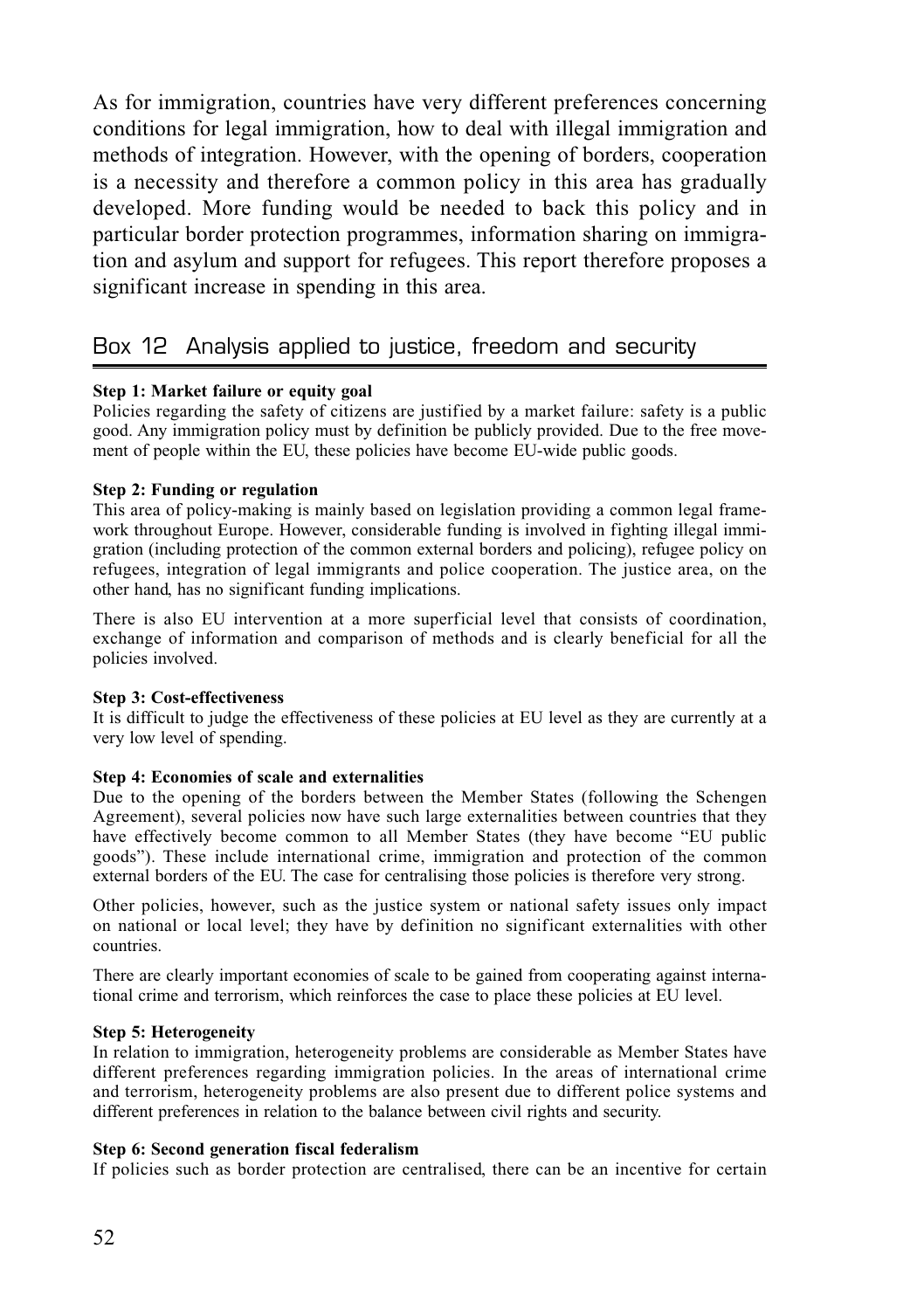countries to free ride on others and not feel the need to undertake measures of their own as they are protected by the measures of others. However, this can be solved by mechanisms ensuring that the costs are shared fairly among the Member States (see, for example, Thielemann, 2008).

### **Step 7: Objectives of the EU budget**

Promoting peace and security in Europe is seen by many as one of the EU's ideals. It is in any case, as we will see in Step 10, one of its main objectives, or even the primary objective.

However, although it has been shown that funding of justice, freedom and security should be increased, in practice this is difficult to achieve because it would imply either increasing the total budget – which would be opposed by most governments and citizens – or decreasing spending on agriculture and/or cohesion, which would also face opposition.

Concerning leverage effects, if countries collaborate in these areas, this will lead to spreading best practices, which could have a positive effect on the efficiency of policies at national level.

Concerning the potential of this policy to improve public opinion of the EU, it is high. Security is one of the main concerns of EU citizens and the EU would be more popular if it had a visible role in this area.

## **Step 8: Public opinion**

The Eurobarometer does not include a question relating to home affairs in general but asks about individual policies: fighting terrorism, fighting crime and immigration. Public opinion is very supportive of policies to fight terrorism at EU level: 79 per cent believe that the EU should have responsibility for fighting terrorism. This is most probably due to the perception that this problem can only be tackled effectively at international level – a perception that large externalities are present. Support is lower, but still high, for fighting crime (61 per cent) and immigration (63 per cent).

### **Step 9: Accountability**

Concerning accountability, these policies are among the most publicised at EU level as the Commission is aware of the fact that they include some of its most popular activities. Therefore there is a certain level of awareness of EU activities in this field, which makes them more accountable. However, this does not apply to all the aspects of these policies.

### **Step 10: Normative justifiability**

These issues are closely related to the objective of peace within the EU territory. Moreover, the opening of the borders between the Member States is related to the movement of workers, which itself can be seen as part of the single market. Therefore they derive their legitimacy from both sources.

### **Step 11: Subsidiarity**

This policy is not an exclusive competence of the EU so it must pass the test. The analysis based on fiscal federalism did make a very strong case that at least some aspects of these policies can be considerably more efficient at EU level.

### **Step 12: Proportionality**

It was shown that areas of justice, freedom and security where very large externalities exist are clearly justified at EU level for reasons of efficiency because they can no longer be handled comprehensively at national level due to the opening of the borders. However, the extent to which they are harmonised should depend on considerations of heterogeneity and legitimacy.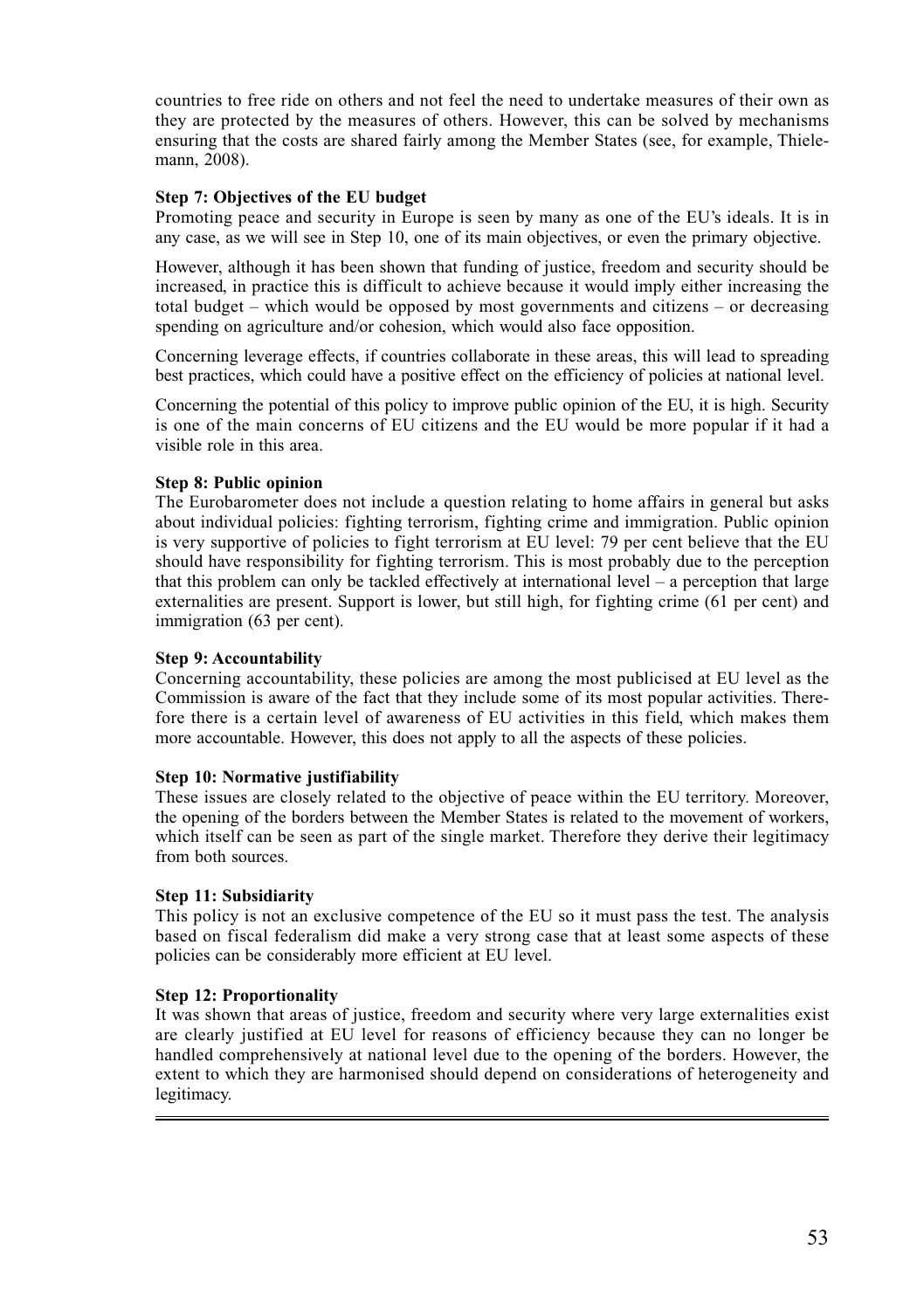# 3.2.13 Research policy

# **Short description**

EU spending on research currently amounts to approximately EUR 6 700 million per year or about 4.9 per cent of the budget. The entire amount is spent under a Framework Programme negotiated every seven years.

The programme is divided into six categories. The biggest category, "Cooperation", funds research projects. "People" awards scholarships and fellowships for researchers, "Capacities" funds research infrastructures and "Ideas" finances frontier research. The other categories are funding for the EU's Joint Research Centre (JRC), a network of seven research centres across the EU, and the EURATOM nuclear research programme.

# **Main results**

The analysis shows that funding research programmes at EU level can lead to large gains in efficiency due to significant economies of scale. However, to be effective, funding should be allocated on the basis of excellence by an independent agency. This could result in problems from a political perspective as wealthier countries are likely to benefit more than poorer countries. Nonetheless, due to the large potential gains in efficiency, this report advises substantially increased research spending and making research the second largest budget item after cohesion policy.

# Box 13 Analysis applied to research policy

# **Step 1: Market failure or equity goal**

The main justification for public intervention in research is a market failure: positive externalities. Research by one company leads to new technologies that can be used by other companies that did not have to invest in the research. Moreover, research and development is one of the main drivers of economic growth, which can benefit society as a whole.

# **Step 2: Funding or regulation**

Positive externalities justify government funding of research so that the amount of investment in research is optimal for society. However, regulatory aspects are even more important, because most of the investment comes from private sources. Therefore, it is necessary that companies have a regulatory environment that provides the right incentives for them to invest in research.

This is particularly relevant in the EU. Nunez Ferrer (2007) shows that investment in research is sub-optimal at EU level, not from public sources but from private sources. Nunez Ferrer argues that this is partly due to problems in the regulatory environment, such as over-regulation and rigid labour markets.

# **Step 3: Cost-effectiveness**

Figueira and Nunez Ferrer (2008; p. 24) offer a mixed assessment: "on the one hand, the Commission appears to be basing its policies on the right principles: the funding instruments were designed with the concept of EU value-added in mind." However, "there are concerns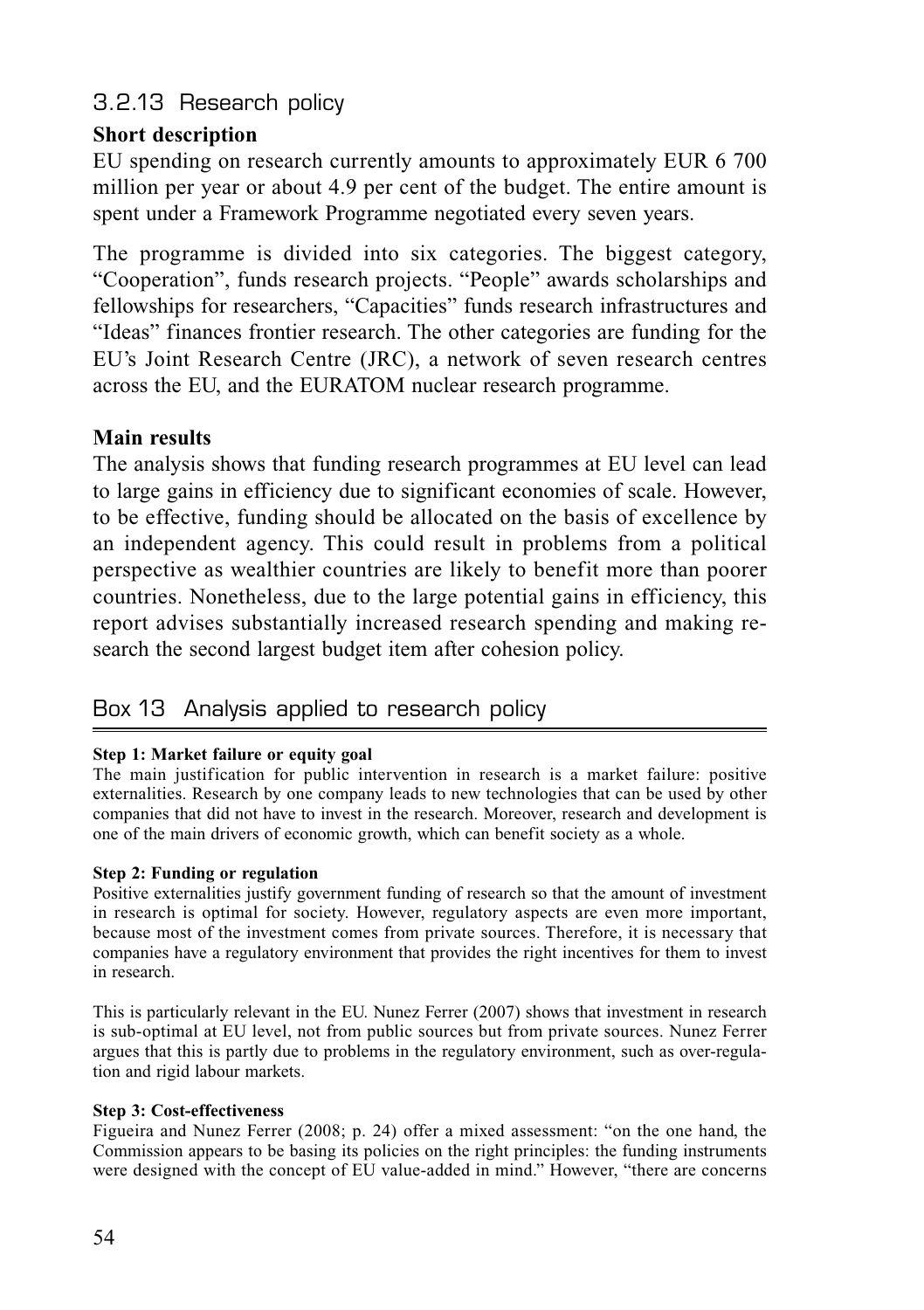that the Commission is not the right body for project selection, and that it is influenced by political considerations."

## **Step 4: Economies of scale and externalities**

The literature on traditional fiscal federalism generally concludes that these policies should be at EU level due to the existence of economies of scale, as Member States can pool their research capacities and human capital and avoid the duplication of research (Hoeller *et al.*, 1996). This applies particularly to strategic research areas, where the EU needs to reach a critical mass through collaboration between Member States to be globally competitive.

### **Step 5: Heterogeneity**

Heterogeneity is not a problem as EU countries have similar levels of economic development and therefore similar needs in terms of research.

### **Step 6: Second generation fiscal federalism**

Persson *et al*. (1996) argue that since research institutions in European countries are inefficient and badly organised, harmonisation, by increasing competition between the countries, could increase efficiency.

### **Step 7: Political criteria**

Concerning leverage, research is one of the areas where this effect is most important. Firstly, the existence of funding programmes at EU level is an important incentive for the mobility and cooperation of researchers. This leads to the creation of a Europe-wide research area since research in Europe becomes cross-border, instead of compartmented by country. A larger research area will be more productive as there will be less duplication of efforts and there will be effects of competition and comparative advantage. Therefore, even relatively little funding at EU level can have a substantial impact.

Another leverage effect of EU research policy is related to the fact that research policy at national level is not suffering from a lack of public funding but from inappropriate legislation. Hence the right funding programmes can provide incentives to make national policies more efficient.

### **Step 8: Public opinion**

There is very wide support for EU action on "scientific and technological research", with 72 per cent of the population thinking that the EU should be active in this field. This may be due to the fact that people support transferring to EU level policies where they feel that cooperation between Member States can lead to more efficient results. However, it is possible that support would be lower if funding for research was significantly increased because if funding is allocated on the basis of excellence, it will mainly be given to the wealthier countries which have more established research institutions. This could be resented by the poorer Member States.

### **Step 9: Procedural legitimacy**

Concerning research policy, this is an area where governments often delegate part of the decision-making to an independent agency as decisions on which research to support can be made more efficiently if they are impartial and independent. When this is the case, having an independent agency at EU level or national level should lead to the same degree of procedural legitimacy. When this is not the case, it is possible that accountability is lower at EU level and there is a risk that this policy could fall prey to vested interests.

### **Step 10: Normative justifiability**

Research policy is directly related to the single market in two ways. One is that research and development is an integral part of companies' activities and therefore in a single market it is necessary to have a regulatory environment that allows EU-wide research. The other is that research at EU level fosters the mobility of researchers and the mobility of workers is needed for the single market.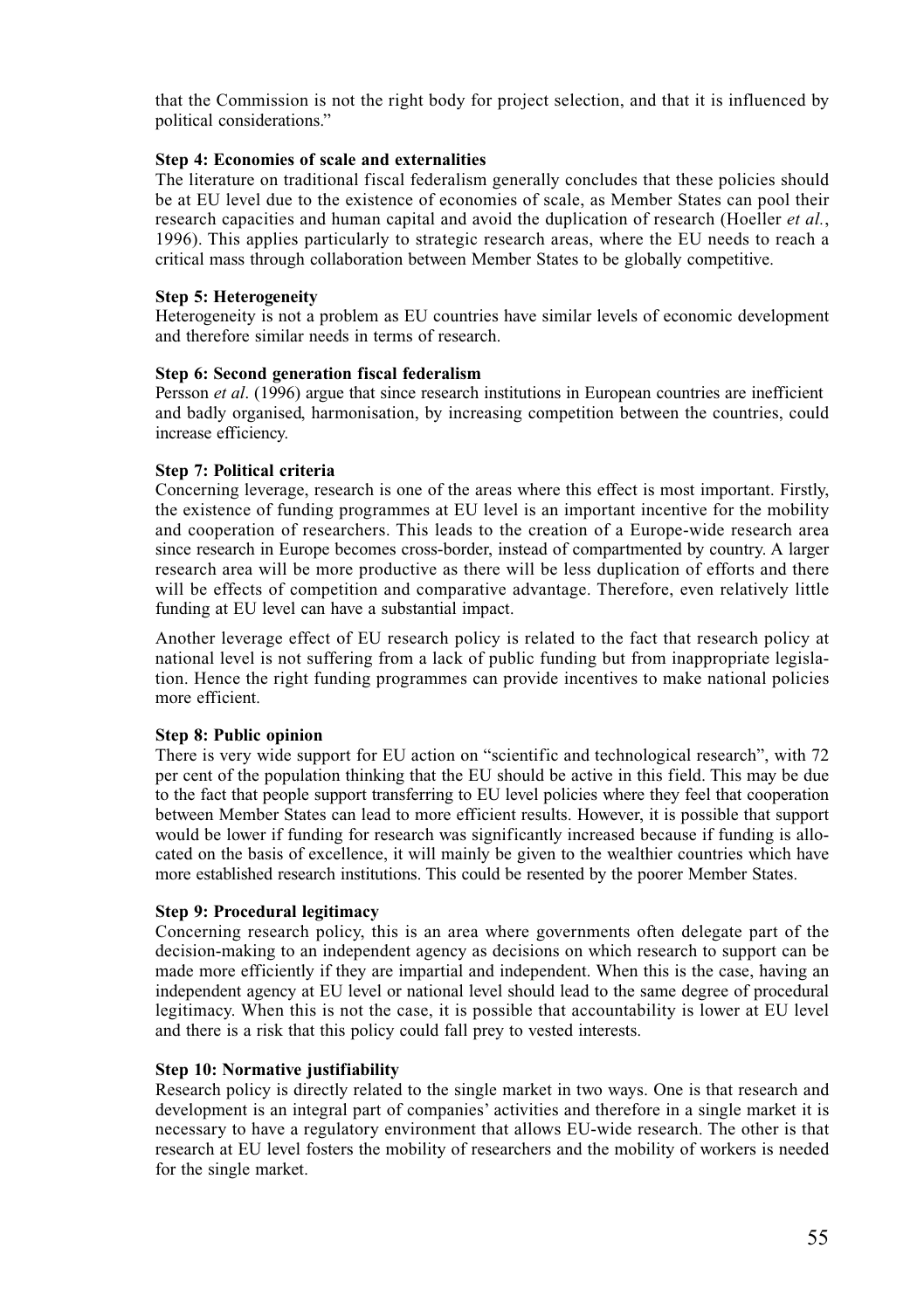## **Step 11: Subsidiarity**

Research policy clearly passes the fiscal federalism test as it can be more efficient at EU level.

## **Step 12: Proportionality**

Currently, EU spending on research is low and benefits would be gained by increasing the funds available.

# 3.2.14 Transport and energy

# **Short description**

The Common Transport policy was introduced in 1958, as transport between countries was seen as being central to the single market. However, until some years ago, the action of the EU was very limited as Member States could not reach agreement on how to collaborate. Over the past few years, it has become increasingly active. The main goal is to promote inexpensive transport between the Member States by opening the markets and creating transport links.

EU energy policy has recently gained a high profile due both to environmental concerns and to energy security issues. The main action of the EU in this area is opening the energy markets of the Member States to competition. These two policies are managed together and several spending programmes are common to both.

Spending accounts for 1.87 per cent of the budget. It finances the Trans-European Networks (TENs), projects of international transport considered to be of strategic importance. Other programmes include the Galileo satellite system, the Marco Polo Programme for logistics, the intelligent energy programme and nuclear energy.

# **Main results**

This report proposes a significant increase in spending mainly to finance TEN projects and energy grids. However, in addition to spending, more use should be made of innovative ways of financing transport projects, such as public-private partnerships.

# Box 14 Analysis applied to transport and energy

# **Step 1: Market failure or equity goal**

Transports and energy policies aim to correct a market failure of positive externalities. A good transport and energy network benefits the entire industry and, through its impact on economic growth, society as a whole. In addition, some infrastructures can be more efficiently provided by the government than by the market due to increasing returns to scale.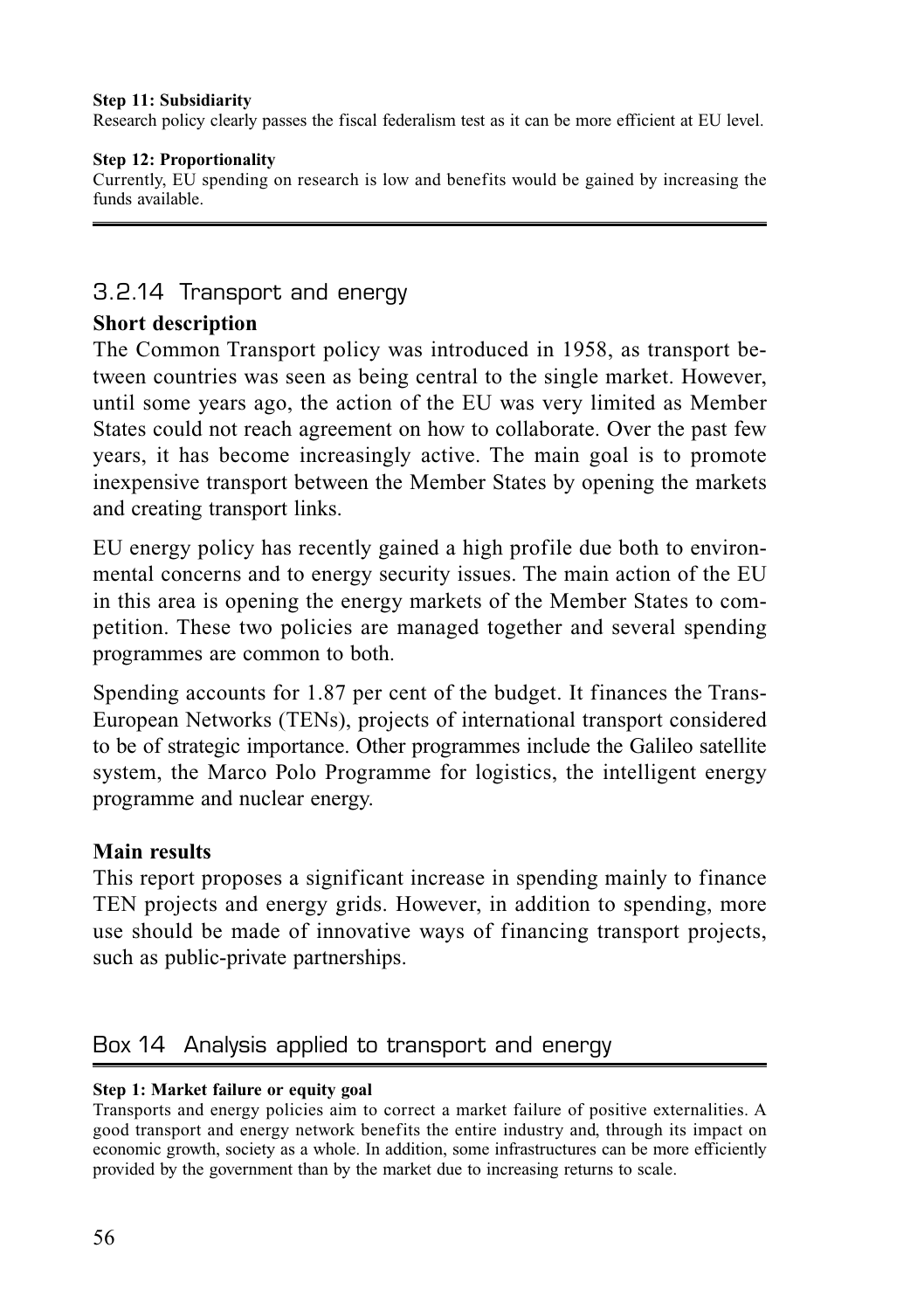### **Step 2: Funding or regulation**

This policy involves both funding and regulation. At EU level, (de)regulation is needed to open up the Member States' transport and energy markets and allow fair competition between them. However, funding is also needed to improve technologies and in particular to promote the interoperability of different countries' technologies. The question is whether it should be at EU or national level.

### **Step 3: Cost-effectiveness**

The cost-effectiveness of the TENs is not optimal at present as the selection of projects to be financed is heavily influenced by political criteria rather than being carried out on the basis of value-added (Kernohan, 2006).

### **Step 4: Economies of scale and externalities**

By definition, there are externalities in international transport and energy networks as they affect at least two countries. In the case of the EU, these are increased by the fact that having a common market enhances the need for a good transport system to carry goods between countries, so a good transport system benefits all countries. It may even be argued that, due to the single market, transport has become an EU public good. This is why transport policy has always been seen as a core EU policy.

However, this does not necessarily imply that the EU should entirely fund the transport infrastructures. Nunez Ferrer (2007) argues that it is not efficient for the EU to finance transport infrastructures in its wealthier Member States as this could be done better nationally. As regards poorer Member States, funding for transport is already included in the cohesion programmes.

### **Step 5: Heterogeneity**

Despite differences between the infrastructures and technologies in different Member States, heterogeneity in tastes is not a problem, except for some environmental aspects of transport and energy and sensitive issues such as the desirability or otherwise of using nuclear energy.

### **Step 6: Second generation fiscal federalism**

In Member States where public funding for transport infrastructures is insufficient, EU policy could help compensate for this.

### **Step 7: Objectives of the EU budget**

Although this section has argued for more investment in transport, as with other areas this would imply reducing funding elsewhere. Issues of EU identity are not very relevant here.

### **Step 8: Public opinion**

Public support for a common policy on energy is very high (68%). Conversely, support for a common transport policy is mixed (49%).

### **Step 9: Procedural legitimacy**

There is a certain lack of accountability in the way that funds are allocated to projects. This could be improved if the selection followed better defined criteria related to the value-added of the projects.

### **Step 10: Normative justifiability**

Transport policy is directly linked to the transport of goods in the single market.

### **Step 11: Subsidiarity**

Fiscal federalism has made a clear case for a common policy on international transport and energy networks. However, it is not clear whether all the funding for these policies should come from the EU level.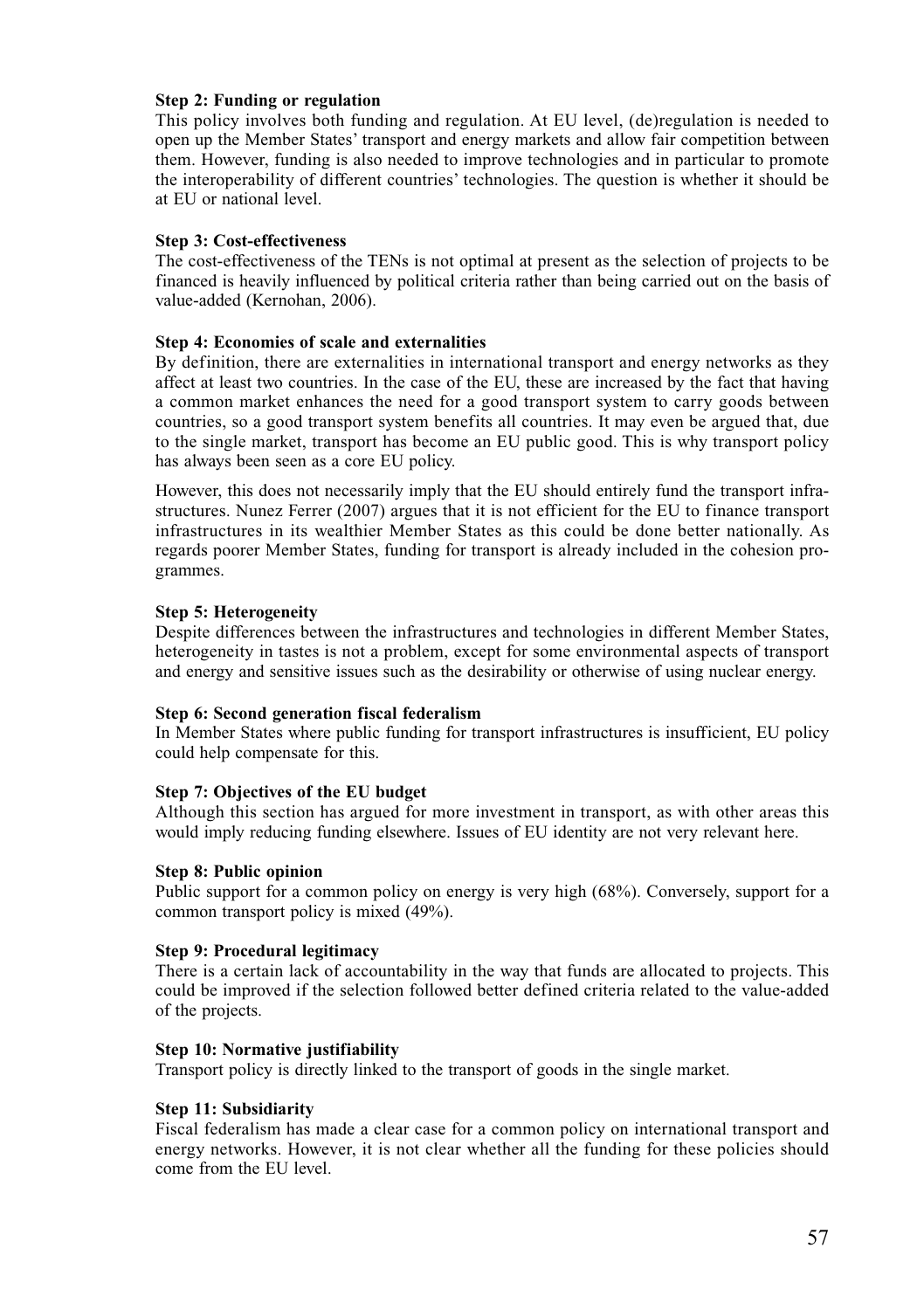## **Step 12: Proportionality**

Spending on transport and energy accounts for only 1.68 per cent of the EU budget. This is very low considering that EU spending could be very efficient in this area. Kernohan (2006) argues that investment in TENs should be higher. In addition to spending, there should also be more investment in innovative ways of financing transport projects and public-private partnerships.

# **3.3 Proposal**

The previous sections have shown that, for all the areas except one, at least some funding is justified at EU level. However, at the same time, the EU budget is very small. Some studies (such as the Sapir Report) have argued that, given the small size of the budget, funding should be allocated to a limited number of priority areas where it can be most useful. However, this study has shown that for most areas of EU policy-making at least some of the funding should come from EU level, as it goes hand in hand with policy-making. However, that amount of funding is generally very small.

This study therefore proposes selecting a limited number of main areas where the budget can be most useful, while allocating a small amount of operational funding to the others.

From the proposals made for each policy area in the previous section, the following structure can be derived:

- Cohesion policy should continue receiving the same share of the EU budget; this is, currently approximately one third of the budget.
- Agriculture should no longer be an item in the budget.
- Spending on research policy should be significantly increased and this should become, after cohesion policy, the second largest item.
- Four other policy areas should have their spending significantly increased: development policy; external relations; justice, freedom and security; and transport and energy.
- The following areas should receive only a small amount of operational funding: education; culture; social affairs and employment; enterprise; environment; consumer and health policy; and communication.

It is suggested that the EU budget should maintain its current size as it is sufficient to support the EU's essentially legislative activities. As this report does not assess administrative expenditure, it is assumed that it will remain the same.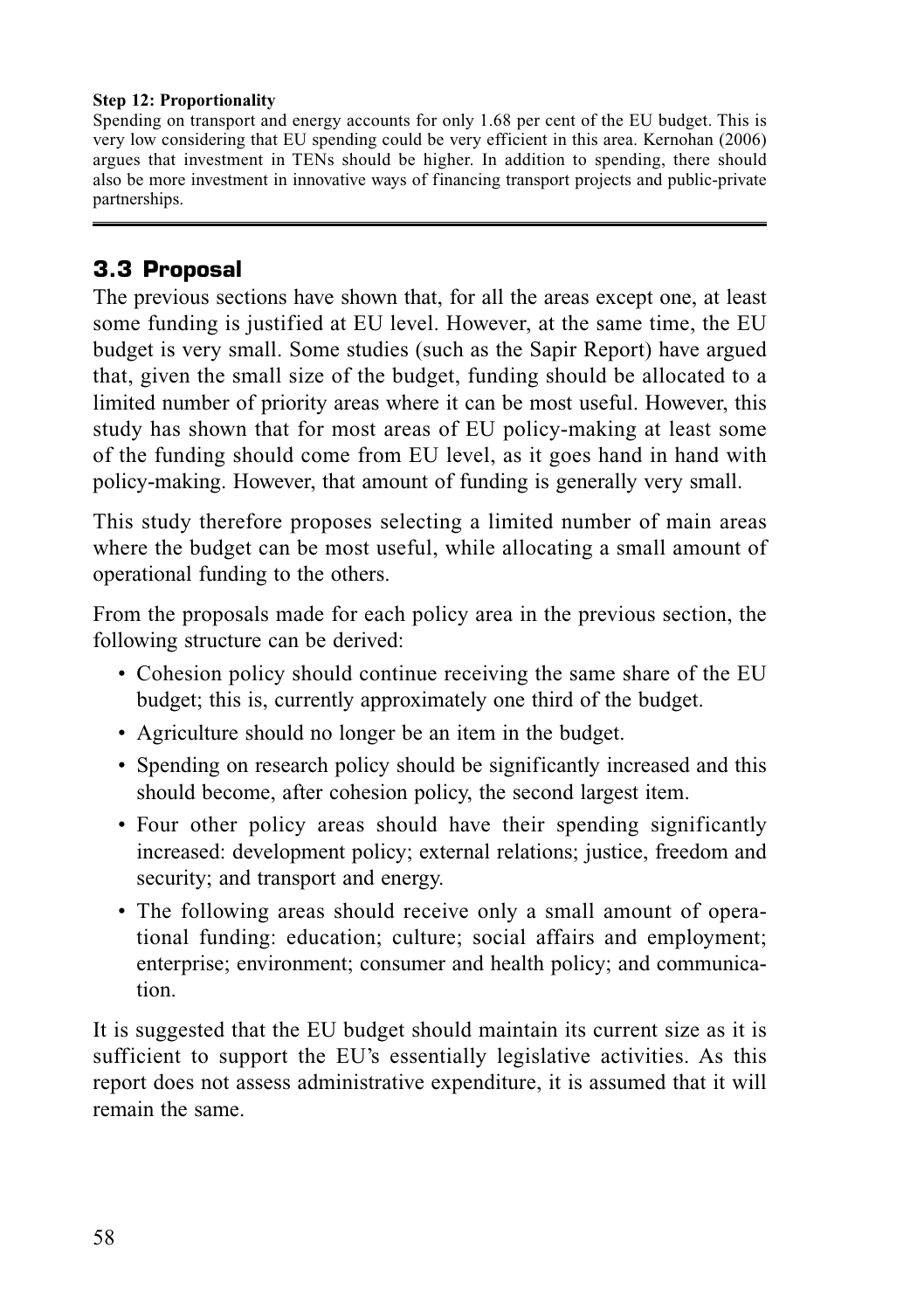# **CONCLUSIONS**

This report applied a multidisciplinary analysis to the EU budget to find the optimal structure for its expenditure. Based on the analysis, a proposal was made on how the EU budget should be restructured. The proposal is to eliminate spending on agriculture, maintain spending on cohesion policy at one third of the budget, divide most of the rest of the budget between five policy areas (research, development, external relations, home affairs, transport and energy) and allocate budget lines inferior to 1.5 per cent of the budget to seven policy areas (education, culture, social affairs and employment, enterprise, environment, consumer and health policy, and communication).

This study went into much greater detail into each of the policy areas than the existing literature. However, further work is still needed to look at each spending programme in even greater detail so as to define more specifically how much should be spent on each, taking this proposal as a starting point. This would have been outside the scope of this paper, particularly due to space constraints.

Further research is also needed into the political economy of the EU budget to find how, given the existing political realities, this proposal could be adopted by the Member States. This would include determining which of the reforms proposed in this study should be attempted by the Commission in the current review and which should be left for future reviews.

A surprising conclusion of this study is that the EU budget should not reflect the priorities of the EU. This is because EU activities are mainly based on regulation and not on funding so a decision on whether to fund a policy at EU level should mainly be based on whether funding is needed to support the regulatory activities. Some very important EU policies do not require funding (other than for administrative costs), such as the single market or competition policy. Conversely, some policies – such as development policy – are not very important at EU level but funding is required on a larger scale to support the policy and is cost-effective at EU level.

The EU budget may be small in size but it plays a very important role in supporting the activities of the EU; it is essential therefore that it is spent correctly. The political reality of the procedures and negotiations at EU level makes it impossible to radically change the way in which the budget is spent in the immediate future. For example, it would be impossible to have no spending on agriculture in the next Financial Perspectives. However, incremental reforms are possible and the ongoing review can, and should, be a major step on the long road to giving the EU budget its optimal structure.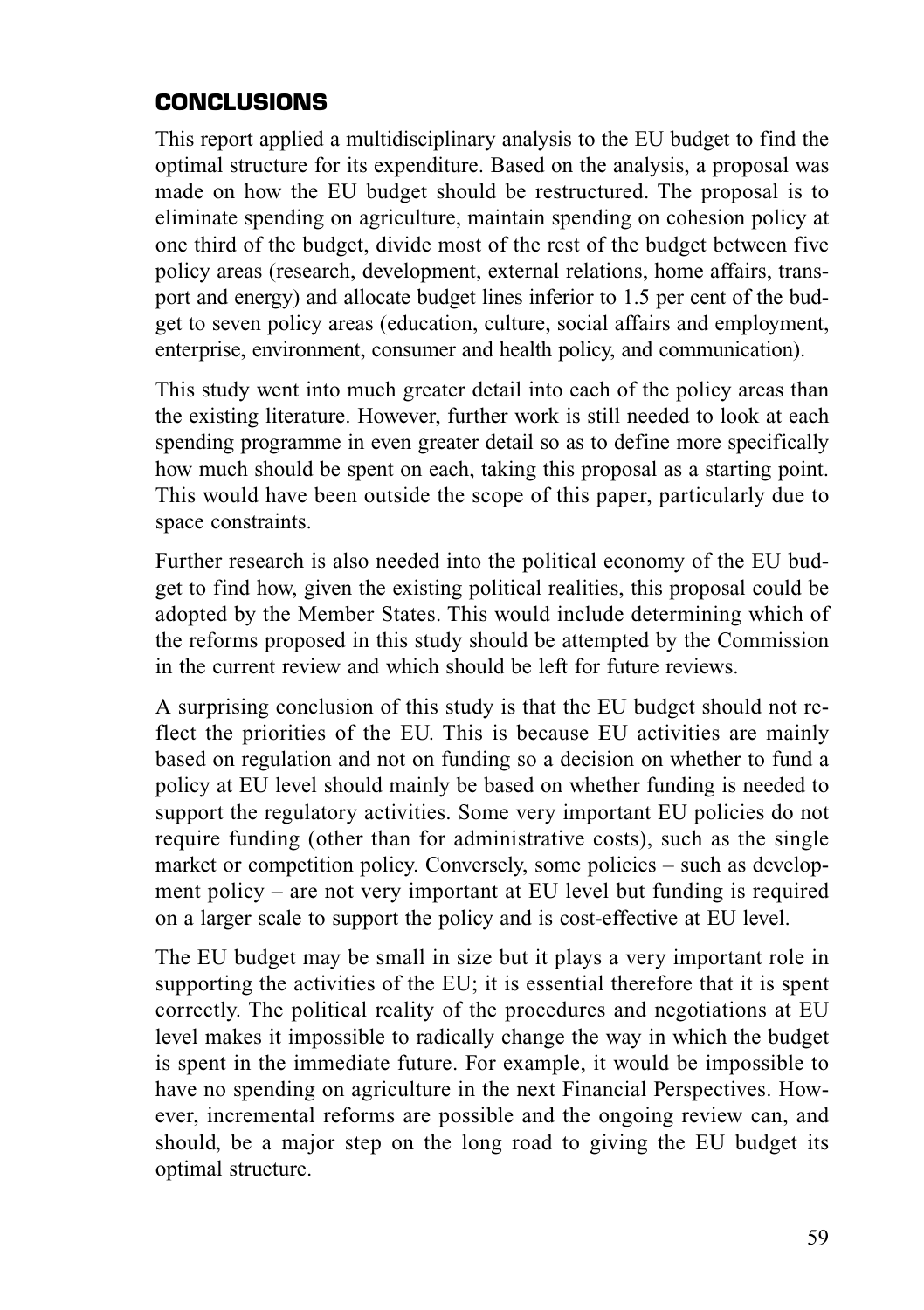# **REFERENCES**

Adelle, Pallemaerts and Baldock (2008), "Turning the EU Budget into an Instrument to Support the Fight against Climate Change", Swedish Institute for European Policy Studies (SIEPS) Report 2008:4 (www.sieps.se)

Alesina, A., Angeloni, I., and Schuknecht, L., 2005, "What does the European Union do?", *Public Choice*, No. 123, pp. 275-319

Beetham, D., 1993, "In Defence of Legitimacy", *Political Studies*, vol. 41, no. 3, pp. 488-491

Beetham, D., 1991, *The Legitimation of Power*, Humanities Press International, Atlantic Highlands, NJ

Breuss, F., and Eller, M., 2004, "The Optimal Decentralisation of Government Activity: Normative Recommendations for the European Constitution", *Constitutional Political Economy*, vol.15, no. 1, pp. 27-76

Buti, M., and Nava, M., 2003, "Towards a European Budgetary System", European University Institute (EUI) Working Papers, RSC No. 2003/08

Council of the European Union, 2006, Council Decision of 20 February 2006 on Community Strategic Guidelines for rural development, 2006/144/EC, http://eur-lex.europa.eu/LexUriServ/LexUriServ.do?uri= CELEX:32006D0144:EN:NOT

Council of the European Union, 2005, "Financial perspective 2007-2013", Council of the European Union, Brussels, 19 December 2005, 15915/05 CADREFIN 268,

http://ue.eu.int/ueDocs/cms\_Data/docs/pressdata/en/misc/87677.pdf.

Council of the European Union, 2005b, "Joint Statement by the Council and the Representatives of the Governments of the Member States meeting in the Council, the European Parliament and the Commission: The European Consensus on Development"

de la Fuente, A., 2002, "The Effect of Structural Fund Spending on the Spanish Regions: An Assessment of the 1994-99 Objective 1 CSF", Discussion Paper Series, núm. 3673, Centre for Economic Policy Research

European Commission, 2009, "2009 General budget", http://eur-lex.europa.eu/budget/www/index-en.htm

European Commission, 2008a, "Public Opinion in the European Union", Standard Eurobarometer no. 68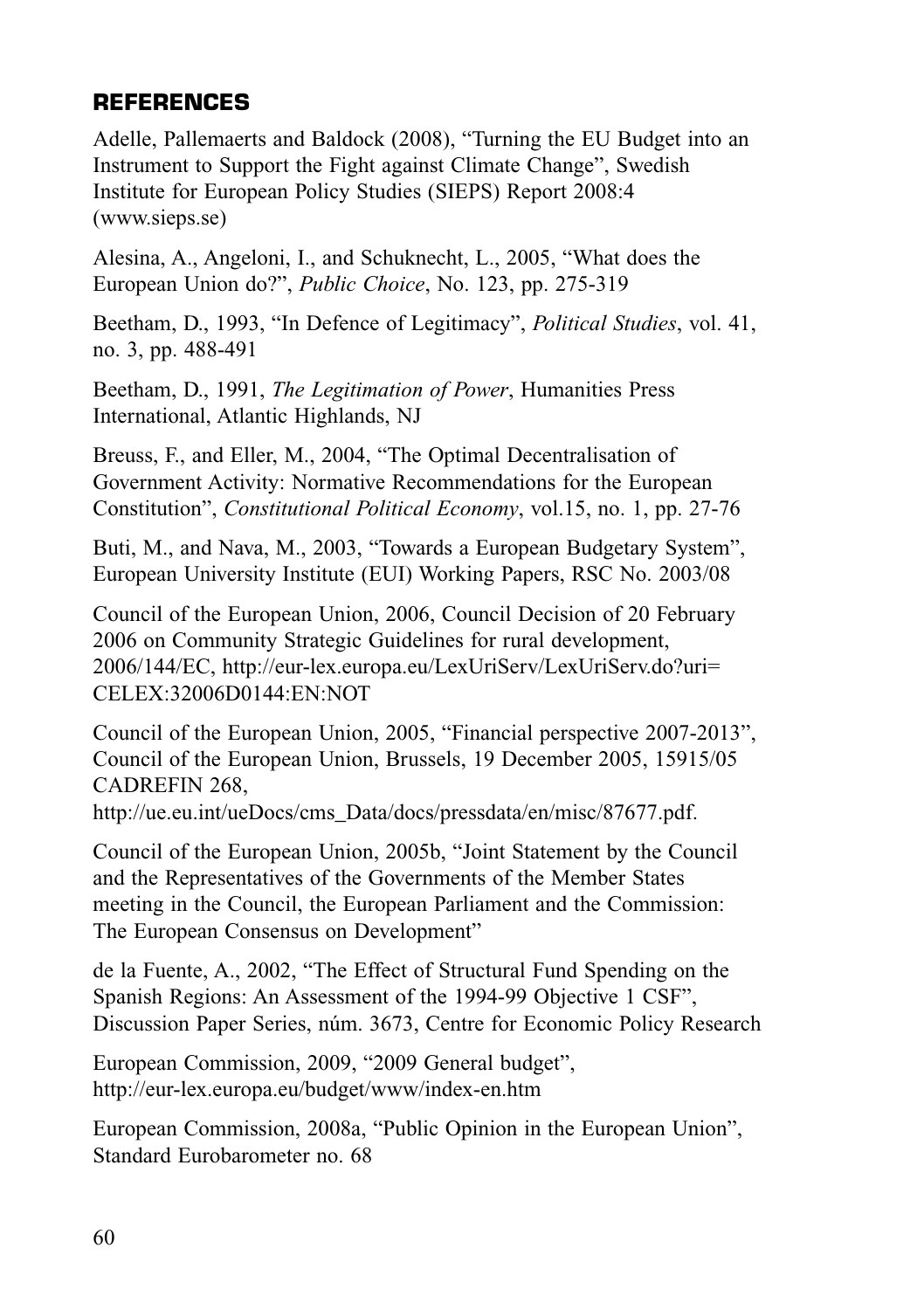European Commission, 2008b, "Europeans, Agriculture and the Common Agricultural Policy", Special Eurobarometer, March 2008

European Commission, 2007, "Reforming the Budget, Changing Europe. A Public Consultation Paper in view of the 2008/2009 Budget Review", Sec(2007) 1188 Final, Brussels,

http://ec.europa.eu/budget/reform/library/issue\_paper/ consultation\_paper\_en.pdf.

European Commission, 1997, "Agenda 2000 – Communication: For a Stronger and Wider Union", DOC/97/6

Figueira, F., 2008, *How to Reform the EU Budget? A Multidisciplinary Approach*, Discussion Paper of the Tjalling C. Koopmans Institute (www.uu.nl/uupublish/tjallingkoopmans/12363main.html)

Figueira, F., and Nunez Ferrer, J., 2008 *Growth Enhancing Measures in the EU Budget*, CEPS Working Paper (www.ceps.eu)

Figueira, F., 2007, *What Competences for the EU? Towards a European Version of Fiscal Federalism*, Discussion Paper of the Tjalling C. Koopmans Institute,

(www.uu.nl/uupublish/tjallingkoopmans/12363main.html

Figueira, F., 2007, "The Consumer Credit Directive – Still lost in the labyrinth of EU policy-making?", CEPS/ECRI Commentary no. 3 (www.ceps.eu)

Heinemann, F., Mohl, P., and Osterloh, S., 2008, "Reform Options for the EU Own Resources System", Zentrum Fur Europaische Wirtschfstforschung (ZEW) Research Project 8/06

Hoeller, P., Louppe, M., and Vergriete, P., 1996, *Fiscal Relations within the European Union*, OECD Working Paper, no. 163

Juncos, A., 2009, "A More Coherent and Effective European Foreign Policy?", Federal Trust Working Group Report (www.fedtrust.co.uk)

Kernohan D., 2006, Integrating Europe's Transport System, CEPS Task Force Report (www.ceps.eu)

Lord, C., and Magnette, P., 2001, *Notes Towards a General Theory of Legitimacy in the European Union*, ESRC Working Paper, no.39/02

Musgrave, R., 1959, *The Theory of Public Finance,* New York: McGraw Hill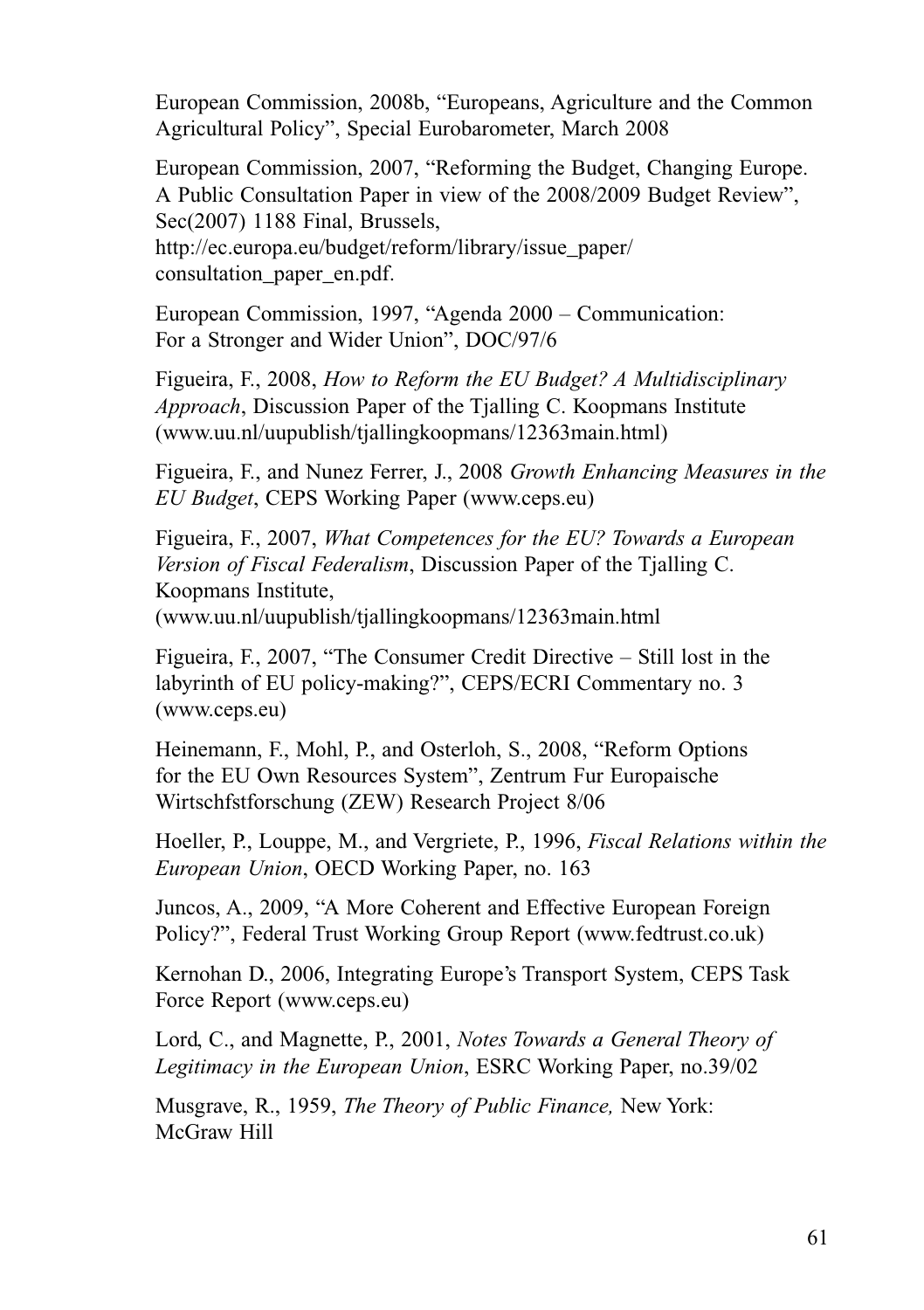Nunez Ferrer, J., 2007, The EU Budget: The UK Rebate and the CAP – Phasing them both out?, CEPS Task Force Report (www.ceps.eu)

Oates, W., 2005, "Towards a Second-Generation Theory of Fiscal Federalism", *International Tax and Public Finance*, vol.12, no. 1, pp. 349-373

Pelkmans, J., (2006), *European Integration: Methods and Economic Analysis*, Pearson Education Limited

Persson, T., Roland, G., and Tabellini, G., 1996, "The Theory of Fiscal Federalism: What does it mean for Europe?", IGIER Working Paper No. 101 (www.igier.unibocconi.it)

Sapir, A., 2005, "Globalisation and the Reform of European Social Models", Bruegel Policy Brief, Issue 2005/01

Sapir, A., *et al*., 2003, "An agenda for a growing Europe: making the EU system deliver", Report of an independent High Level Group established at the initiative of the President of the European Commission

Smith, M., 2008, "The Accidental Strategist: Military Power, Grand Strategy and the EU's Changing Global Role", Discussion paper presented at the Roundtable "Does the EU have a Grand Strategy and does it matter?", EU Studies Association Conference, Montreal, May 2007

Swinnen, J. and Van der Zee, F, "The Political Economy of Agricultural Policies: A Survey", European Review of Agricultural Economics, vol. 20, no. 3, pp. 261-290

Szemlér, T., and Eriksson, J., 2008, "The EU Budget Review: Mapping the Positions of Member States", Swedish Institute for European Policy Studies (SIEPS) Report 2008:2 (www.sieps.se)

Thielemann, E., 2008, "The Future of the Common European Asylum System: In Need of a More Comprehensive Burden-Sharing Approach", Swedish Institute for European Policy Studies (SIEPS) European Policy Analysis 2008:1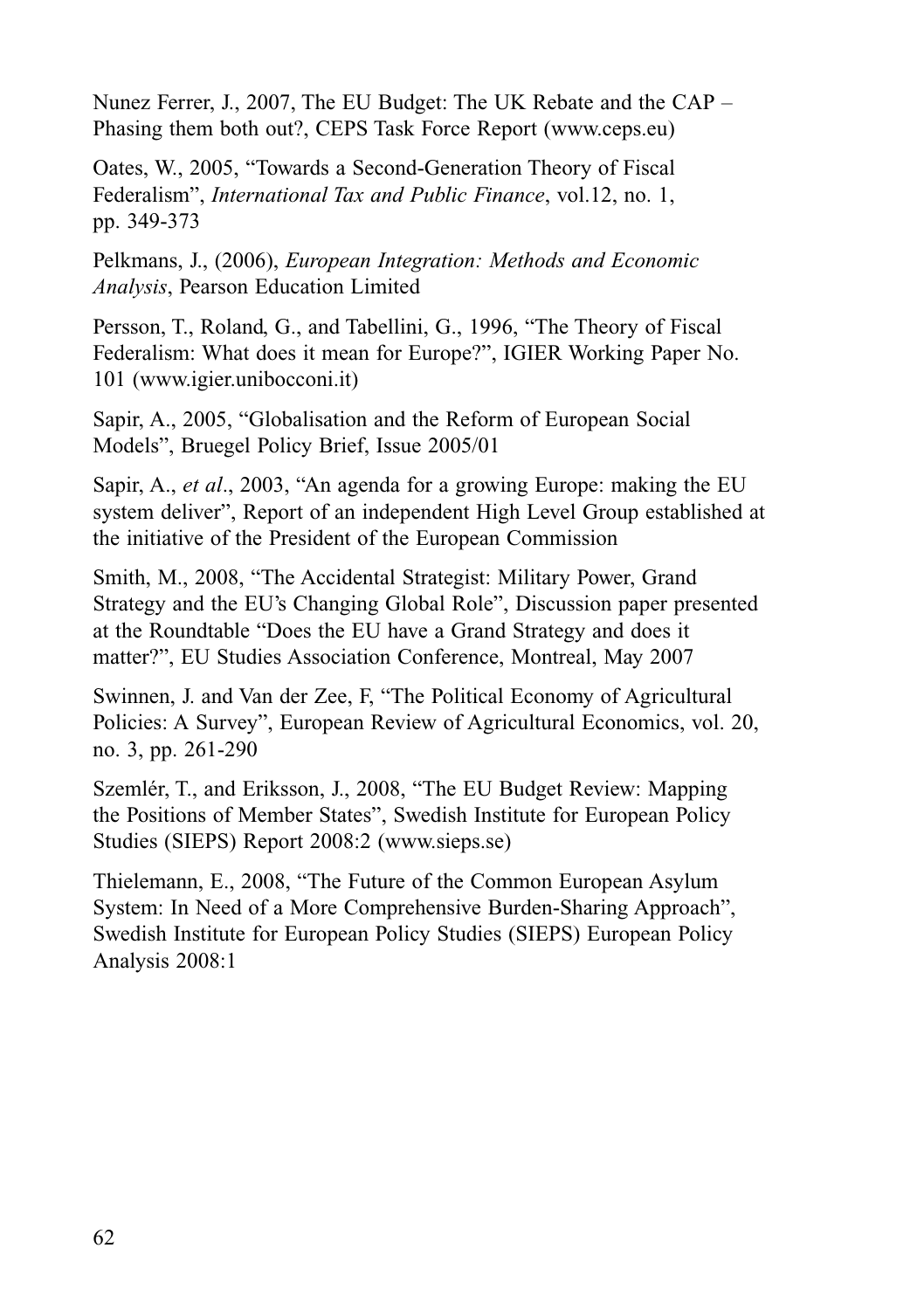# **SAMMANFATTNING PÅ SVENSKA**

Den pågående översynen av EU:s budget kan leda till en eftertraktad reform av Europas finanser. Europeiska kommissionen har fått ett mandat av medlemsstaterna att än en gång djupgående granska av den gemensamma budgeten. Även om de ekonomiska och institutionella kriserna försvårar möjligheterna att nå en uppgörelse, kan översynen trots allt leda till betydande resultat.

EU:s budget har länge kritiserats för att vara dåligt anpassad till dagens EU. Nästan hälften av budgeten går till jordbruket, en sektor som krymper i Europa. Samtidigt får områden som ökar i betydelse i den dagliga verksamheten – som till exempel rättsliga och inrikes frågor och ekonomisk tillväxt – nästan inga medel alls. Det finns därför en uppfattning, både inom EU:s institutioner och i medlemsstaternas regeringar, att EU:s budget måste reformeras i grunden.

När kommissionen nu skissar på ett reformförslag är det dock uppenbart att den litteratur som finns tillgänglig inte ger en bra grund att stå på, eftersom den inte tar hänsyn till den politiska verkligheten. Framför allt missar många studier att det inte går att sätta likhetstecken mellan EU:s budget och nationella budgetar: EU är framför allt en lagstiftande union, där makten att spendera gemensamma medel är liten och huvudsakligen till för att stödja lagstiftningsarbetet. Därför behövs en annan typ av analys, som tar upp inte bara de ekonomiska frågorna utan också de politiska aspekterna.

Den här rapporten bidrar till att fylla hålet i litteraturen genom att föreslå en metod för att analysera EU:s budget på ett sätt som stämmer bättre överens med den politiska verkligheten. Metoden är multidisciplinär och kombinerar en gren av nationalekonomin som vanligen används för att analysera EU och EU:s budget (fiskal federalism) med en annan gren av nationalekonomin (offentlig ekonomi). Den tar även hänsyn till statsvetenskapliga aspekter och subsidiaritetsprincipen. Utifrån dessa härleds sedan en *tolvstegsanalys* som appliceras på EU:s huvudsakliga policyområden för att bestämma om de bör finansieras från EU:s budget eller ej.

Analysen tar även upp två punkter som ofta glöms bort i litteraturen om EU:s budget. För det första bör man ta hänsyn till olika underkategorier när ett policyområde analyseras och inte bara området i sin helhet. För det andra bör man inte isolera EU:s budget från de nationella budgetarna. Även om forskare på senare tid har börjat uppmärksamma detta, finns det såvitt rapportens författare känner till ännu ingen omfattande analys av EU:s budget som tar hela steget ut.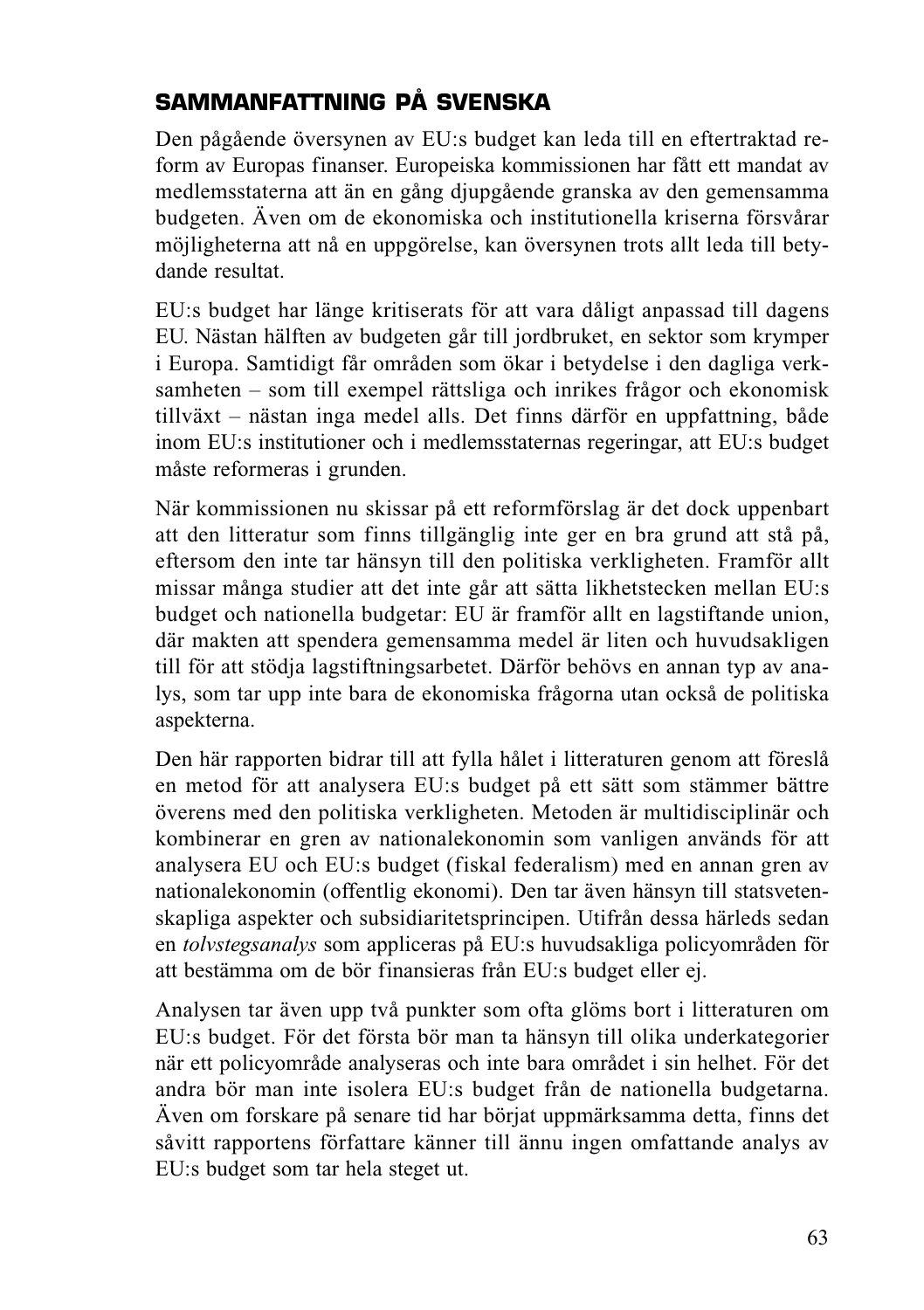Rapporten fokuserar därför på vilka delar av varje policyområde som bör finansieras av EU:s budget – snarare än att fokusera på områdena i stort. Argumentet är att det som är intressant i sammanhanget är vilka specifika program inom ett antal olika policyområden som ska finansieras av EU:s budget och inte om ett område ska ges finansiering överhuvudtaget. Detta hänger ihop med den andra punkten, nämligen att EU:s budget inte bör isoleras från de nationella budgetarna. EU-program finns parallellt med nationella program och måste också utformas därefter.

Även om den här rapporten lägger vikt vid EU:s politiska verklighet, är rekommendationerna med avsikt inte baserade på politisk ekonomi. Med andra ord: rapporten föreslår en optimal struktur för EU:s budget utan att ta någon särskild hänsyn till vilka uppgörelser som eventuellt är troligast vid förhandlingarna om nästa budgetplan. Det första steget bör vara att bestämma vilka områden och program som bör finansieras från EU:s budget. Steg två är att bestämma vilka reformer – i syfte att över tid etablera en optimal budget – som kan uppnås inom ramen för budgetöversynen och vilka reformer som måste lämnas åt framtiden.

Kort sammanfattning av metoden

De första stegen i metoden härleds från offentlig ekonomi, den gren av nationalekonomin som analyserar statsmaktens aktiviteter. Teorierna ger stöd åt de flesta politikområdena på den nationella nivån, men Figueira (2008) menar att de ofta glöms bort på EU-nivån. De första stegen eller frågorna är:

- 1. Behövs utgifterna för att a) åtgärda ett marknadsmisslyckande eller b) nå ett rättvisemål?
- 2. Kräver detta statsmaktens inblandning i form av lagstiftning eller budgetutgifter?
- 3. Kan ingripandet göras kostnadseffektivt?

Nästa steg i metoden härleds från fiskal federalism, den gren av nationalekonomin som analyserar vilken av statsmaktens funktioner som bör användas vid central, regional respektive lokal nivå. Att teorin tillämpas på EU-nivån innebär att analysen istället används för att avgöra vad EU respektive medlemsstaterna bör ansvara för. De tre steg som härleds från fiskal federalism är:

- 4. Bör utgifterna finansieras på EU-nivå eftersom de behandlar externa effekter eller innebär stordriftsfördelar?
- 5. Eller bör utgifterna allokeras till den nationella nivån eftersom det finns för stora skillnader mellan medlemsstaternas syn på ett specifikt politikområde?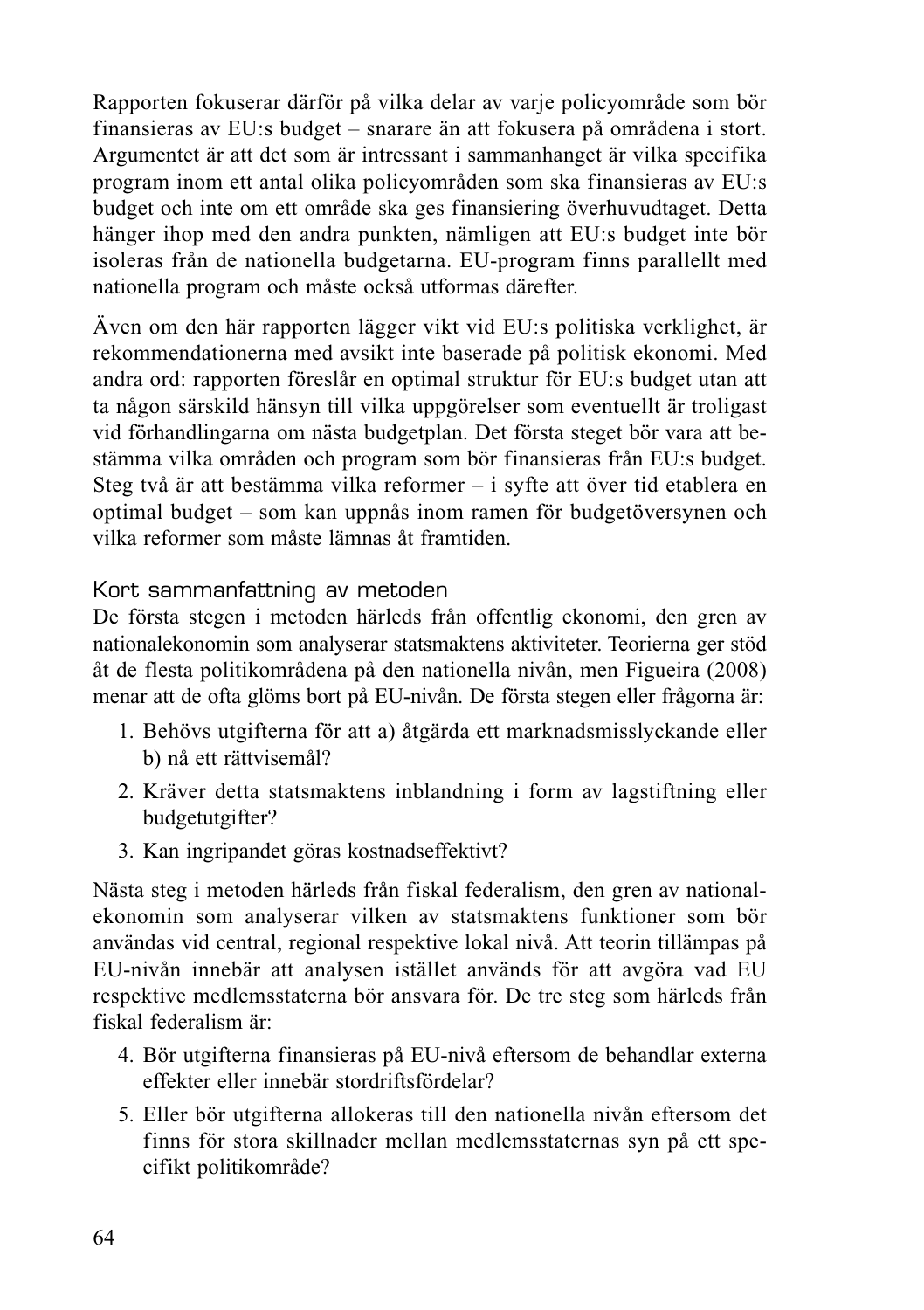6. Finns det inom området svårigheter eller misslyckanden på nationell nivå som kan undvikas på EU-nivå?

I den här rapporten argumenteras för att en analys av EU:s budget också måste ta in politiska aspekter. Därför måste vi analysera frågan utifrån två håll. För det första – *steg 7* – måste en diskussion föras om EU:s budgetprioriteringar: kan budgeten ses som medlemsstaternas förhandlingsverktyg; som ett sätt att göra EU mer populärt; som en hävstång för nationell politik; eller som ett allokerings- eller omfördelningsinstrument?

För det en andra krävs en diskussion utifrån statsvetenskaplig litteratur om vilka områden som är legitima på EU-nivån. De följande stegen eller frågorna är därför:

- 8. Ger opinionen stöd för att politiken ska föras på EU- eller nationell nivå?
- 9. Är det mer demokratiskt och lättare att utkräva ansvar på EU- eller den nationella nivån, med hänsyn till de procedurer som finns?
- 10. Är det motiverat från en normativ synpunkt att föra politiken till EU-nivån?

Slutligen används rättsliga principer från EG-fördraget för ytterligare vägledning. *Steg 11* utgår från subsidiaritetsprincipen, som säger att EU endast bör agera inom områden där effektiviteten är större än om politiken stannar kvar på den nationella nivån. *Steg 12* tar sin utgångspunkt i proportionalitetsprincipen, som säger att om EU ingriper ska ingripandet vara proportionellt, det vill säga begränsas till vad som är nödvändigt för att nå målet.

# **Slutsatser**

I rapportens andra del tillämpas metoden på EU:s utgifter. Varje utgiftsområde analyseras med tolvstegsmetoden. Svaren på dessa frågor gör det möjligt att avgöra om en specifik utgift ska finnas i EU:s budget eller inte.

Rapporten landar i två huvudsakliga slutsatser. *För det första* – något som står i kontrast till rekommendationer från den akademiska litteraturen – bör EU:s budget inte vara en exakt reflektion av EU:s politiska prioriteringar. Förklaringen är att EU:s aktiviteter baseras på lagstiftning snarare än på utgifter. Ett beslut om att finansiera en politik på EU-nivån bör med andra ord tas om finansiering är nödvändig för att stödja regleringen och *inte* på hur viktig politiken anses vara på EU-nivån.

*För det andra* bör EU:s budget rikta in sig på ett litet antal områden, så att den blir användbar trots sin ringa storlek. Samtidigt vet vi att EU idag är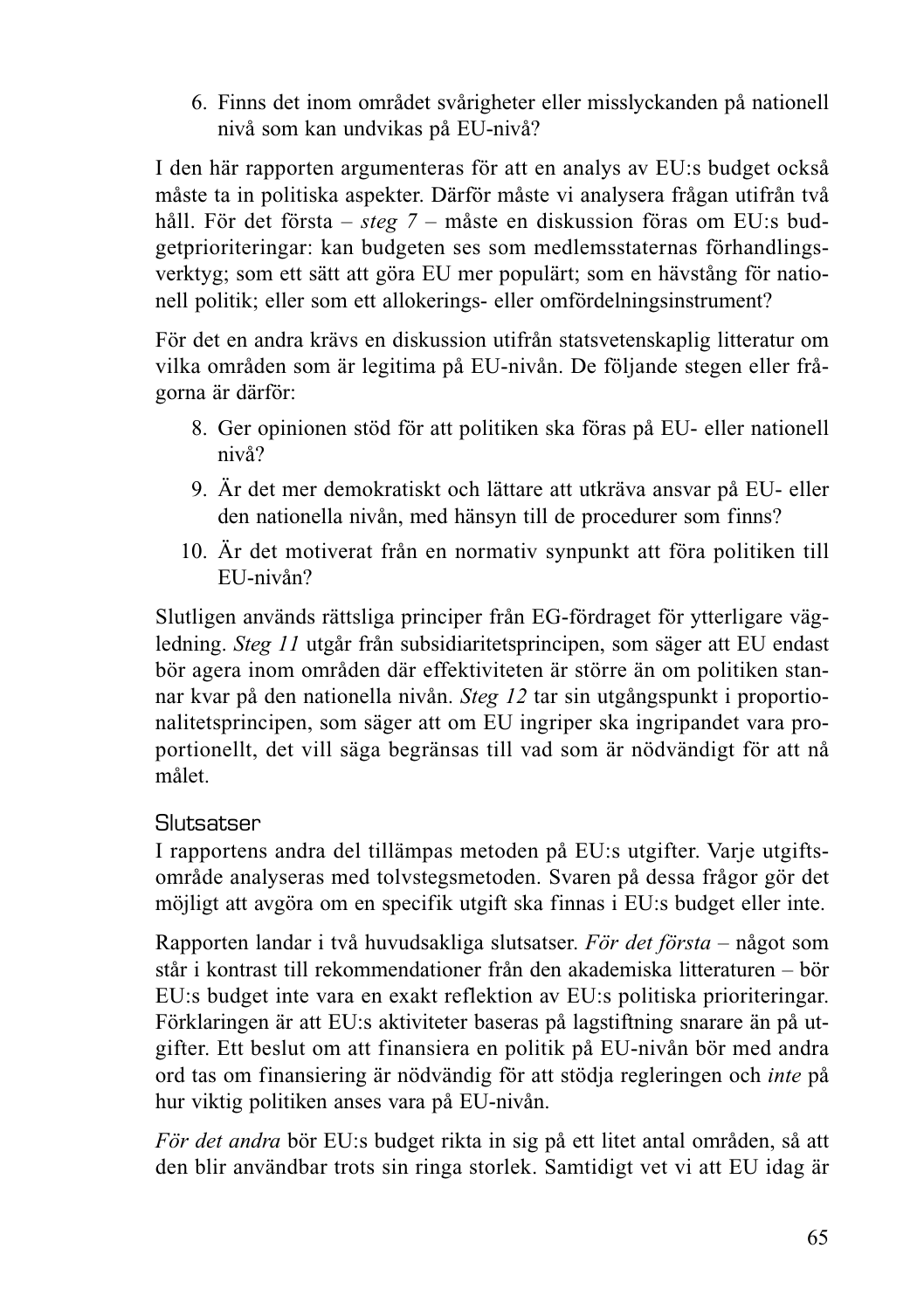engagerad i nästan alla politikområden och att det av effektivitetsskäl därför är nödvändigt att fortsätta stödja dessa områden. En möjlig lösning vore att behålla små budgetposter för att ge stöd åt ett stort antal politikområden.

# De *konkreta förslagen* är följande:

- Sammanhållningspolitiken bör även fortsättningsvis ges samma andel från budgeten, det vill säga ungefär en tredjedel;
- Den gemensamma jordbrukspolitiken bör inte längre vara en utgiftspost i EU:s budget;
- Utgifterna för att finansiera forskningspolitiken bör öka markant och bli den näst största utgiftsposten efter sammanhållningspolitiken;
- Fyra områden bör tilldelas betydligt större resurser: utvecklingspolitiken; externa relationer; frihet, säkerhet och rättvisa; samt transport och energi;
- Följande områden bör ges endast en liten andel operationella resurser: utbildning; kultur; sysselsättning och socialpolitik; företag; miljö; konsument- och hälsopolitik; och kommunikation.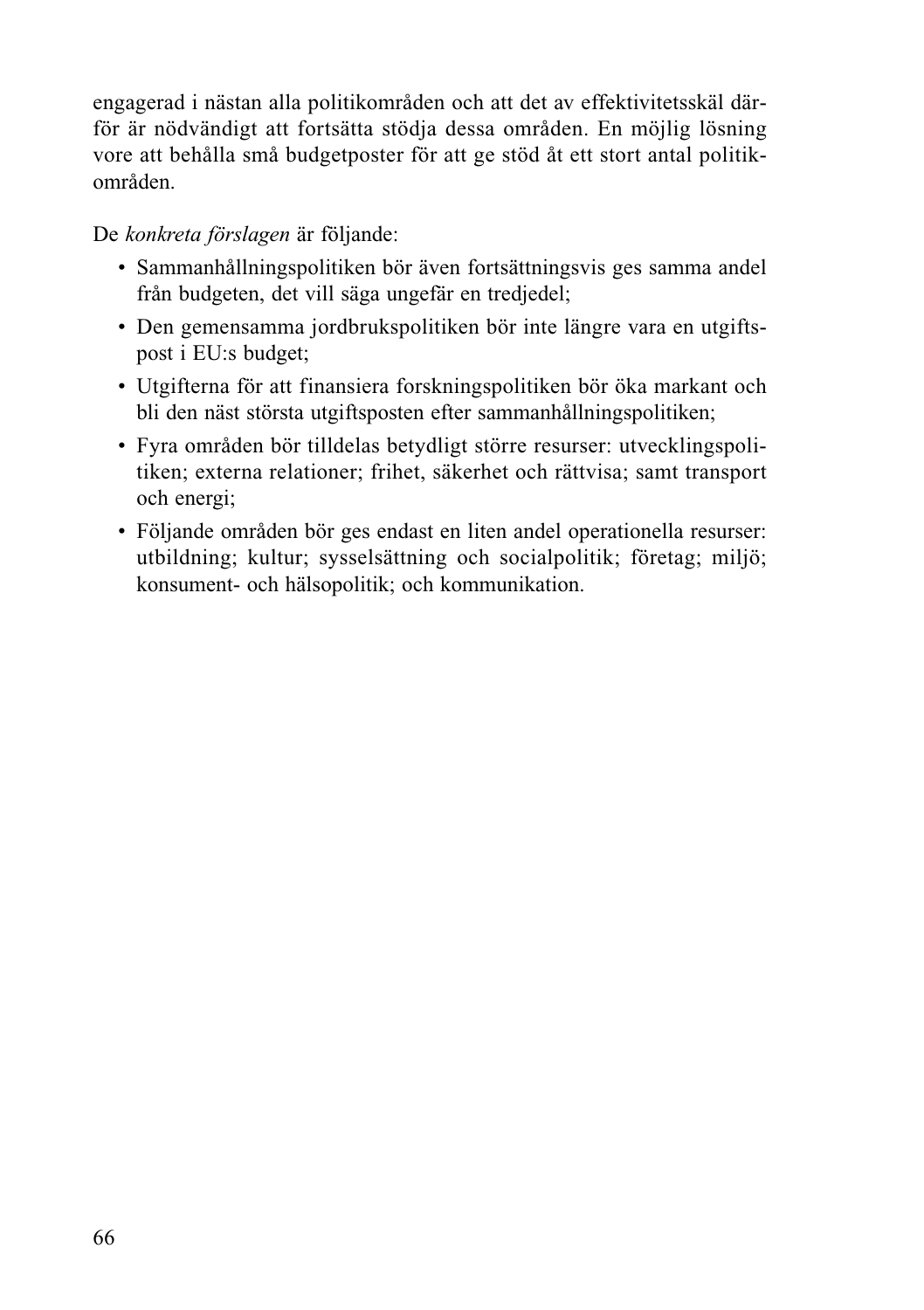# **SIEPS PUBLICATIONS AVAILABLE IN ENGLISH 2009**

2009:4

*Climate Change and Energy Security in Europe: Policy Integration and its Limits* Authors: Camilla Adelle, Marc Pallemaerts and Joanna Chiavari

# 2009:3

*Empowering National Courts in EU Law* Authors: Xavier Groussot, Christoffer Wong, Andreas Inghammar and Anette Bruzelius

# $2009.2$

*Migration as Foreign Policy? The External Dimension of EU Action on Migration and Asylum* Author: Andrew Geddes

# 2009:1

*Fiscal Federalism, Subsidiarity and the EU Budget Review* Author: Iain Begg

# 2009:2op

*The 2009 Czech EU Presidency: Contested Leadership at a Time of Crisis* Authors: David Král, Vladimír Bartovic and Věra Řiháčková

# 2009:1op

*Democracy Promotion in a Transatlantic Perspective* Contributions by Maria Leissner, Annika Björkdahl, Roel von Meijenfeldt, Tom Melia, Pavol Demeš and Michael Allen

# 2009:8epa

*What to Expect in the 2009-14 European Parliament: Return of the Grand Coalition?* Author: Simon Hix

2009:7epa *The 2009 Swedish EU Presidency: The Setting, Priorities and Roles* Authors: Fredrik Langdal and Göran von Sydow

2009:5epa *When Lab Results are not Sufficient: On the Limitations of Science in Tackling Modern Food Regulatory Concerns* Author: Karolina Zurek

2009:2epa *Democracy Promotion in a Transatlantic Perspective: Reflections from an Expert Working Group* Author: Anna Michalski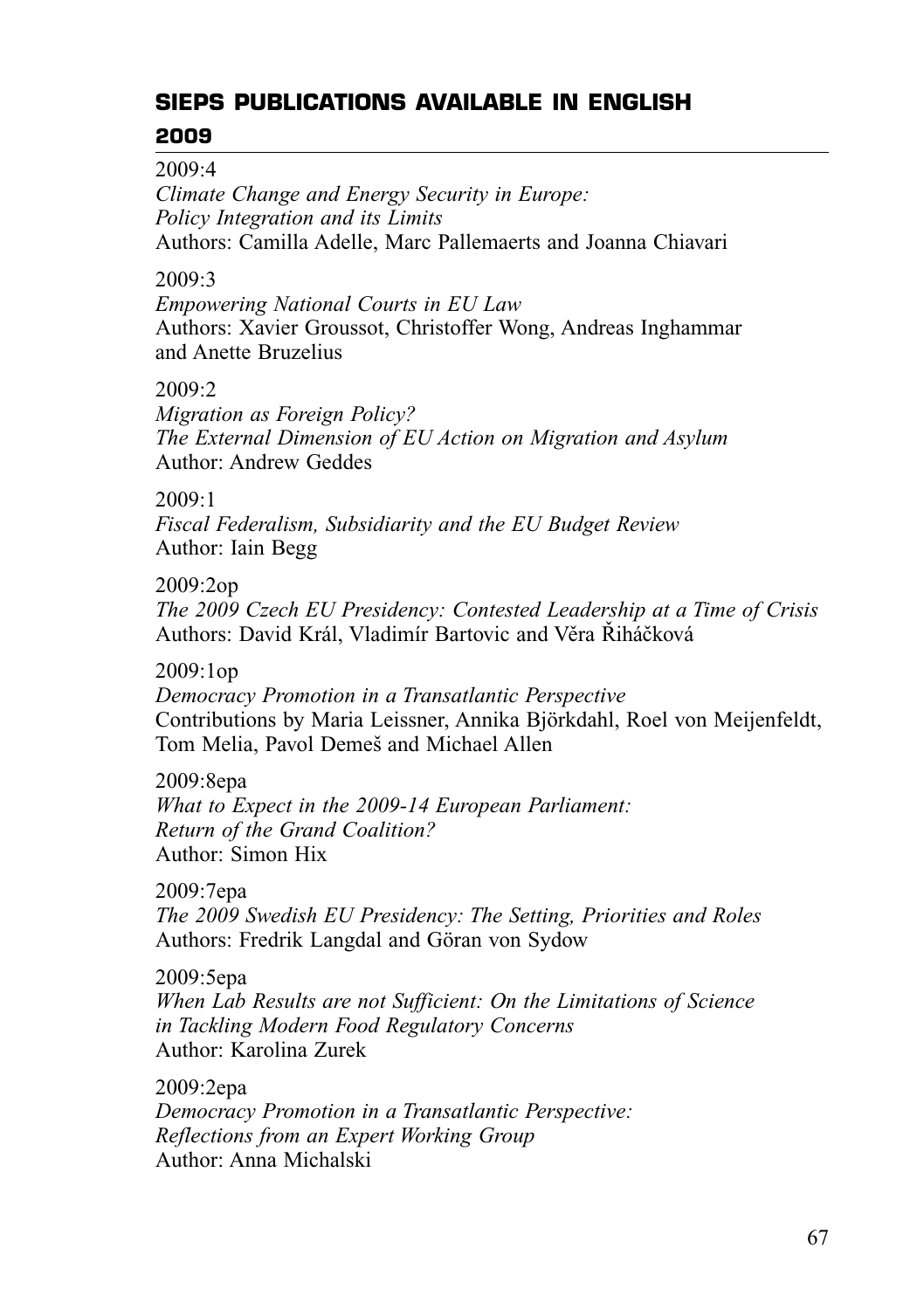2009:1epa *Foreign Policy Challenges for the Obama Administration* Author: John K. Glenn

# **2008**

2008:9

*Immigrants from the New EU Member States and the Swedish Welfare State*  Authors: Christer Gerdes and Eskil Wadensjö

2008:8

*The EU as a Global Actor in the South* Authors: Björn Hettne, Fredrik Söderbaum and Patrik Stålgren

 $2008.6 - 7$ 

*Institutional Competences in the EU External Action: Actors and Boundaries in CFSP and ESDP* Authors: Lisbeth Aggestam, Francesco Anesi, Geoffrey Edwards, Christopher Hill and David Rijks

2008:5

*Transforming the European Community's Regulation of Food Safety* Author: Morten Broberg

2008:4

*Turning the EU Budget into an Instrument to Support the Fight against Climate Change*

Authors: Camilla Adelle, Marc Pallemaerts and David Baldock

2008:3

*Can Reforming Own Resources Foster Policy Quality?* Author: Jorge Núñez Ferrer

2008:2

*The EU Budget Review: Mapping the Positions of Member States* Editors: Tamás Szemlér and Jonas Eriksson

2008:1

*Common Energy Policy in the EU: The Moral Hazard of the Security of External Supply* Authors: Chloé le Coq and Elena Paltseva

2008:2op *The 2008 Slovenian EU Presidency: A New Synergy for Europe? A Midterm Report* Authors: Danica Fink-Hafner and Damjan Lajh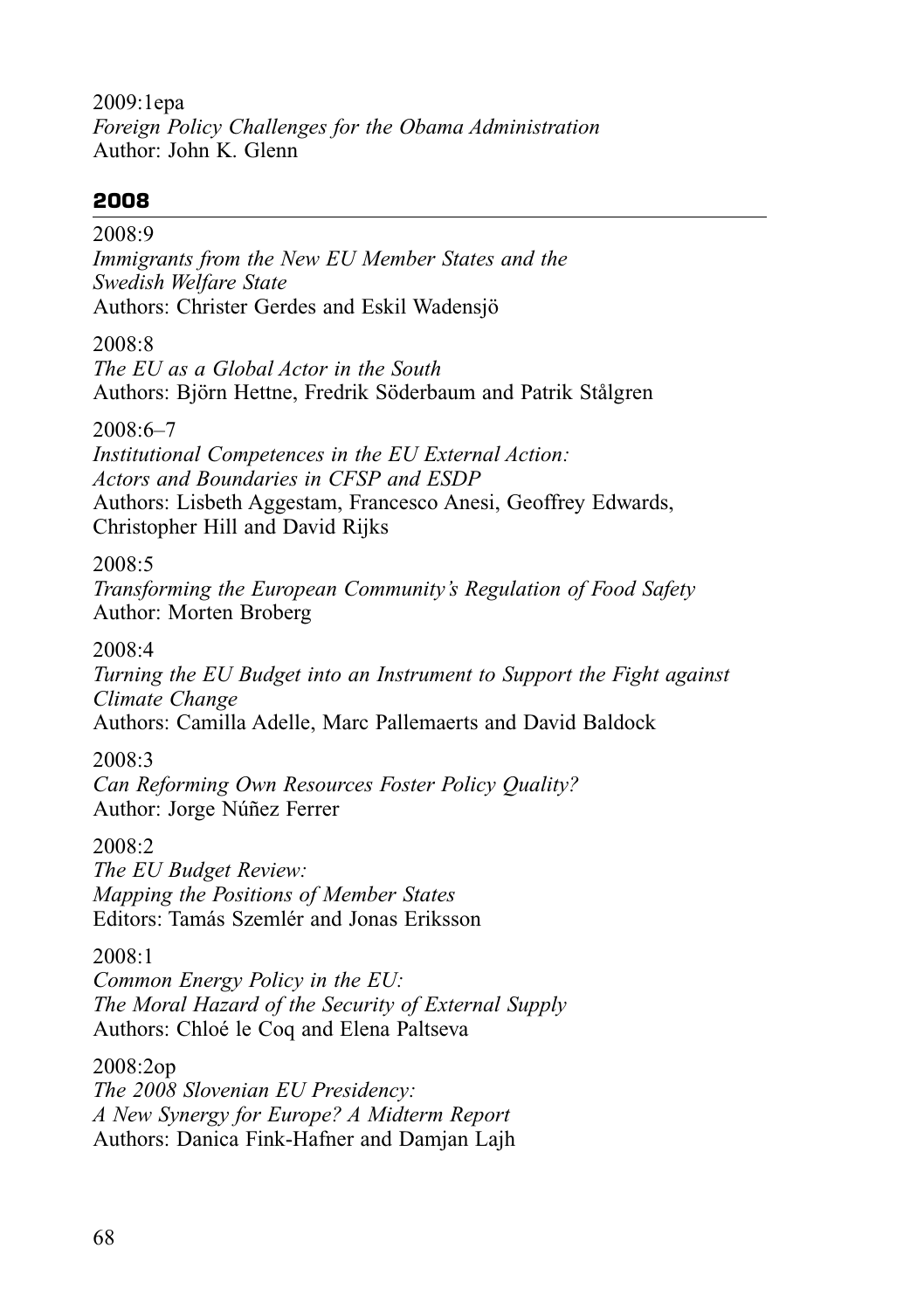2008:1op *The Purse of the European Union: Setting Priorities for the Future* Contributors: Iain Begg, André Sapir and Jonas Eriksson

2008:8epa

*The potential impact of the Lisbon Treaty on European Union External Trade Policy* Author: Stephen Woolcock

2008:4epa *The Lisbon Treaty and EMU* Author: Sideek Mohamed Seyad

2008:3epa *The Lisbon Treqaty and the Area of Criminal Law and Justice* Author: Ester Herlin-Karnell

2008:2epa *A Better Budget for Europe: Economically Efficient, Politically Realistic* Author: Filipa Figueira

2008:1epa *The Future of the Common European Asylum System: In Need of a More Comprehensive Burden-Sharing Approach* Author: Eiko Thielemann

# **2007**

2007:6

*EU for the Patients: Developments, Impacts, Challenges*  Author: Dorte Sindbjerg Martinsen

2007:3

*Does a Family-Friendly Policy Raise Fertility Levels?* Author: Anders Björklund

# 2007:2

*The Euro – What's in it for me? An Economic Analysis of the Swedish Euro Referendum 2003* Authors: Lars Jonung and Jonas Vlachos

2007:1 *Bargaining Power in the European Council* Author: Jonas Tallberg

2007:1u *New Criminal Law Developments in the Community Legal Order* Author: Hanna Goeters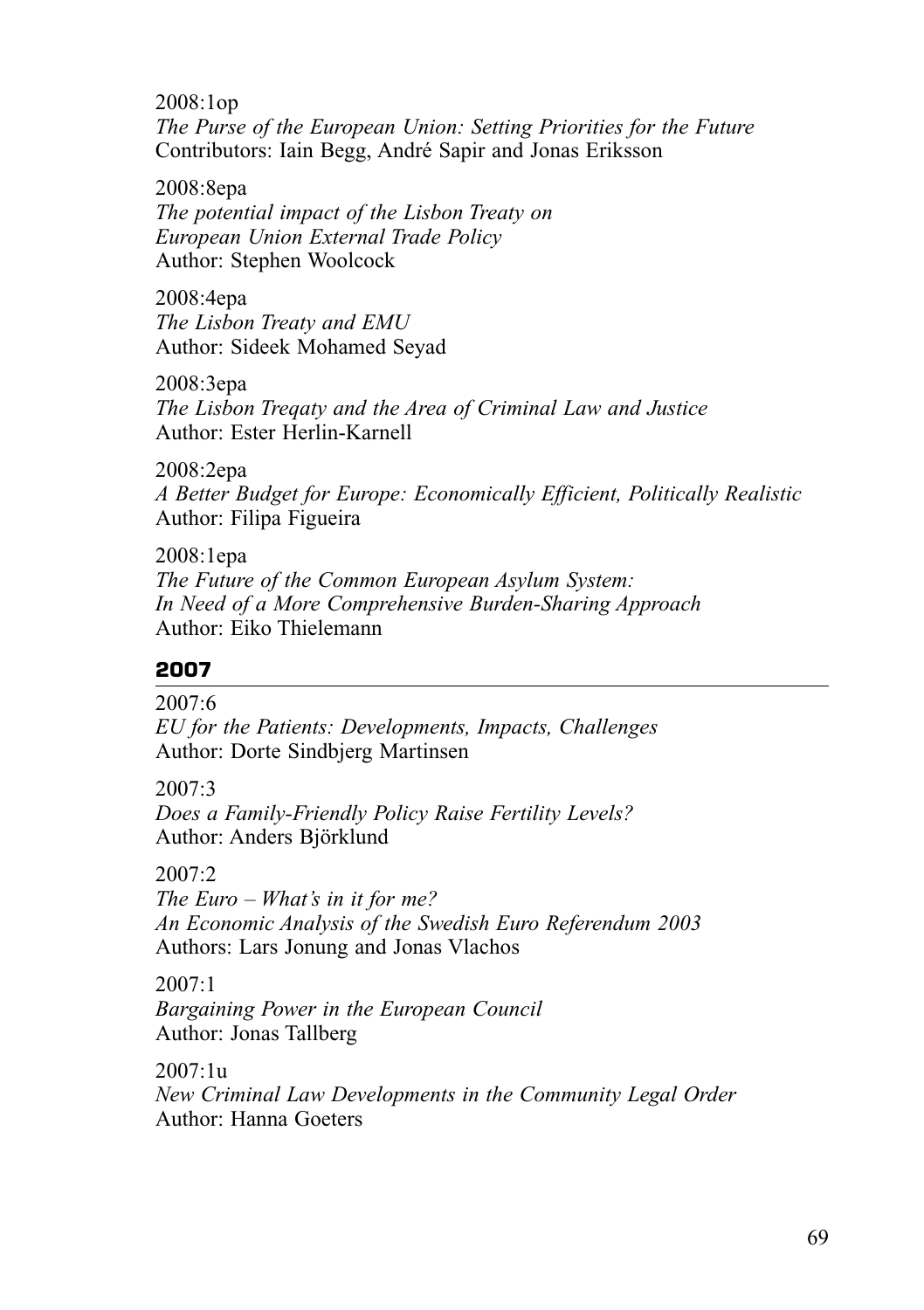2007:2op *Why Europe? Possibilities and Limits of European Integration* Authors: Andreas Føllesdal, Jo Shaw, Andrew Moravcsik, Fredrik Langdal and Göran von Sydow

2007:1op *The 2007 German EU Presidency: A Midterm Report* Authors: Sebastian Kurpas and Henning Riecke

2007:6epa *Flexicurity – An Answer or a Question?* Author: Lars Calmfors

2007:5epa *Agenda 2014: A Zero-Base Approach* Author: Daniel Tarschys

2007:3epa *A New Proposal for a Regulation on Mutual Recognition of Goods – Towards a Harmonized Administrative Order?* Author: Jane Reichel

2007:2epa *Spillover or Activist Leapfrogging? Criminal Competence and the Sensitiveness of the European Court of Justice* Author: Maria Bergström

2007:1epa *Better Regulation of Mobile Telecommunications* Authors: Johan Stennek and Thomas P. Tangerås

# **2006**

2006:12 *The Legal Basis Game and European Governance* Author: Joseph Jupille

2006:11 *Budget Allocation in an Expanding EU – A Power Politics View* Author: Mika Widgrén

2006:10 *International Agreements in EU Neighbourhood Policy* Author: Marius Vahl

2006:5

*Freedom of Movement for Workers from Central and Eastern Europe: Experiences in Ireland and Sweden* Authors: Nicola Doyle, Gerard Hughes and Eskil Wadensjö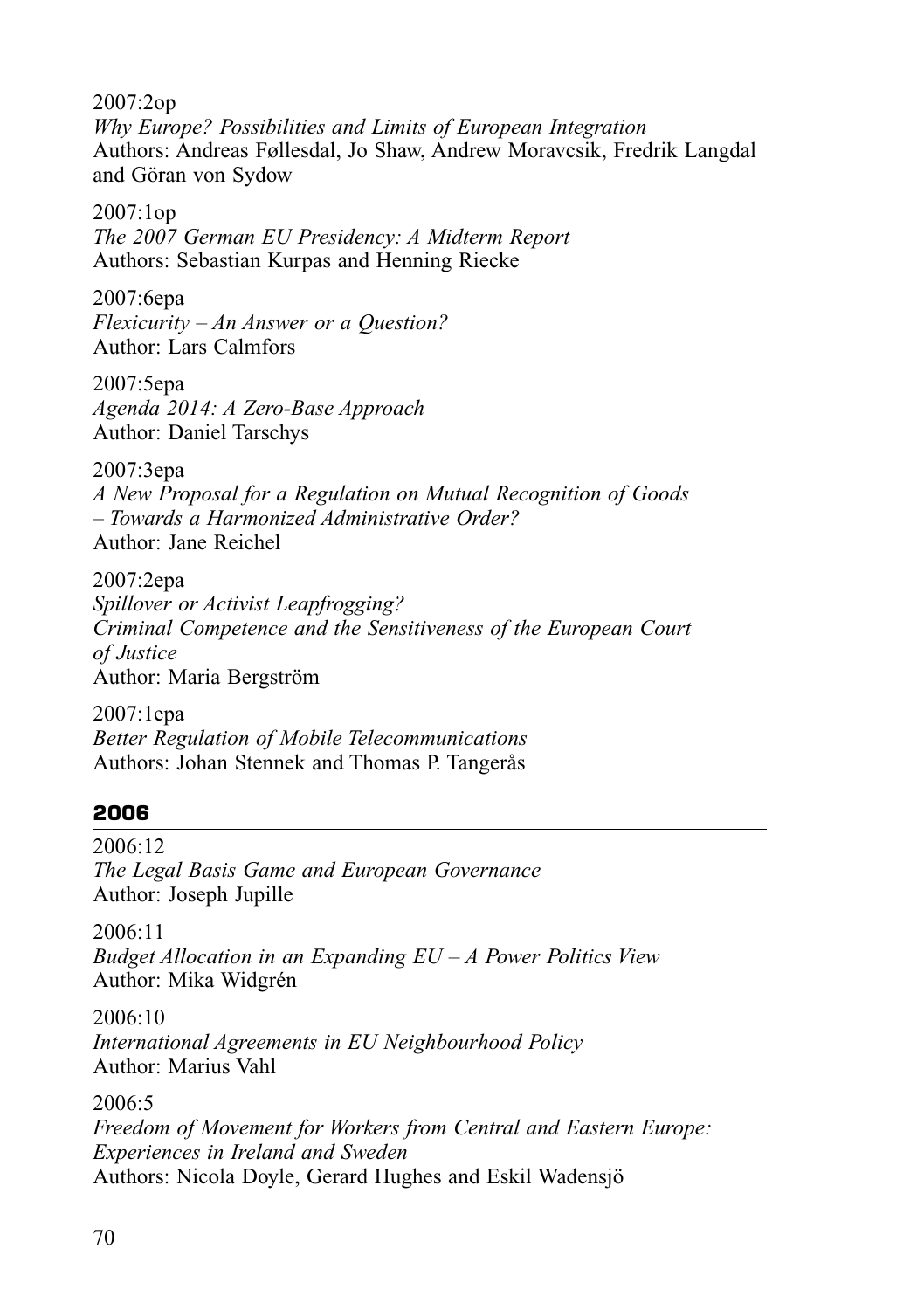2006:4

*The Dynamics of Enlargement: The Role of the EU in Candidate Countries' Domestic Policy Processes* Author: Andreas Bågenholm

2006:2

*Armed and Ready? The EU Battlegroup Concept and the Nordic Battlegroup* Author: Jan Joel Andersson

2006:1 *Leader or Foot-Dragger? Perceptions of the European Union in Multilateral International Negotiations* Author: Ole Elgström

2006:1op *The Austrian EU Presidency: A Midterm Report* Author: Paul Luif

# **2005**

2005:10 *The Role of the National Courts in the European Union: A Future Perspective* Author: Xavier Groussot

2005:9

*Is the Commission the Small Member States' Best Friend?* Authors: Simone Bunse, Paul Magnette and Kalypso Nicolaïdis

2005:8 *What Remains of the Stability Pact and What Next?* Author: Lars Calmfors

2005:7

*European Integration and Trade Diversion: Yeats revisited* Authors: Ari Kokko, Thomas Mathä and Patrik Gustavsson Tingvall

2005:5

*From Policy Takers to Policy Makers: Adapting EU Cohesion Policy to the Needs of the New Member States* Editors: Jonas Eriksson, Bengt O. Karlsson and Daniel Tarschys

2005:4 *The Enigma of European Added Value: Setting Priorities for the European Union* Author: Daniel Tarschys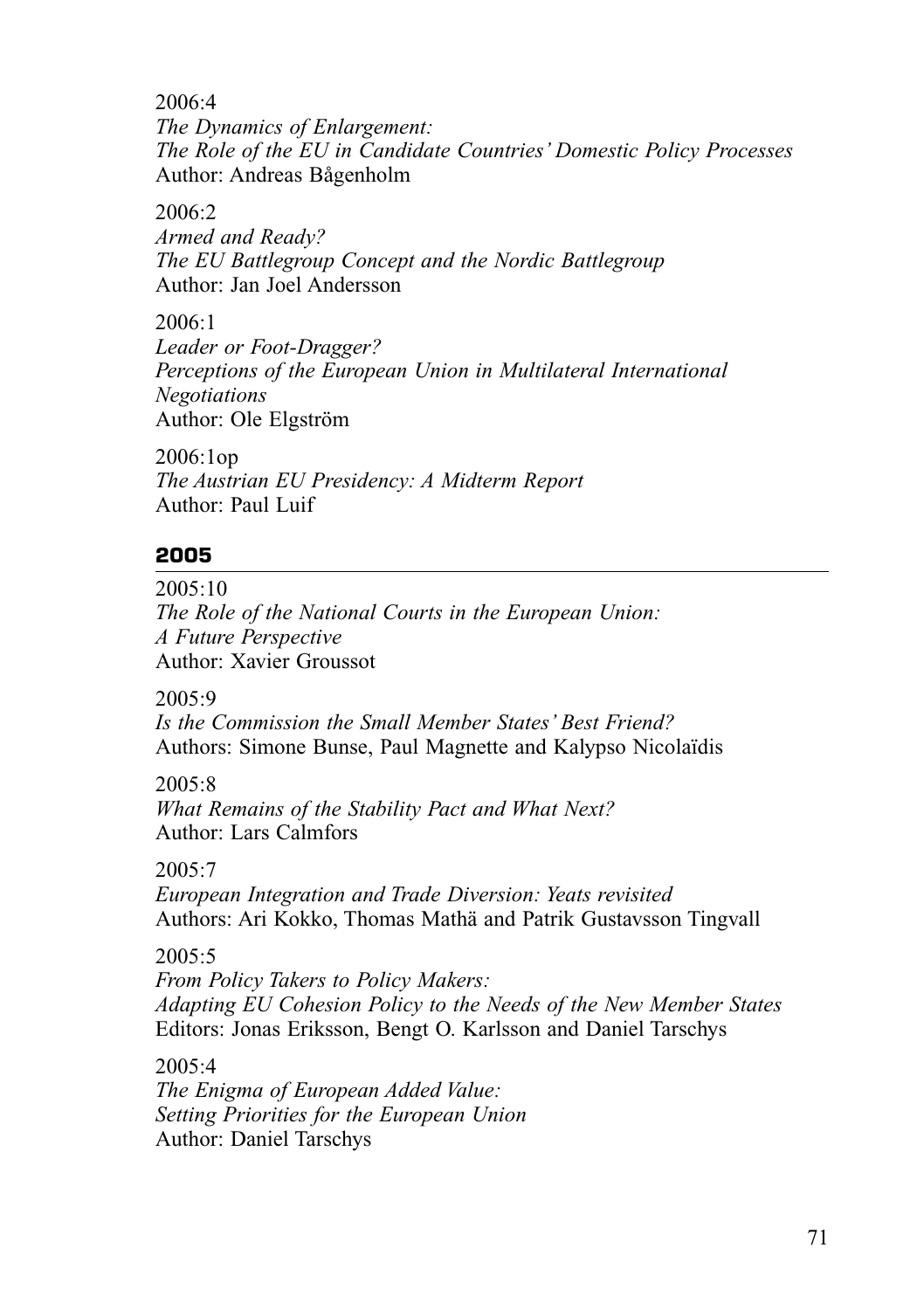2005:2op *The 2005 UK Presidency: Beyond the British Question?* Author: Edward Best

2005:1op *The 2005 Luxembourg Presidency: A Presidency Devoted to the Stability and Growth Pact and to the Lisbon Process* Authors: Patrick Dumont and Philippe Poirier

## **2004**

2004:9 *The Political Dynamics of Turkish Accession to the EU: A European Success Story or the EU's Most Contested Enlargement?* Author: Kirsty Hughes

2004:1u *European Governance – an Overview of the Commission's Agenda for Reform* Authors: Josefin Almer and Matilda Rotkirch

2004:1op *The Netherlands 2004 EU Council Presidency – Dutch EU Policy-Making in the Spotlights* Author: Mendeltje van Keulen

## **2003**

2003:19 *Industrial Structure and Industry Location in an Enlarged Europe* Author: Karolina Ekholm

2003:18

*Coming of Age? Economic Management of the European Union* Authors: Per Molander and Allan Gustafsson

2003:17

*Reinventing Cohesion: The Future of European Structural Policy* Author: Daniel Tarschys

2003:14

*Decentralized Agencies and the IGC: A Question of Accountability* Authors: Carl Fredrik Bergström and Matilda Rotkirch

2003:9

*Reforming the Council: A Work in Progress* Authors: Helen Wallace and Fiona Hayes-Renshaw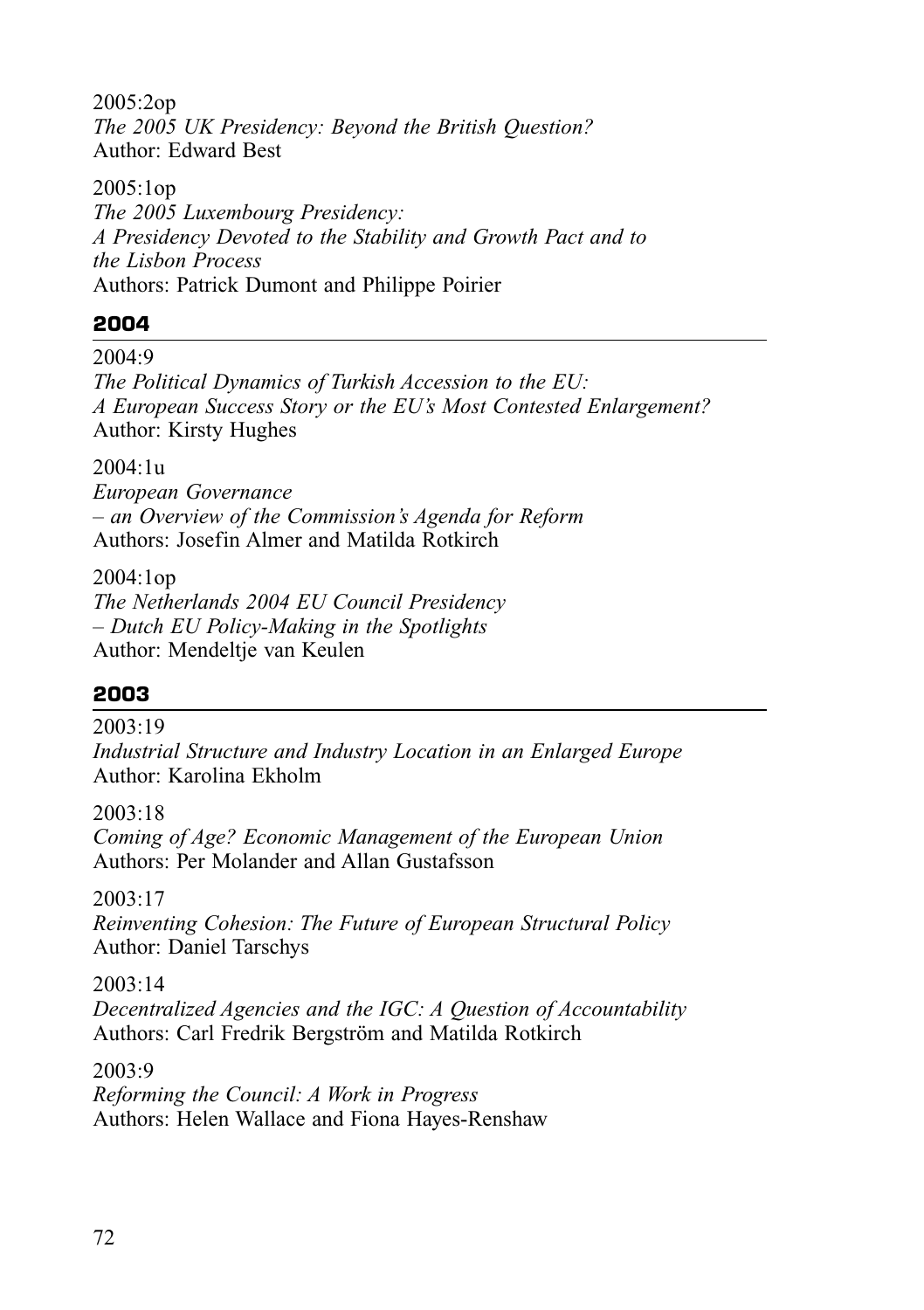2003:8

*Simply Simplification? The Proposal for a Hierarchy of Legal Acts* Authors: Carl Fredrik Bergström and Matilda Rotkirch

2003:7

*The Invisible Transformation of Codecision: Problems of Democratic Legitimacy* Authors: Henry Farrell and Adrienne Héritier

2003:1

*The Open Method of Coordination: A New Governance Architecture for the European Union?* Author: Claudio M. Radaelli

2003:1op *Contrasting Transatlantic Interpretations: The EU and the US towards a Common Global Role* Author: Ludger Kühnhardt